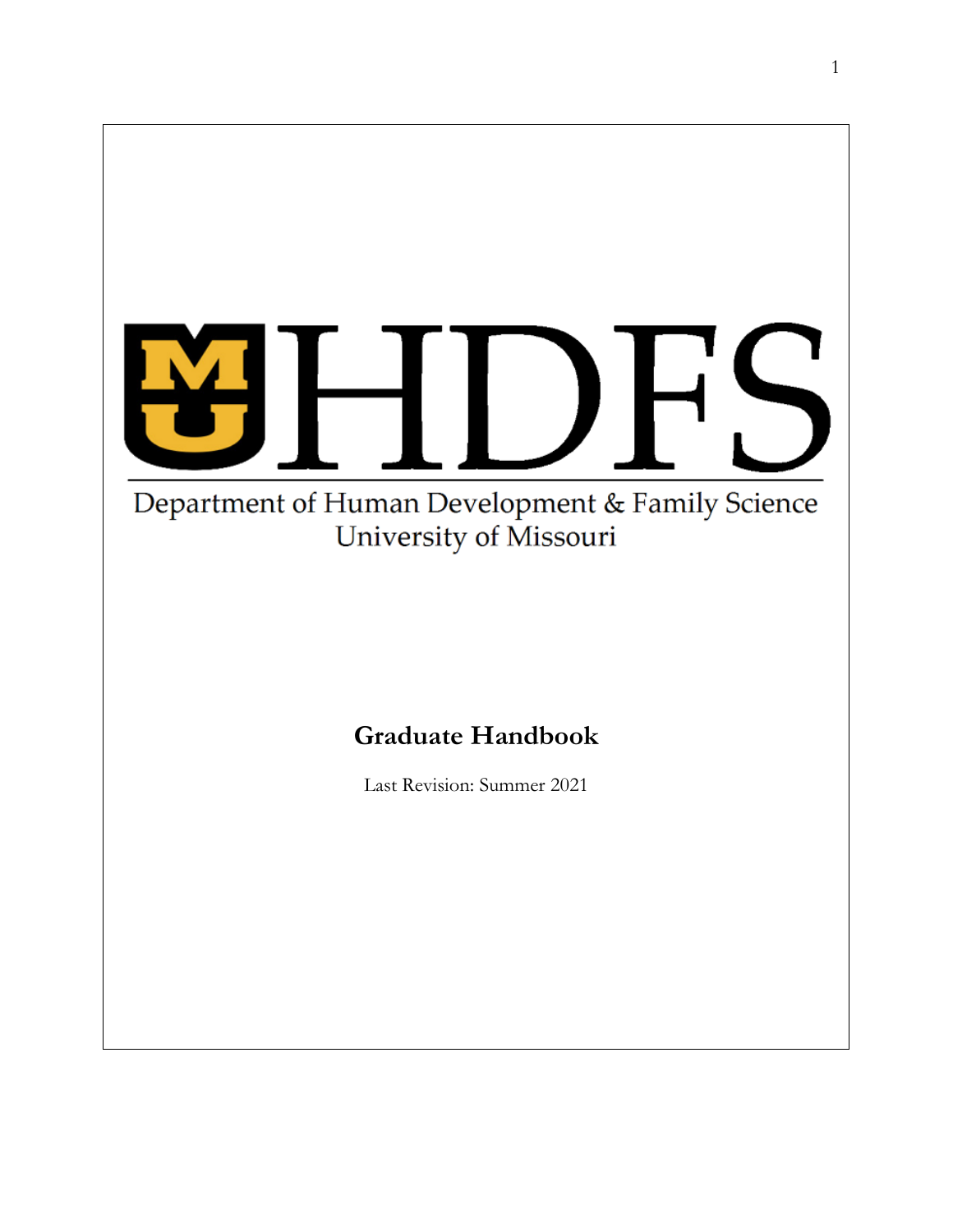# **Table of Contents**

| Section 4: Professional Development and Co-Curricular Experiences 29 |  |
|----------------------------------------------------------------------|--|
|                                                                      |  |
|                                                                      |  |
|                                                                      |  |
|                                                                      |  |
|                                                                      |  |
|                                                                      |  |
|                                                                      |  |
|                                                                      |  |
|                                                                      |  |
|                                                                      |  |
|                                                                      |  |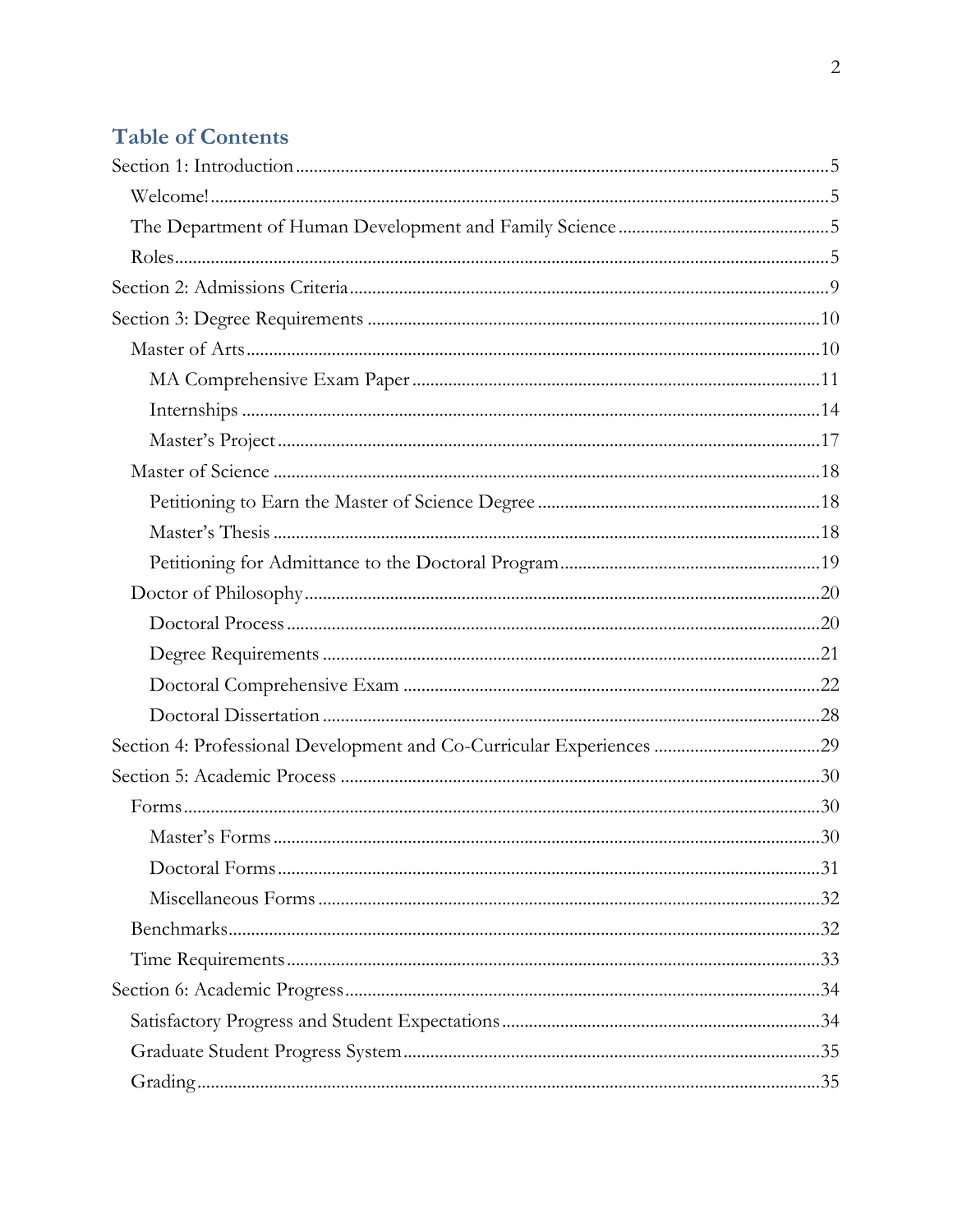| Human Development and Family Science Graduate Student Association49         |  |
|-----------------------------------------------------------------------------|--|
|                                                                             |  |
|                                                                             |  |
|                                                                             |  |
|                                                                             |  |
|                                                                             |  |
| Appendix B: Rubrics for the Master of Arts Exam, Internship, and Project 57 |  |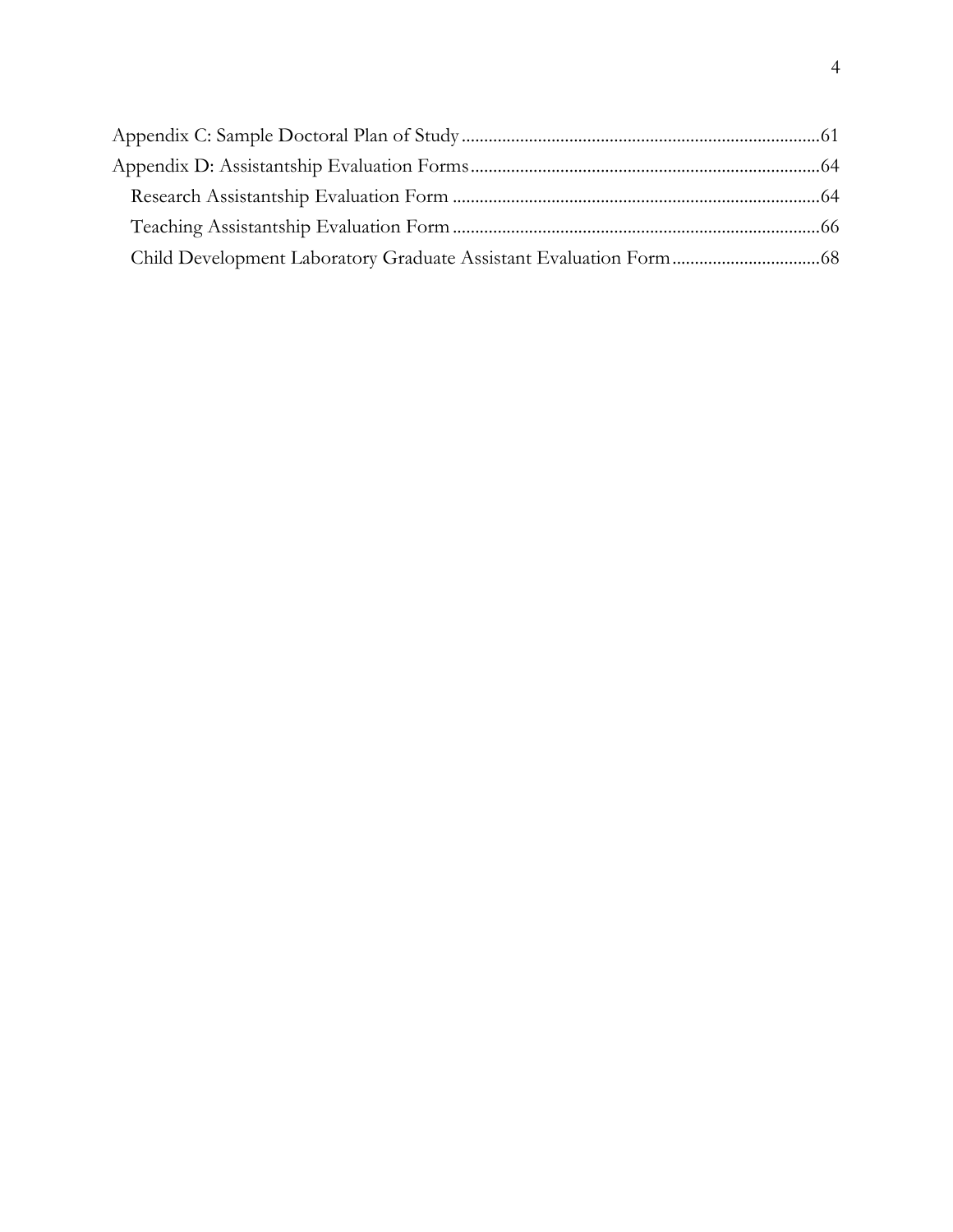## <span id="page-4-0"></span>**Section 1: Introduction**

### <span id="page-4-1"></span>**Welcome!**

Welcome to the Department of Human Development and Family Science!

You are undertaking an exciting and challenging task: To earn a graduate degree from the University of Missouri. It will take hard work, perseverance, and dedication, and you are here because we believe you are capable. The faculty, students, and staff are eager to get to know you and help you achieve your academic and career goals. It is our hope that this handbook will help you understand the policies of our Department and of the Graduate School, and guide you through your graduate education.

*Please note that the handbook was last updated in Summer 2021. If you were admitted under prior requirements and wish to adhere to those prior requirements, please see the HDFS Director of Graduate Studies for advising help.*

## <span id="page-4-2"></span>**The Department of Human Development and Family Science**

The Department of Human Development and Family Science (HDFS) offers Master of Arts (applied emphasis) and Master of Science (research emphasis) degrees, and a PhD in Human Environmental Sciences, with an emphasis in Human Development and Family Science.

The MA and MS degrees will prepare you for positions in junior college or college teaching, and leadership in both public and private agencies. The MS degree also provides research training toward the PhD degree. The PhD program can lead to careers in research, college or university teaching, or to leadership positions in public and private institutions.

### <span id="page-4-3"></span>**Roles**

We are here to support you in earning a higher education degree. The key players and roles are described below. The Graduate School has a comprehensive set of expectations that can be found here: [https://gradschool.missouri.edu/current-students/scholarly-integrity](https://gradschool.missouri.edu/current-students/scholarly-integrity-ethics/guidelines-for-good-practice-in-graduate-education/)[ethics/guidelines-for-good-practice-in-graduate-education/.](https://gradschool.missouri.edu/current-students/scholarly-integrity-ethics/guidelines-for-good-practice-in-graduate-education/)

### **You the Student**

You have a responsibility to read and understand this handbook and the policies of the Department of Human Development and Family Science and the Graduate School. If you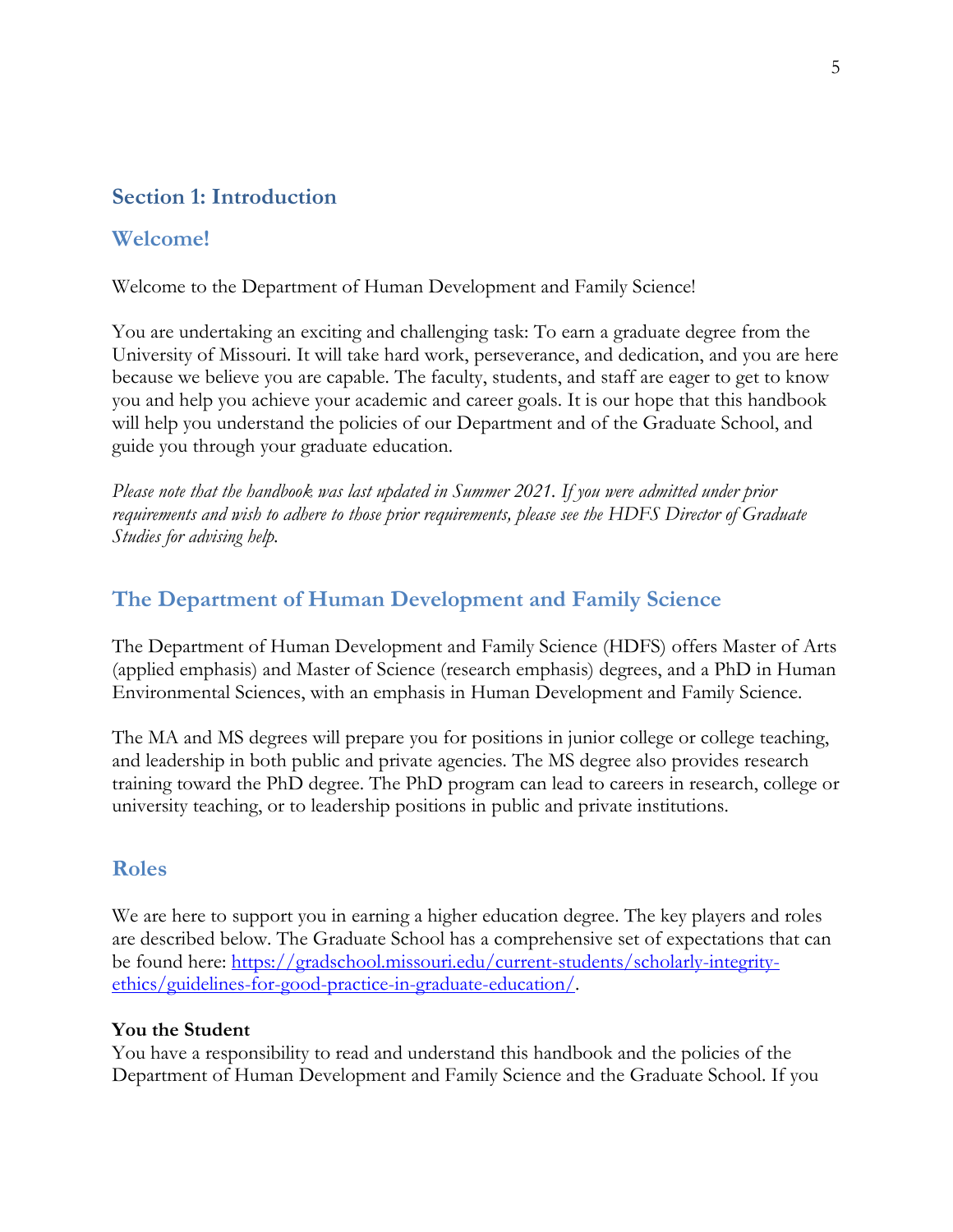do not understand something, please ask your advisor or the Director of Graduate Studies for clarification.

All graduate students are treated and respected as junior colleagues. As a junior colleague to the faculty, we expect that you successfully balance responsibilities from your coursework, assistantships, and research. We expect you to participate actively in department-sponsored events, such as research seminars and diversity events. Doing so will enhance your education and knowledge, and, ultimately, will help you become marketable. Please see the section on Professional Development for details. It is your responsibility to seek out assistance if necessary.

### **Advisor**

Each student is assigned an advisor upon admission to the program. Your advisor has the following duties and responsibilities:

- The advisor consults with you regarding your short-term and long-range education goals, and assists you in making choices about courses, research and teaching experiences, and other extra-curricular activities and opportunities.
- Each semester during preregistration for the following semester, you should meet with your advisor to schedule courses for that semester.
- The advisor works closely with you at the beginning of your educational experience to help you develop your plan of study.
- The advisor will counsel MA students regarding the final project, comprehensive examination, and/or internship, and regarding appointment of advisory committees.
- The advisor will counsel MS students regarding thesis development and appointment of advisory committees
- The advisor will counsel doctoral students as to steps involved in admission to candidacy, scheduling of comprehensive examinations, and appointments of advisory and examining committees.
- Doctoral advisors also help guide students' research programs.

You may change advisors at any time during the program. For doctoral students, changing advisors may happen before comprehensive exams are undertaken, after comprehensive exams are completed, or before the dissertation process begins. Changing advisors at other times should be done only under unusual circumstances or when an advisor leaves MU. A change should be discussed with the present and proposed advisors. The Director of Graduate Studies (DGS) should be notified of any such changes. An Application for Change of Advisor must be completed, signed by the DGS, and submitted to the Graduate School. This form is available on the Graduate School's website.

## **Director of Graduate Studies (DGS)**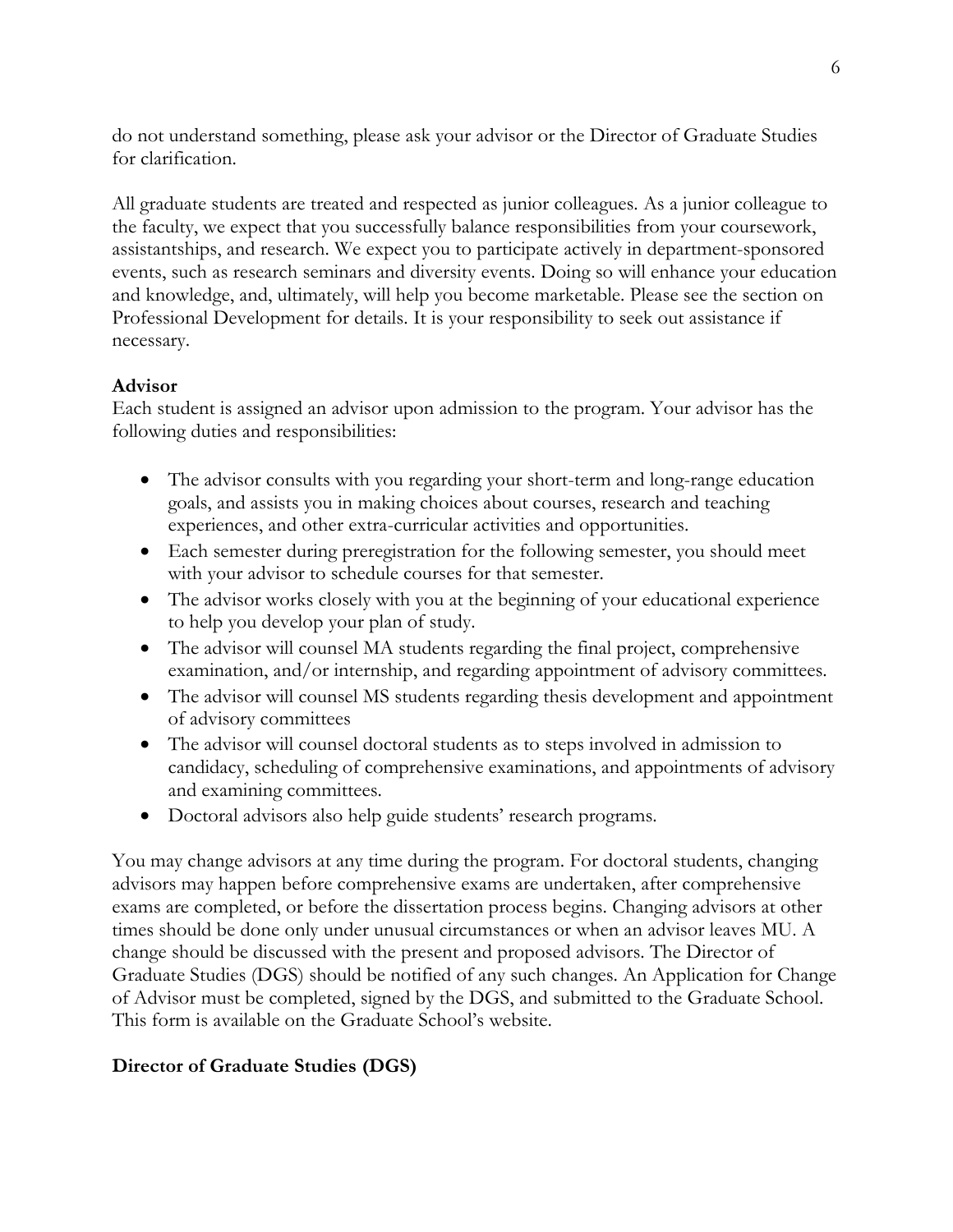The DGS oversees the graduate education programs, represents the graduate faculty to the Graduate School, and advocates for graduate students in the Human Development and Family Science Department at MU.

The DGS' responsibilities include:

- Helping you navigate program and university policies, procedures, and requirements
- Assisting with, signing, and submitting departmental and university paperwork (e.g., M and D forms)
- Approving transfer credits
- Meeting regularly with academic advisors and issuing annual progress letters
- Providing support and helping you problem-solve difficulties
- Chairing the HDFS Graduate Committee, the charge of which is to make recommendations for policies and procedures to support our graduate program.

The DGS is here to support students, so feel free to reach out for support:

Ashlie Lester, PhD [lestera@missouri.edu](mailto:lestera@missouri.edu) 573-882-1301 411 Gentry Hall

### **Graduate Student's Committee**

The purpose of your committee is to advise you and evaluate your work. You will work with your advisor, who will chair the committee, or with the DGS to identify relevant faculty to invite to serve on your committee. You will ask each member if he or she is willing to serve on your committee. It can be helpful to share your academic and career goals with potential committee members so the intersection between your goals and their expertise is apparent. *Most graduate faculty are on nine-month appointments; be sure to ask before scheduling defenses for summer.*

## **Doctoral Committee**

Doctoral students have four- or five-member committees, one of whom must have an appointment in another academic unit. At least three of the faculty members must be on Doctoral Faculty, with one of these three being the outside member. Talk to your advisor or the DGS to identify faculty members who are on Doctoral Faculty. There are timelines and forms for forming committees; please see the Academic Process section in this handbook for that information.

Any committee member can request a committee meeting at any time. At minimum, doctoral committees will meet for the following tasks:

- To approve your plan of study and transfer credits, if applicable.
- To evaluate your work during the oral defense of your comprehensive exam
- To approve your dissertation proposal
- To evaluate your dissertation (as part of your final oral defense meeting)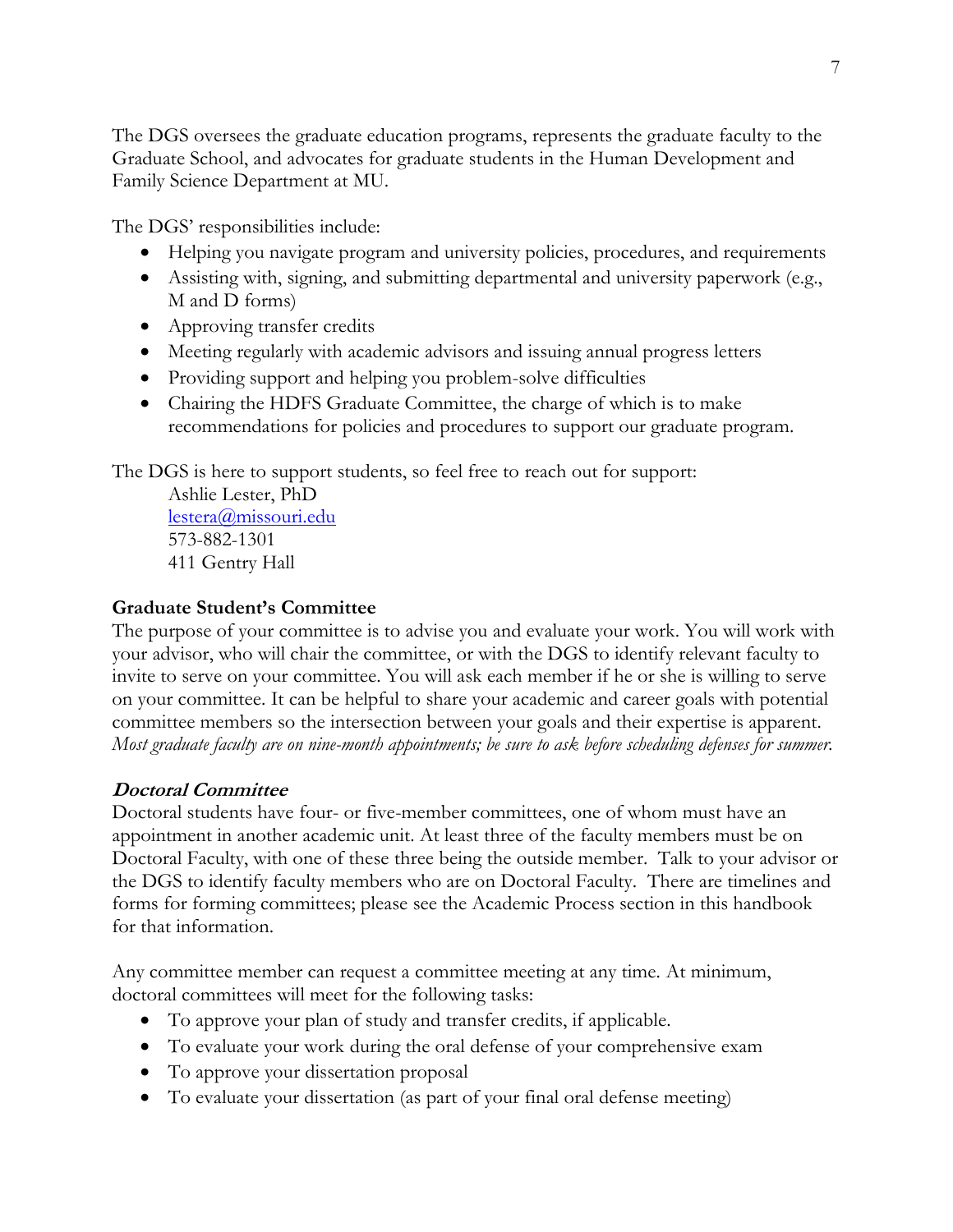Sometimes it becomes necessary to make changes to your committee. This can happen for reasons such as a committee member going on leave or leaving MU, or because your interests have evolved so that the expertise of a particular member does not match your dissertation topic. If a change in committee composition becomes necessary, talk to the graduate committee member to explain your decision, find a new committee member, and file a Graduate Student Change of Committee Form

[\(http://gradstudies.missouri.edu/forms-downloads/](http://gradstudies.missouri.edu/forms-downloads/) ).

### **Master's Committee**

Master of Arts and Master of Science students will have a three-member committee, all of whom can be faculty members in our department. If desired, one committee member may be an outside member (i.e., a faculty member in another department). There are timelines and forms for forming committees; please see the Academic Process section in this handbook for that information.

Any committee member can request a committee meeting at any time. Master's committees will meet:

- To approve your exam, thesis, project, or internship proposal
- To evaluate your work in the oral defense of your capstone experience (i.e., project, thesis, exam, or internship).

### **Other Key Contacts**

| Brenda Lohman   | Department Chair                                                                                                           |
|-----------------|----------------------------------------------------------------------------------------------------------------------------|
|                 | lohmanb@umsystem.edu                                                                                                       |
|                 | The chair, with input from faculty, make final decisions about                                                             |
|                 | assistantship assignments, payment levels, and travel stipends. She can<br>answer questions about policies and procedures. |
| Brenda Bestgen  | <b>HDFS</b> Administrative Assistant                                                                                       |
|                 | 314 Gentry, <b>bestgenb@missouri.edu</b> , 573-882-4035                                                                    |
|                 | She helps with setting up mailboxes, providing keys, photocopying, etc.                                                    |
| Fiscal          | College of Education and Human Development                                                                                 |
|                 | edudeptfiscal@missouri.edu                                                                                                 |
| Graduate School | 210 Jesse Hall                                                                                                             |
|                 | https://gradstudies.missouri.edu                                                                                           |
|                 | This website provides all graduate policies and forms, and it provides a                                                   |
|                 | list of admissions and academic advisors who can help answer                                                               |
|                 | questions on graduate policy.                                                                                              |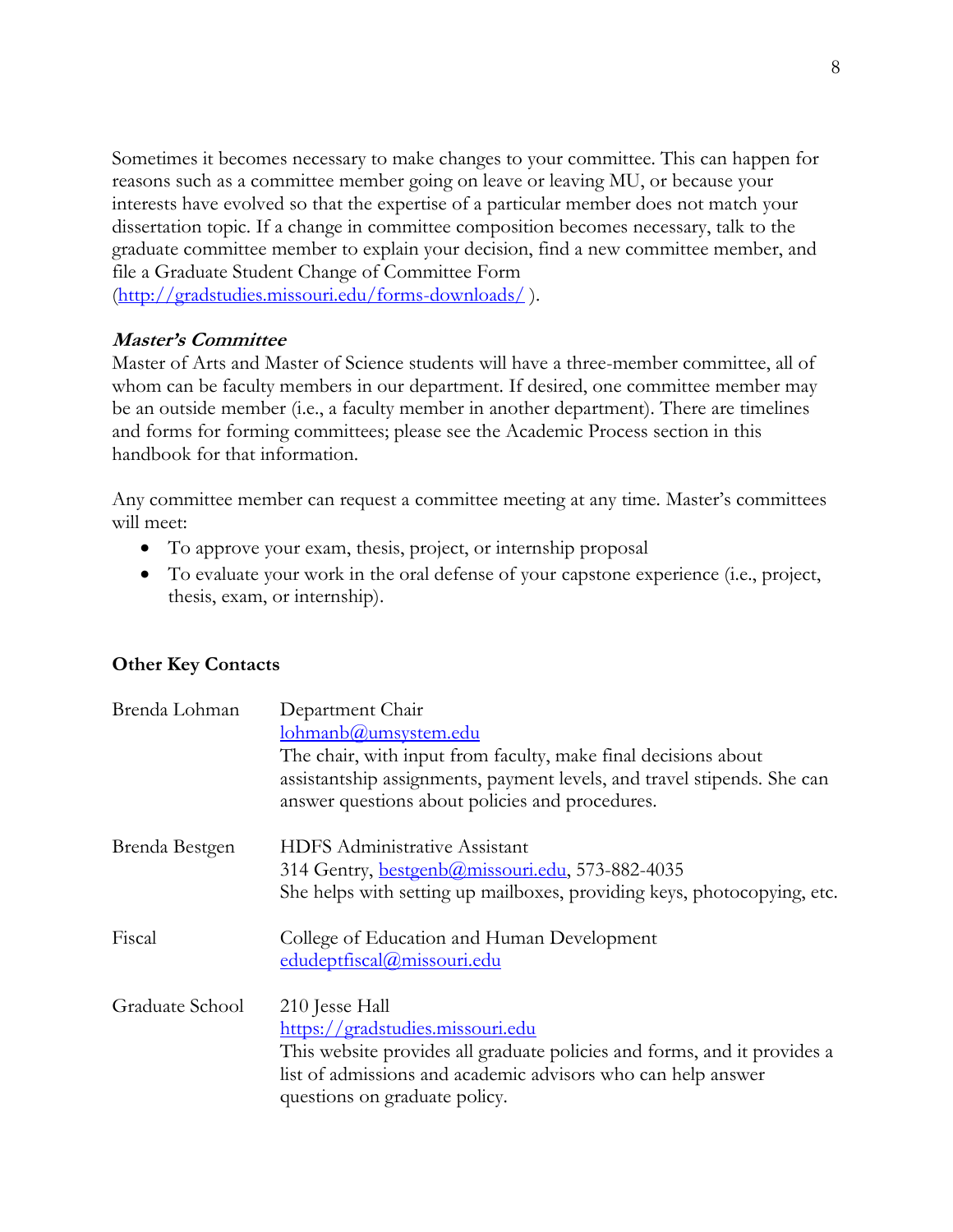## <span id="page-8-0"></span>**Section 2: Admissions Criteria**

### **Application for Admission**

- Apply to the MU Graduate School at <http://gradstudies.missouri.edu/admissions/index.php>
- Complete the MU application for graduate admission
- Submit all supporting documents electronically through the Graduate School online application system.
- Pay the application fee
- Submit a complete application prior to the January 1<sup>st</sup> deadline
- Complete a virtual interview with a group of graduate faculty members

Only completed applications are considered for admission.

### **Minimum Requirements and Prerequisites**

The University of Missouri sets minimum requirements for admission (please see <http://gradstudies.missouri.edu/admissions/eligibility-process/minimum-requirements.php> for an updated list). In addition to these minimum requirements, HDFS students must also submit:

- 1. Three letters of recommendation from sources who can evaluate the applicant's ability to succeed in graduate work. These recommendations are submitted directly by the recommender to the Graduate School online application system.
- 2. A resume or curriculum vitae.
- 3. A personal statement that is well-written and demonstrates a goodness of fit with the department
- 4. Essay responses to prompts, as approved by graduate faculty and stated on our website

Child Life applicants have additional requirements for admission, namely:

- 1. Child development undergraduate coursework
- 2. Undergraduate research methods course
- 3. Supervised child development experience and coursework in a group setting for children
- 4. Child life practicum. All applicants must show evidence of a) having completed a Child Life practicum, b) currently completing a Child Life practicum, or c) having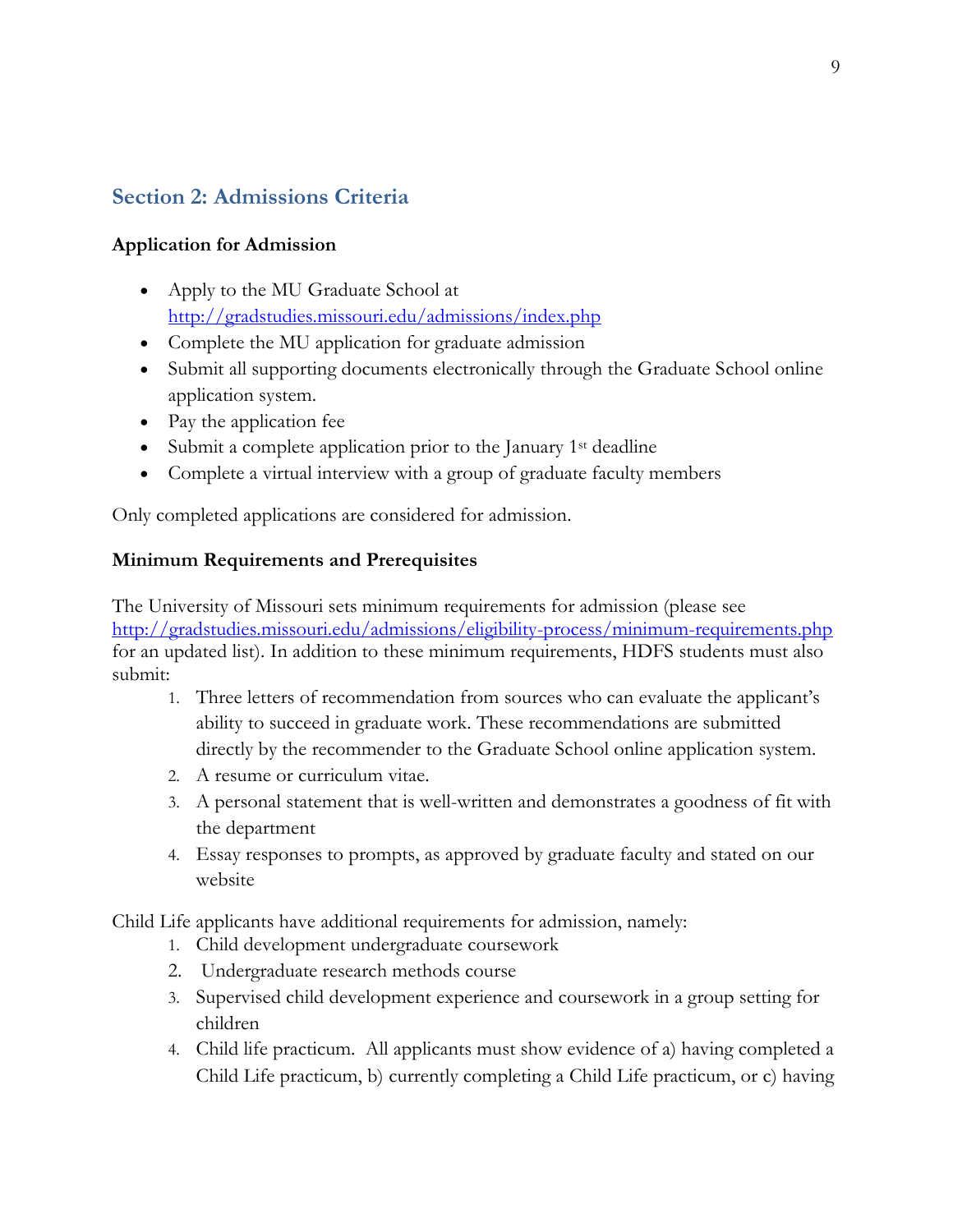been accepted for a Child Life practicum, to be completed prior to the semester in which they hope to enroll.

Students who have not met the coursework prerequisites (1-3) have the option of taking the appropriate courses at the University of Missouri, but this may mean adding an additional semester or two.

\*Child life admissions have been suspended beginning Fall 2020. Reevaluation of the degree will happen in the future.

Non-native English speakers must also demonstrate English proficiency. Please see the Graduate School web page on English proficiency:

http://gradstudies.missouri.edu/admissions/eligibilityprocess/international/languagerequirements. php.

### **Admissions Decisions**

The completed application is reviewed in steps:

- **1.** The HDFS Graduate Committee reviews applications to ensure they are complete and to make recommendations for admission.
- **2.** The HDFS graduate faculty reviews applications, facilitates interviews, votes on admission, and assigns an advisor.
- **3.** The Graduate School reviews applications to ensure they meet the minimum University standards and formally notifies students.

### **Admission Contact Information**

The HDFS Director of Graduate Studies, Ashlie Lester, can help you with the admission process and can answer any questions you have. You may contact her at [lestera@missouri.edu](mailto:lestera@missouri.edu) or by phone at 573-882-1301.

## <span id="page-9-0"></span>**Section 3: Degree Requirements**

## <span id="page-9-1"></span>**Master of Arts**

All terminal Master's students enter the program as Master of Arts (MA) students. Degree requirements specific to the program can be found in Appendix A. If you have undergraduate training in a field other than HDFS, you may also be required to complete one or more undergraduate courses. Undergraduate courses do not count towards the completion of master's hours. If you need to do this additional coursework, you will be told when admitted to the graduate program.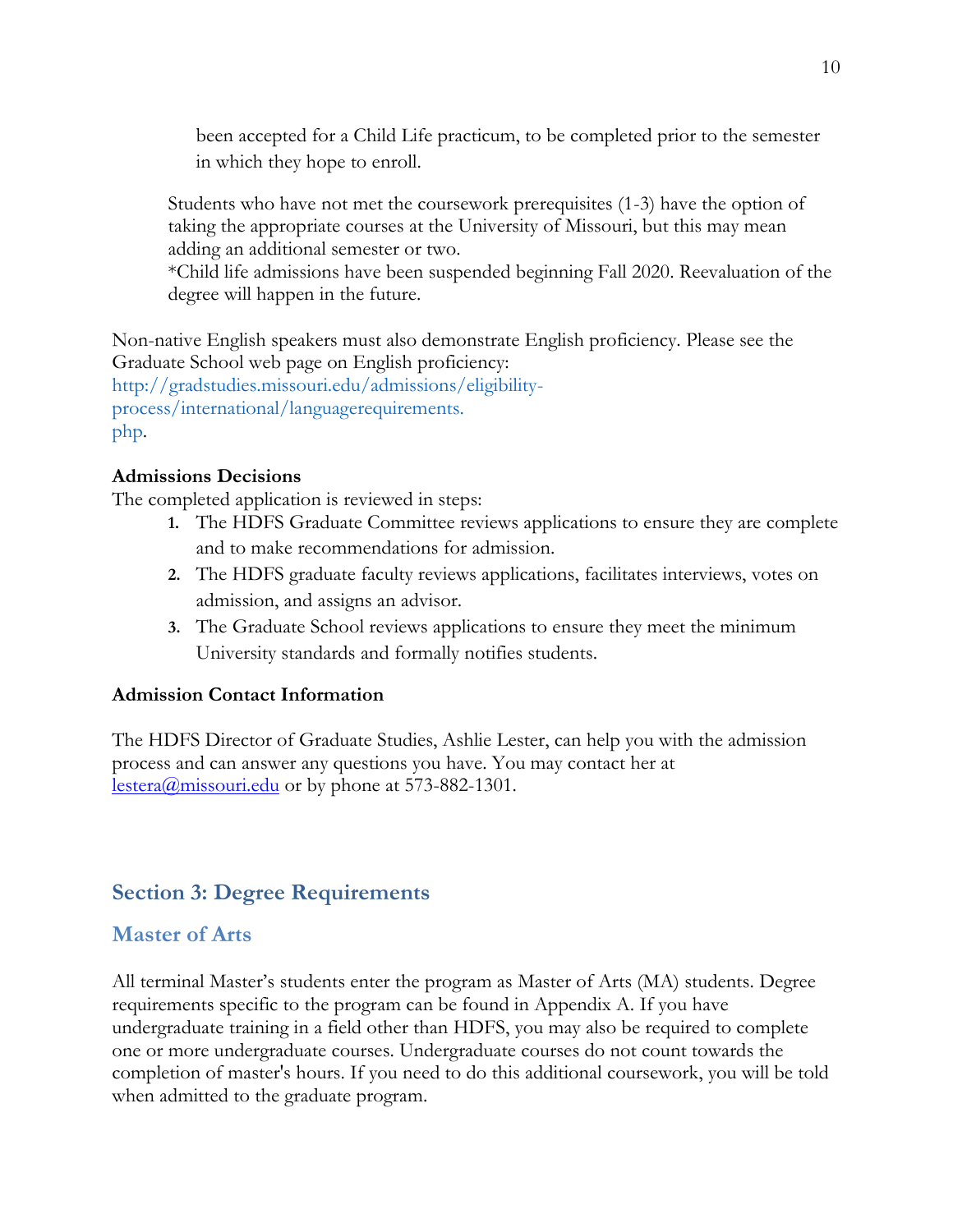MA students will complete a final capstone experience: a comprehensive exam paper, an internship (HDFS 8972), or project (HDFS 8090). Your advisor will help you select the option that best meets your educational objectives. The comprehensive exam, internship experience, or project will be evaluated by your Master's committee; please consult your advisor and use the rubrics in Appendix B to guide your work.

## <span id="page-10-0"></span>**MA Comprehensive Exam Paper**

The comprehensive exam process is designed to evaluate your critical understanding of theory, research, HDFS content, and practice specific to your degree program (e.g., lifespan development, youth development, family and community services). As such, you must complete the comprehensive exam paper in the final semester of coursework, or as advised by your advisor and committee. The exam is comprised of two parts: 1) a written exam paper and 2) an oral defense. Both are evaluated by your committee; committee members will be selected in conjunction with your advisor. All written work must use APA style and formatting in text and in references and be formatted with 1" margins, double-spaced 12 point Times New Roman font.

### **Exam Proposal**

Prior to beginning the written exam, you will electronically submit a 2-page essay to your committee that:

(a) outlines your career goals (i.e., how your degree program has influenced your future direction; one paragraph maximum) and

(b) summarizes your proposed exam topic  $(1\frac{1}{2})$  pages).

The purpose of the proposal section is to give your committee members a preview of your final exam paper. It should include a clear thesis statement, key literature findings used to justify the importance of your topic, identification of a relevant theory/framework, and implications for future programs/practice. The more specific your proposal is, the more helpful feedback your committee can provide. Consult your advisor for individual feedback before submitting to the committee. Your committee members will provide feedback and approval on the proposed topic before you may begin the exam process. Committee members will share their feedback electronically to you and to the other committee members. All committee members must approve the exam topic and sign the M2.5 form.

### **Written Exam Paper**

For the written exam paper, you will choose a topic associated with your emphasis area that needs to be addressed by practitioners. This topic could be a challenge or a need for the population being served or for those working with the population. In a 10-15 page paper, you must include the following: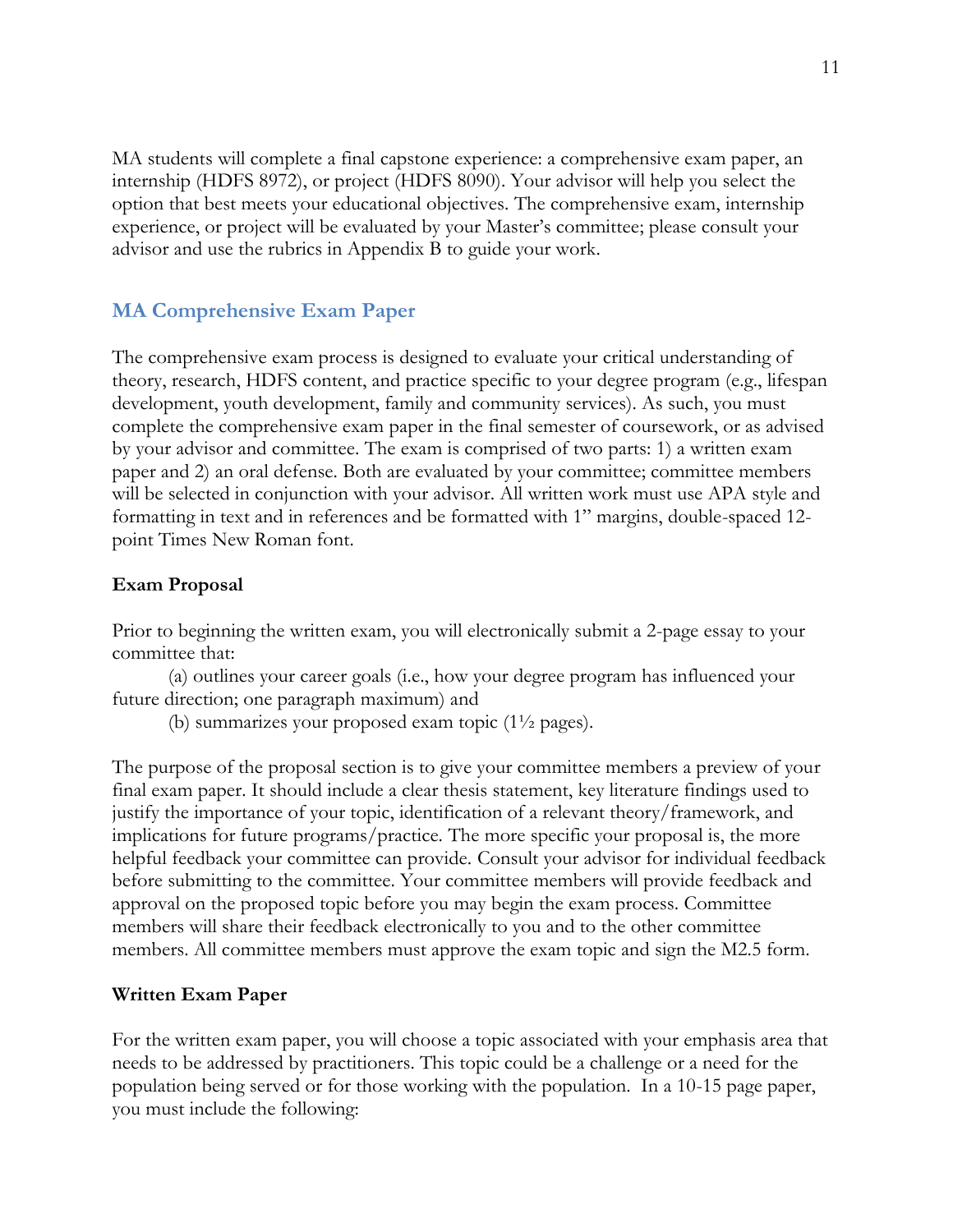a) Literature review on the topic. The literature review must include scholarly research/sources and needs to be organized by themes relevant to the topic/thesis statement. Include in the literature review a theory/framework from your degree program relevant to understanding the topic. Provide explicit connections between research themes and theory. Include limitations of or gaps in the current understanding of the topic.

b) Review of current practices related to your topic. "Practices" is defined broadly to be relevant to your topic, and it could include prevention/intervention programming, government policies, organizational policies, or strategies/approaches common to your field. Critically evaluate current practices and review any available evidence related to implementation and outcomes of the practice (this may include, but is not limited to, formal program evaluations). Describe how well the practice aligns with research and theory reviewed in the previous section.

c) Implications for practice. Provide clear, action-oriented suggestions for practice, based on the literature or on theory, that will create, improve, or replace existing programs/practices/policies. Justify the suggestions you make (i.e., why will the suggested intervention/solution be effective? What information from literature or theory leads you to this conclusion? Under what conditions might this practice be most effective, and why?).

The committee will be looking for evidence that you can integrate knowledge gained from your coursework in the program, effectively summarize relevant literature and draw logical conclusions, and demonstrate problem-solving skills related to practice. Please refer to the MA Exam rubric found in Appendix B.

### **Oral Defense**

You will orally defend your written exam to your committees 2-4 weeks following the submission of the written exam. To meet Graduate School deadlines, the oral defense must occur prior to the last week of courses. You have the option of completing the oral defense by telephone, video-conferencing, or in-person on the MU campus.

During the oral defense, you will be asked to briefly outline the key points from your written exam. You should be prepared to answer questions from the committee related to the written exam (e.g., to clarify unclear points or to ask for additional hypotheses) and/or related to your career goals. Sample questions include: What other theory or concepts would be helpful in understanding the topic? How might the suggested practices be different in different circumstances? As you think forward to your future, what ethical issues might occur within career settings relevant to your degree program? How might you go about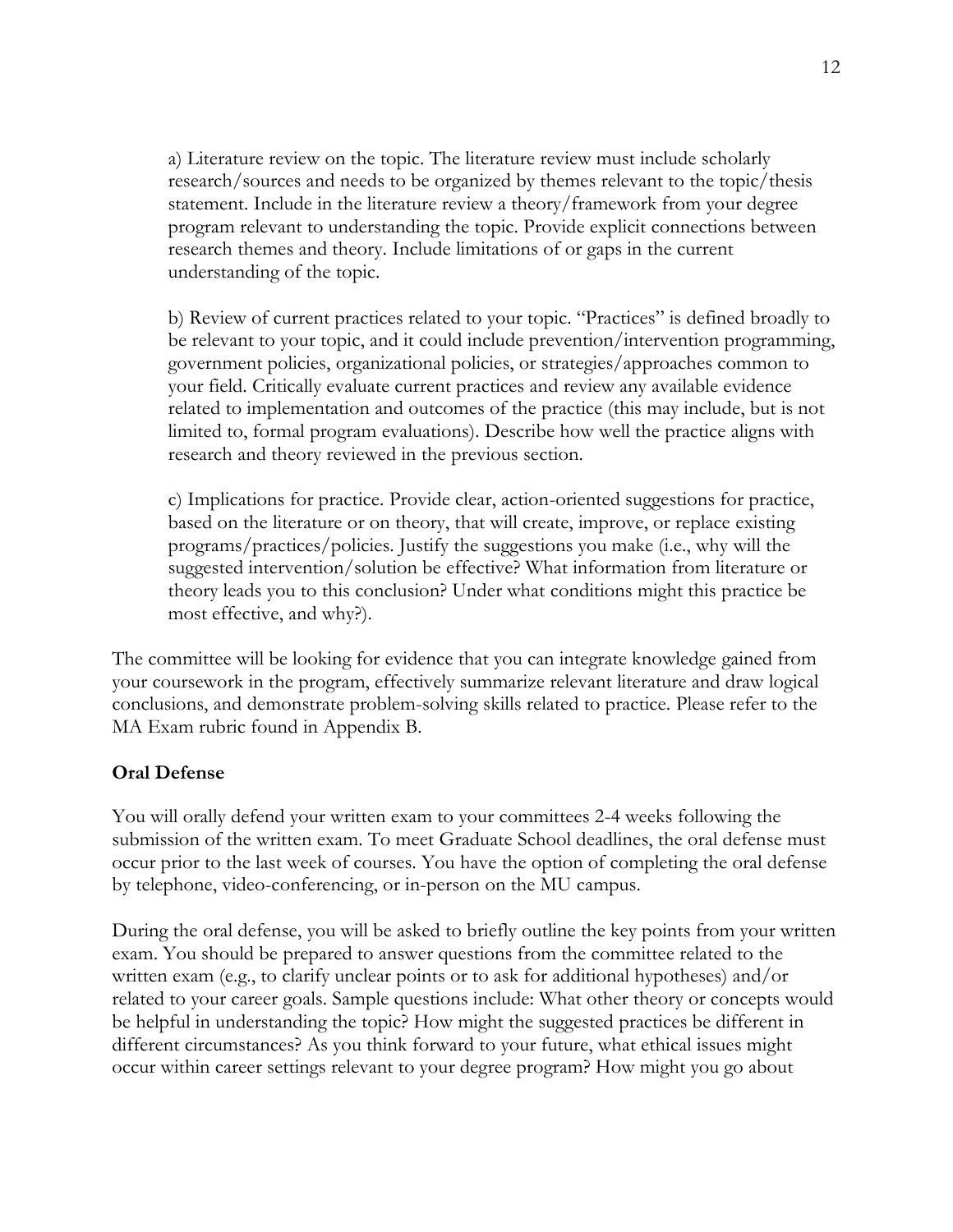resolving these issues? Where would you turn when answers to these questions are not immediately clear? Be advised the committee will ask other questions not included here.

The committee will evaluate your work based on the totality of the written work and oral defense. At the conclusion of the defense, the committee will vote to pass with minor revisions (meaning the work is of sufficient quality) or vote to delay voting until significant revisions are made (meaning the current work is of insufficient quality to pass). If significant revisions are required to bring your work to passing quality, you will have to significantly revise or redo your written portion and submit it to the committee the following semester. This will delay your graduation date. The committee will determine the scope of and timeline for submitting the revision and the need for an additional oral defense. Students who are revising in the subsequent semester must enroll in at least one credit hour to be eligible for graduation. If revisions remain of insufficient quality, the committee will vote to fail the exam, and students will be dismissed from the program.

**In conjunction with your advisor, you should contact your committee members by or before the submission of your proposal to set an oral defense date. The oral defense and all revisions suggested by the committee must be completed before the final week of coursework to meet the deadline for graduation set by the Graduate School (i.e., the M3 form submission date). All documents must be submitted to your committee at least two weeks prior to the scheduled oral exam.** Please refer any questions about this document to your advisor.

#### **Timeline**

The following is the timeline for those completing the comprehensive exam in Fall or Spring semesters. Consult with your advisor in finalizing specific dates for your timeline.

| Week           | Task                                                                            |
|----------------|---------------------------------------------------------------------------------|
|                | Work with your advisor to identify an appropriate issue or topic. Begin writing |
| 2              | Continue writing. Contact your advisor for additional feedback. Submit          |
|                | proposal to your committee members by the end of Week 2. Schedule the oral      |
|                | defense meeting.                                                                |
| 3              | Committee members have one week to return any feedback on the proposal.         |
| $\overline{4}$ | Review the committee's feedback and begin independent writing.                  |
| 5              | Independent writing                                                             |
| 6              | Independent writing                                                             |
| 7              | Independent writing                                                             |
| 8              | Independent writing                                                             |
| 9              | Submit your final exam paper to your committee. The oral defense must occur     |
|                | 2 to 4 weeks following this submission.                                         |
| 10             | Committee review                                                                |
| 11             | Committee review                                                                |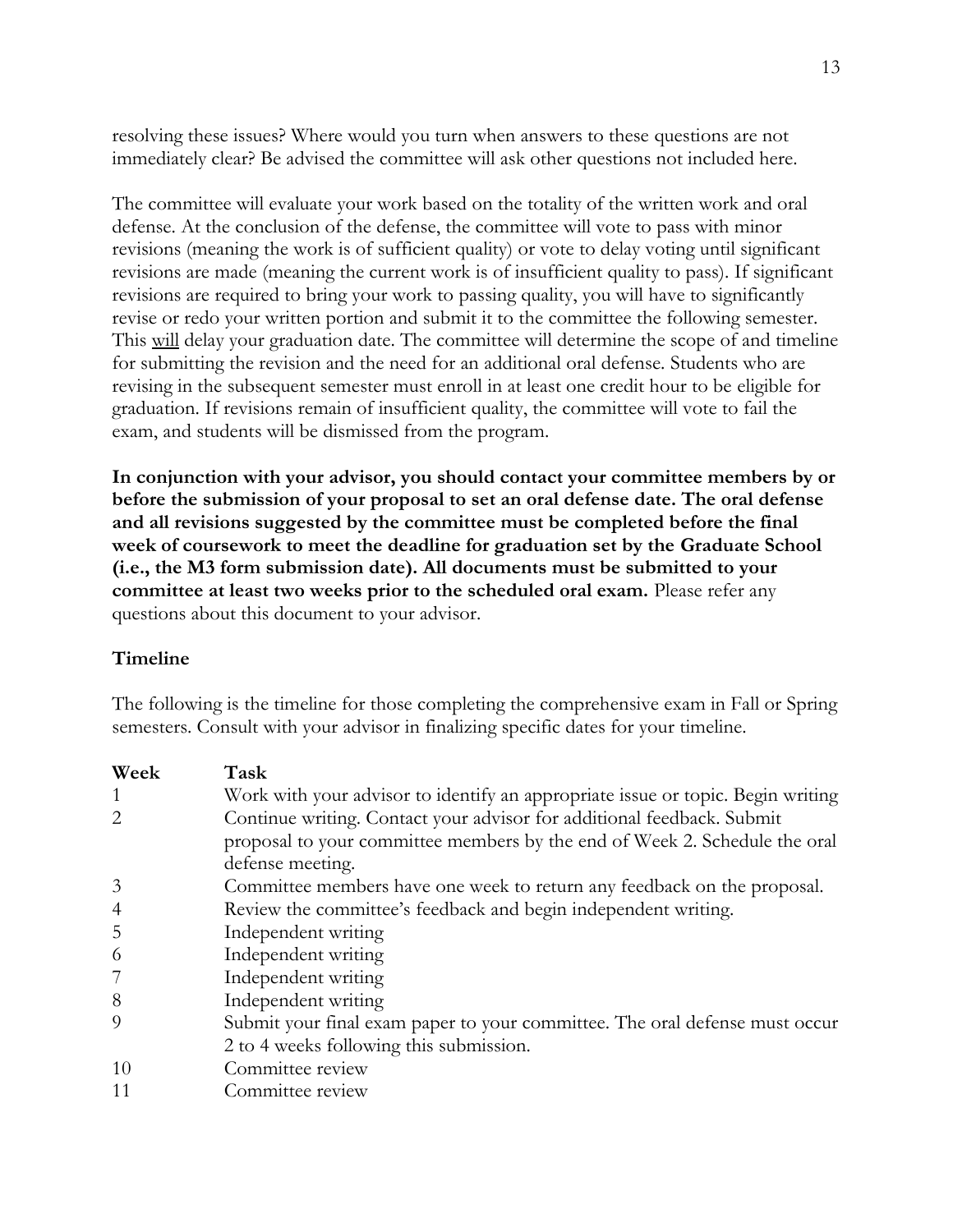12 Oral defense. The committee might require additional revisions before they will pass a student and sign the M3 form. 13 Revisions 14 Submit all revisions to your advisor (and committee, if needed) for approval. Submit M3 form and all necessary paperwork to the Graduate School.

The following is the timeline for those completing the exam in the Summer term. Similar to taking courses in the summer, the work product will be the same, but it must be completed in half the time. Discuss the feasibility of this timeline with your advisor and be sure all committee members will be available in the summer months, as many faculty are on 9 month appointments. Consult with your advisor in finalizing specific dates for your timeline.

| Week           | Task                                                                        |
|----------------|-----------------------------------------------------------------------------|
| 1              | Work with your advisor to identify an appropriate issue or topic. Submit    |
|                | proposal to your committee members by the end of Week 1.                    |
| 2              | Committee members return feedback on the proposal by the end of Week 2.     |
|                | Schedule the oral defense meeting.                                          |
| 3              | Independent writing.                                                        |
| $\overline{4}$ | Independent writing; submit your final exam to your committee by the end of |
|                | Week 4. Committee members have two weeks to review the exam prior to the    |
|                | oral defense.                                                               |
| 5              | Committee review.                                                           |
| 6              | Committee review; oral defense at the end of Week 6.                        |
|                | Submit revisions to your advisor (and committee, if needed) for approval.   |
|                | Submit M3 paperwork and all necessary paperwork to the Graduate School.     |

### **Evaluation**

Please see the exam rubric in Appendix B to guide your work.

## <span id="page-13-0"></span>**Internships**

### **Child Life Internship**

Child Life students who have not already had an internship experience will be required to complete one as part of their degree program. The purpose of the internship is to bridge the gap between academics and clinical practice by helping students integrate classroom theory and learning with clinical experiences. The internship typically occurs in the fourth and final semester of the degree program, and it must occur in a hospital setting under the direction of a certified child life specialist who is eligible to supervise students (by policy of the Child Life Council).

The graduate internship requires a high level of skills in working with children, parents, and staff, and may incorporate experiences in administration, evaluation research, and in-service or outreach education. Prior to beginning the internship process, you will need to contact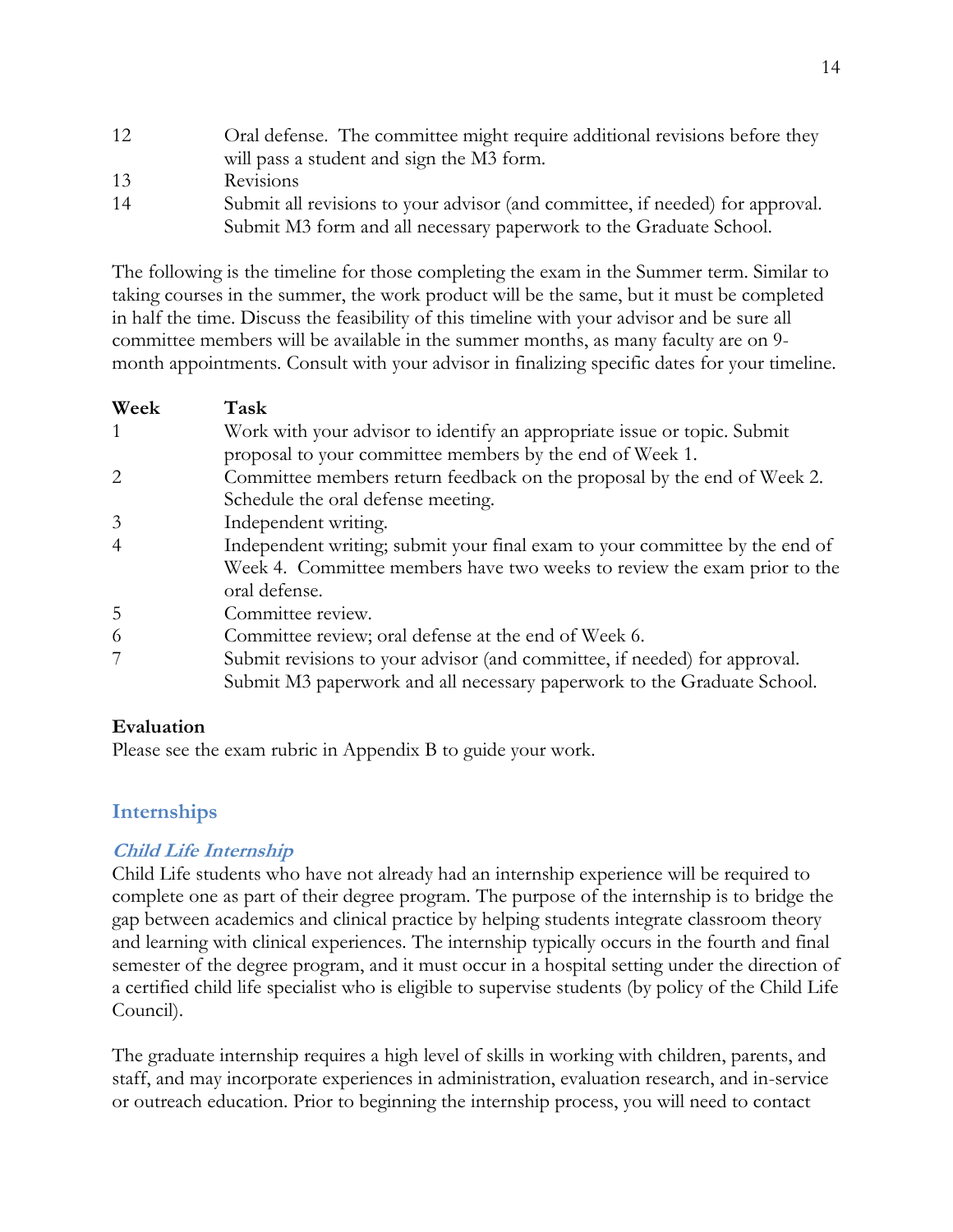the Child Life advisor, Nora Hager. Additional details about this process and assignment requirements can be found in the internship manual.

All graduate students are required to submit the following assignments in a satisfactory manner throughout the internship:

- 1. Internship goals and objectives
- 2. Weekly reflection journals
- 3. Ten of your best chart notes in various formats
- 4. One case study (please be aware that some supervisors may require more)
- 5. Project portfolio including:
	- a. A project proposal, which must be approved by your committee **before work begins.** Once approved, your committee members will sign the M2.5 form and submit it to the DGS
	- b. A written description of the project including rationale/justification for the project, as well as a description of the process for completing and implementing it (if applicable)
	- c. Written or multi-media copy/representation of the project
	- d. A literature review that represents the evidence base for the project
	- e. Your supervisor's written evaluation of the project
- 6. Internship evaluation paper
- 7. Site evaluation sheet
- 8. Mid-term performance evaluation
- 9. Final performance evaluation
- 10. CLC Clinical experience verification form

The project paper and literature review will be submitted to your committee at least two weeks prior to the oral defense meeting. Once you have successfully defended your internship and project, your committee members will sign the M3 form and submit it to the DGS. **NOTE:** You must also receive a final internship grade in order to graduate.

### **All Other HDFS Internships**

Internships (HDFS 8972) consist of a supervised apprenticeship or field experience and a related project. The project must be planned in collaboration between you, your committee, and the internship supervisor. Internship placement must be approved by your committee before beginning the internship. You are responsible for securing your own internship placements. You will complete the internship in approximately 16 weeks, and work 40 hours per every credit hour taken. For example, if you choose a 3-credit-hour internship, you will work 120 hours. The following must be submitted to and approved by your committee before you can begin an internship: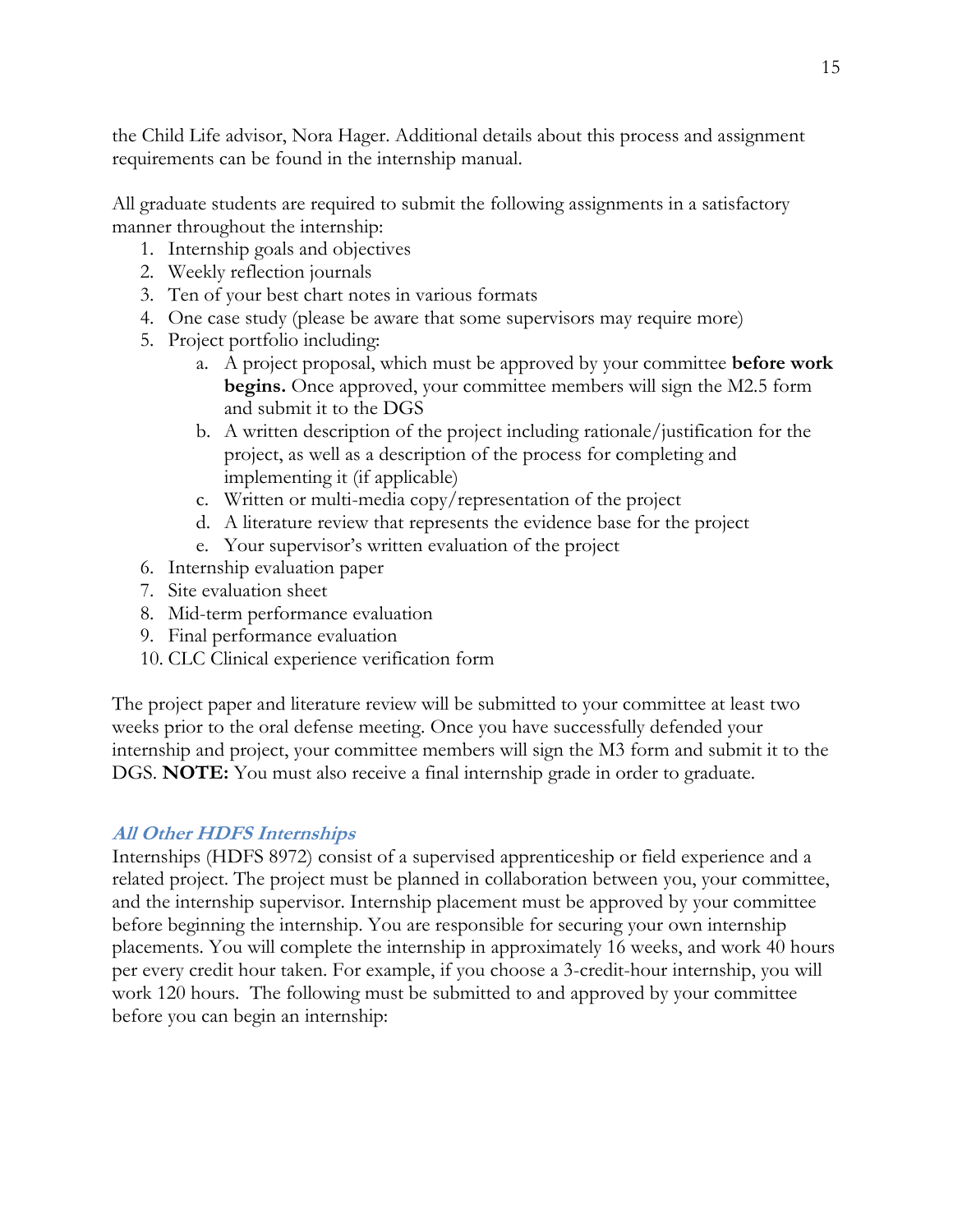- Internship Agreement form (Form A in the Internship Handbook; [http://hdfs.missouri.edu/documents/undergraduate/internship/uginternship\\_han](http://hdfs.missouri.edu/documents/undergraduate/internship/uginternship_han%20dbook.pdf)  [dbook.pdf\)](http://hdfs.missouri.edu/documents/undergraduate/internship/uginternship_han%20dbook.pdf), which includes:
	- o Description of measurable internship objectives as well as activities that will meet those objectives
- Internship project proposal (approximately 10 pages) that includes the following components:
	- o Brief literature review
	- o Methods section (description of how the project will be developed)
	- o An outline of how the project will be implemented and evaluated
	- o Please use the Internship Project Proposal Rubric (Appendix B) to guide your work
- The Internship Project proposal must be approved by your committee and the Internship Site Supervisor (form M2.5). The M2.5 form must be submitted to the DGS before the internship begins.

The internship project shall produce a tangible contribution to the internship site that draws on your expertise and fits a program/agency need. Examples of internship projects include the development of a newsletter or brochure, training sessions, or a workshop.

To be submitted during and after the internship:

- Twice during the semester, the internship supervisor will submit a written evaluation regarding your work and progress at the internship site. Reassignment to another site may be required. See the Internship Handbook for evaluation forms (Forms B and C).
- Throughout the tenure of the internship, journals (one journal per 15-25 hours worked) and bi-weekly Time Sheet (Form E in Internship Handbook) should be submitted to your advisor. The journal should report on the tasks you performed and the activities you participated in at the internship site. You should discuss your experiences interacting with staff and/or clients and your progress toward meeting internship objectives and completing your internship project.
- You will revise the project proposal paper to incorporate key internship experiences, the completed implementation and evaluation process, summary of evaluations, and suggestions to improve project implementation. This final paper, along with a sample or copy of the finished internship project, project supporting documents, and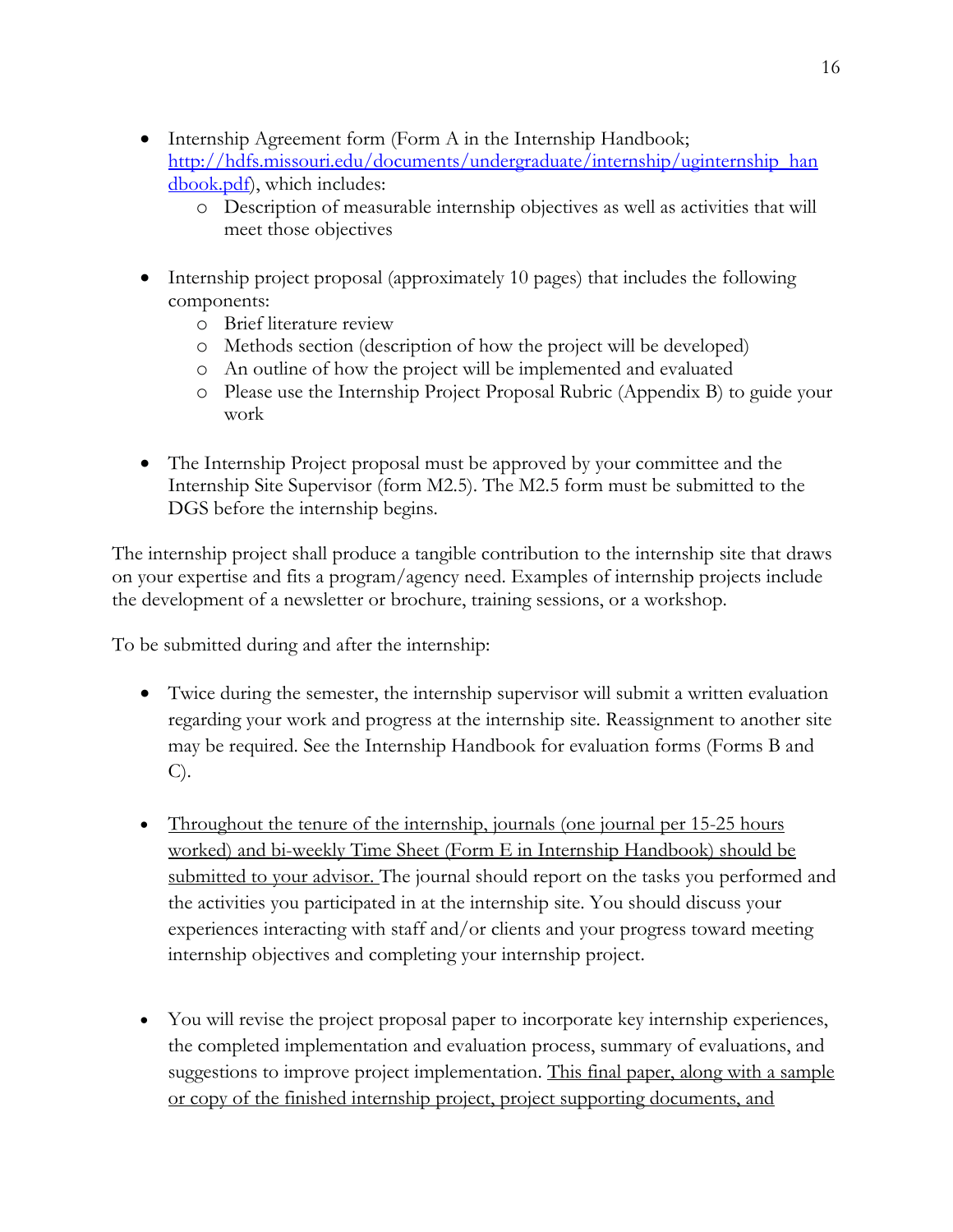17

internship documents/forms, will be submitted to your committee for review two weeks prior to the oral defense of the internship experience. Detailed directions and rubric for the final paper are in the Internship Handbook. The Internship Final Paper rubric can also be found in Appendix B. You are responsible for coordinating a time and securing a location for the defense. Your defense of your internship and project may be conducted via video conferencing (e.g., Zoom) when face-to-face meetings are not practical.

• Once you have successfully defended the final paper to your committee, your committee members will sign the M3 form. Submit this form the Director of Graduate Studies.

Please refer to the Internship Handbook for additional information: [https://hdfs.missouri.edu/documents/undergraduate/internship/uginternship\\_handbook.p](https://hdfs.missouri.edu/documents/undergraduate/internship/uginternship_handbook.pdf) [df](https://hdfs.missouri.edu/documents/undergraduate/internship/uginternship_handbook.pdf)

## <span id="page-16-0"></span>**Master's Project**

The Master's project is an option only for on-campus MA students. The project can take many forms (e.g., training manual for a social services agency, instructional video, professional workshop or training, integrated review of literature, journal manuscript). Before completing and delivering the project, you should provide the following items to the committee for approval:

- Project proposal (approximately 10 pages) that includes the following components:
	- o Brief literature review
	- o Methods section (description of how the project will be developed)
	- o An outline of how the project will be analyzed or evaluated

The committee will sign the M2.5 form to indicate approval of the project. You must submit it to the DGS prior to beginning the project. It may help to review the Project Rubric in Appendix B to guide your work.

The final written work you will submit to the committee shall involve a final paper (approximately 25 pages) that shall include:

- A comprehensive literature review, similar to what is done for a thesis, although it might include more clinical work. Be sure to include theories to ground your work.
- A methods section, describing the steps taken in developing and implementing the project. For example, if you were developing and delivering a staff training, we would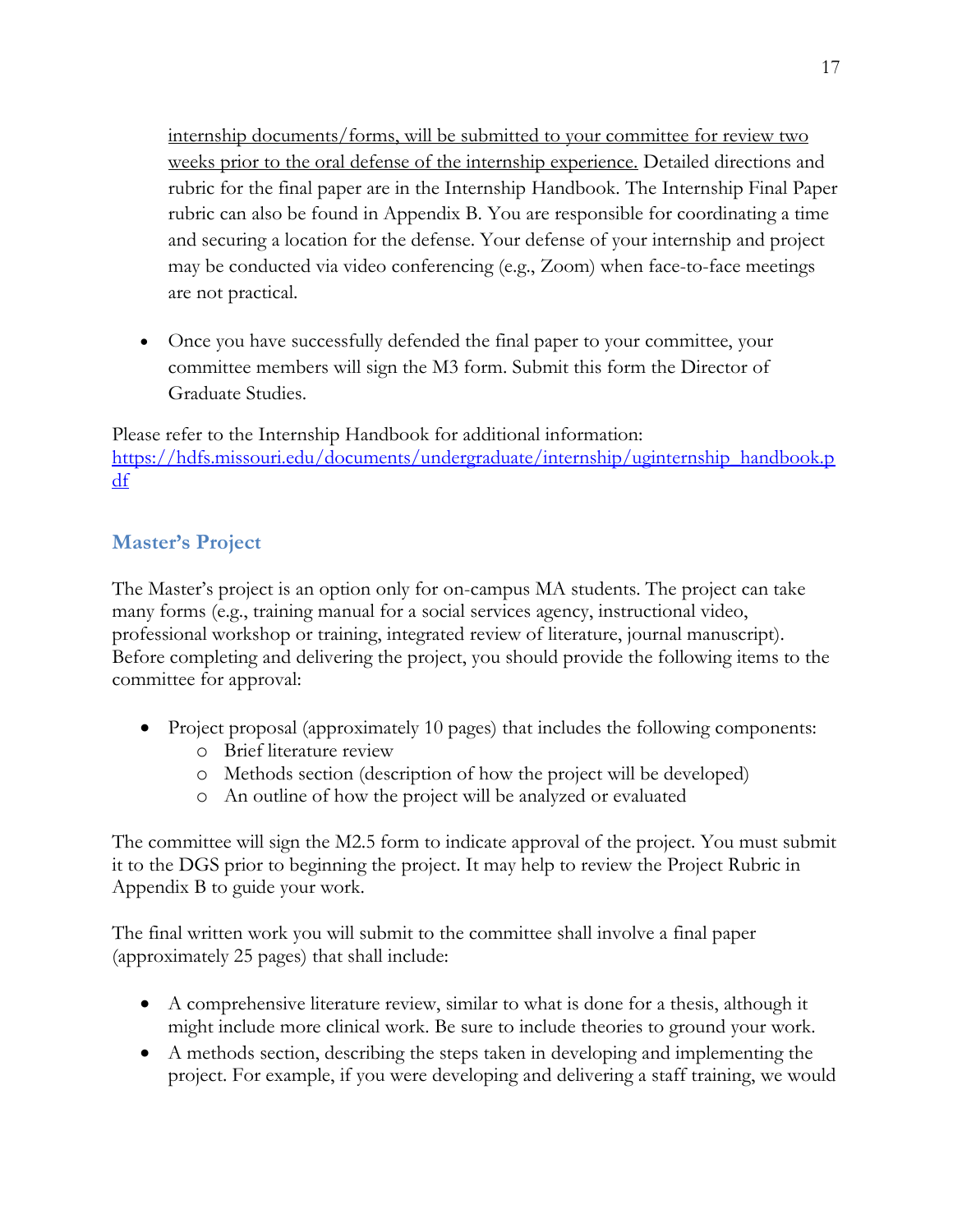want to know how you went about it, how you selected textbooks, and how you made selections of topics and readings.

• An evaluation and results, and discussion component (as applicable).

This final paper, along with a sample or copy of the project, will be submitted to your committee for review two weeks prior to the oral defense of the project. You are responsible for coordinating a time and securing a location for the defense. The defense of your project may be conducted via video conferencing when face-to-face meetings are not practical.

Once you have successfully defended your project, your committee members will sign the M3 form. Submit this form to the Director of Graduate Studies.

## <span id="page-17-0"></span>**Master of Science**

## <span id="page-17-1"></span>**Petitioning to Earn the Master of Science Degree**

Most students enter the HDFS master's program as MA students and must petition the Graduate Committee in writing to obtain approval to switch to the Master of Science program. Students who have been admitted to the PhD program without a Master's degree must complete the Master of Science. These students do not need to petition to complete the MS**.**

In the request to the Graduate Committee, you should explain your reasons for wanting to conduct research and write a thesis. A letter from your advisor approving the request must also be submitted to the committee. Talk with your advisor about when it is most appropriate to petition (minimum 18 hours of graduate credit is required before you petition). The Graduate Committee will make its decision based on your career plans, your performance in graduate courses, the match between your research interests and faculty expertise, and other relevant considerations (e.g., the projected timeline for completion). You will be informed of the faculty decision in writing in the week following the Graduate Committee meeting.

## <span id="page-17-2"></span>**Master's Thesis**

MS students must complete a thesis (HDFS 9090). The thesis is a research project testing a hypothesis or exploring a research question.

### **Thesis Process**

- Petition to and receive approval from the Graduate Committee, if necessary.
- Form a thesis committee comprised of three members, all of whom may be from HDFS and have Graduate Faculty status at MU.
- Review the Graduate School policies regarding theses at <http://gradschool.missouri.edu/etd.htm>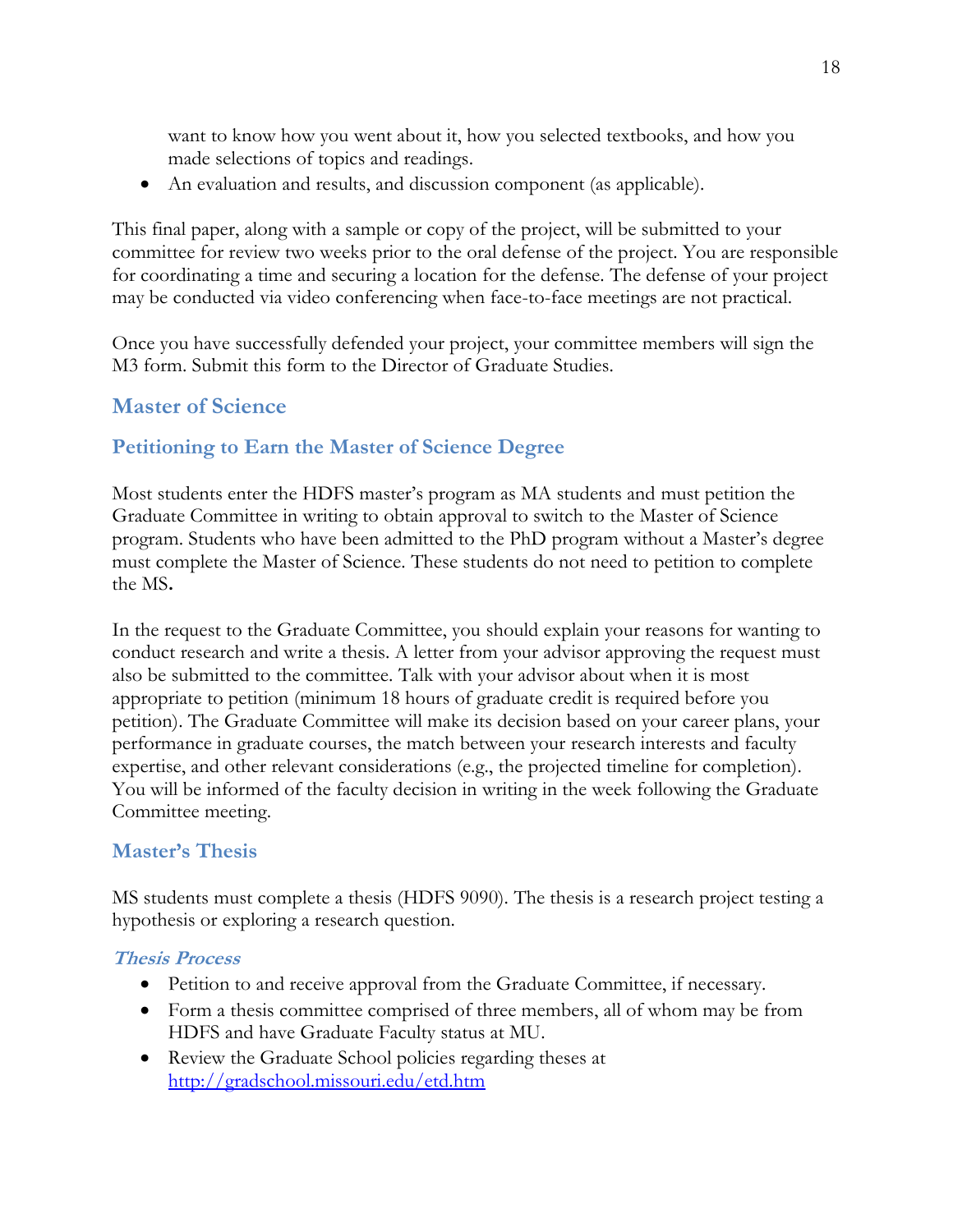- You must schedule a proposal meeting with your committee to review your written thesis proposal. **It is your responsibility to schedule the proposal meeting.** Materials for the proposal meeting should be given to faculty at least two weeks before the scheduled meeting. Submit the signed M2.5 form to the DGS to document the approved proposal.
- If you are planning to conduct research with human subjects, you must pass a certification test offered by the Institutional Review Board (IRB). Training can be obtained online or through workshops offered several times a year. The online training materials and test are available online through the University's Office of Research website: [http://research.missouri.edu/cirb/index.htm.](http://research.missouri.edu/cirb/index.htm)
- Once you are certified, you must submit an application to the IRB to conduct your study. It is very important that you received written approval from the IRB before beginning your thesis. This approval will come electronically, to your and your advisor's email.
- Your advisor will tell you when she or he judges your thesis to be ready for committee review. At this point, it is time to schedule a defense meeting. **It is your responsibility to schedule the defense meeting.** Materials for defense meetings should be given to faculty at least two weeks before the scheduled meeting.
- Expect that at the defense meeting, faculty will suggest or require revisions to improve the thesis. After you have made all necessary revisions, your committee members will sign the M3 form. Submit this form to the Director of Graduate Studies.
- A successful defense is one after which the thesis committee votes "pass" with no more than one dissenting or abstaining vote. If failure is reported, the committee will provide written recommendations for improvement and work with you to establish a time-line for a second and final defense. Failure to successfully defend a thesis after a second attempt will result in termination of your candidacy for the Master's degree.

### **Thesis Format**

The thesis will be in the form of a typical journal article manuscript. The proposal should include a well-developed literature review, carefully thought out hypotheses or research questions, and a detailed plan for the research methods you will use. APA format and style must be used throughout, using the most recent edition of the APA Publication Manual. Appendices should include copies of instruments or questionnaires used, letters of informed consent used (when appropriate), and other materials deemed pertinent by you and/or your committee.

## <span id="page-18-0"></span>**Petitioning for Admittance to the Doctoral Program**

Current Master's students may petition the graduate faculty for admittance to the doctoral program. To be considered, you must:

• Petition the graduate faculty after completing at least 18 hours of MA/MS work.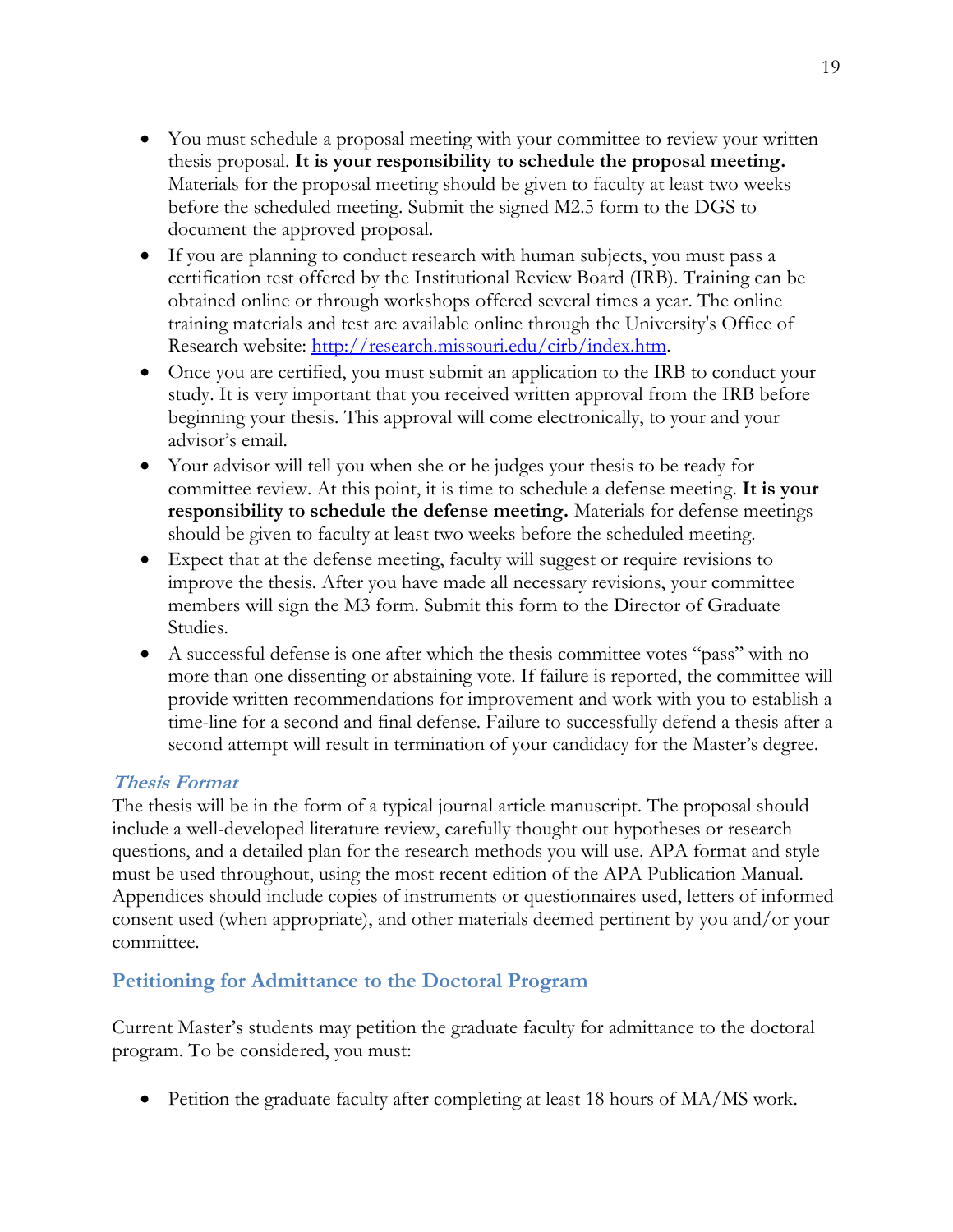- Submit a personal statement that describes your research interests, career goals, and achievements in the department. Graduate faculty will assess the quality of your work at the master's level as an indicator of your potential for academic work at the doctoral level.
- Submit one letter of support from a current advisor or academic mentor.
- Provide your unofficial transcript of your MU graduate work.
- Submit your documents to the HDFS Director of Graduate Studies by January 1 for Fall admittance. Your materials will be considered with all other PhD applications.

The graduate faculty will vote to approve admittance to the doctoral program or disapprove program continuation after completion of the Master's degree. Please note that students who were accepted directly into the PhD program following their Bachelor's degrees do not need to petition to enter the PhD program.

# <span id="page-19-0"></span>**Doctor of Philosophy**

## <span id="page-19-1"></span>**Doctoral Process**

- Choose a permanent advisor (see Page 6), if applicable, by the end of the second semester or first 18 hours of coursework.
- Form the remainder of your committee and submit the D1 form to the DGS. Consult with your advisor before inviting other faculty members to serve on your committee.
- By the end of the second semester, submit the completed D2 plan of study form to the DGS. The plan of study is a list of courses you intend to take to fulfill the degree requirements. Your advisor will help you create your plan of study, and your committee will meet to approve it and sign the D2 form. With the approval of your committee, you may make changes to this plan at a later date. In that case, submit the Plan of Study Course Substitution form [\(http://gradstudies.missouri.edu/forms](http://gradstudies.missouri.edu/forms-downloads/)[downloads/](http://gradstudies.missouri.edu/forms-downloads/) ).
- After completing coursework, complete the comprehensive exam process (see Page) 20) and submit the D3 form to the DGS.
- Prepare and defend the dissertation proposal, and submit the D3.5 form to the DGS.
- Complete the dissertation and successfully defend it (i.e., no more than one abstaining or dissenting vote) to your Dissertation Committee. Submit the signed D4 form to the DGS.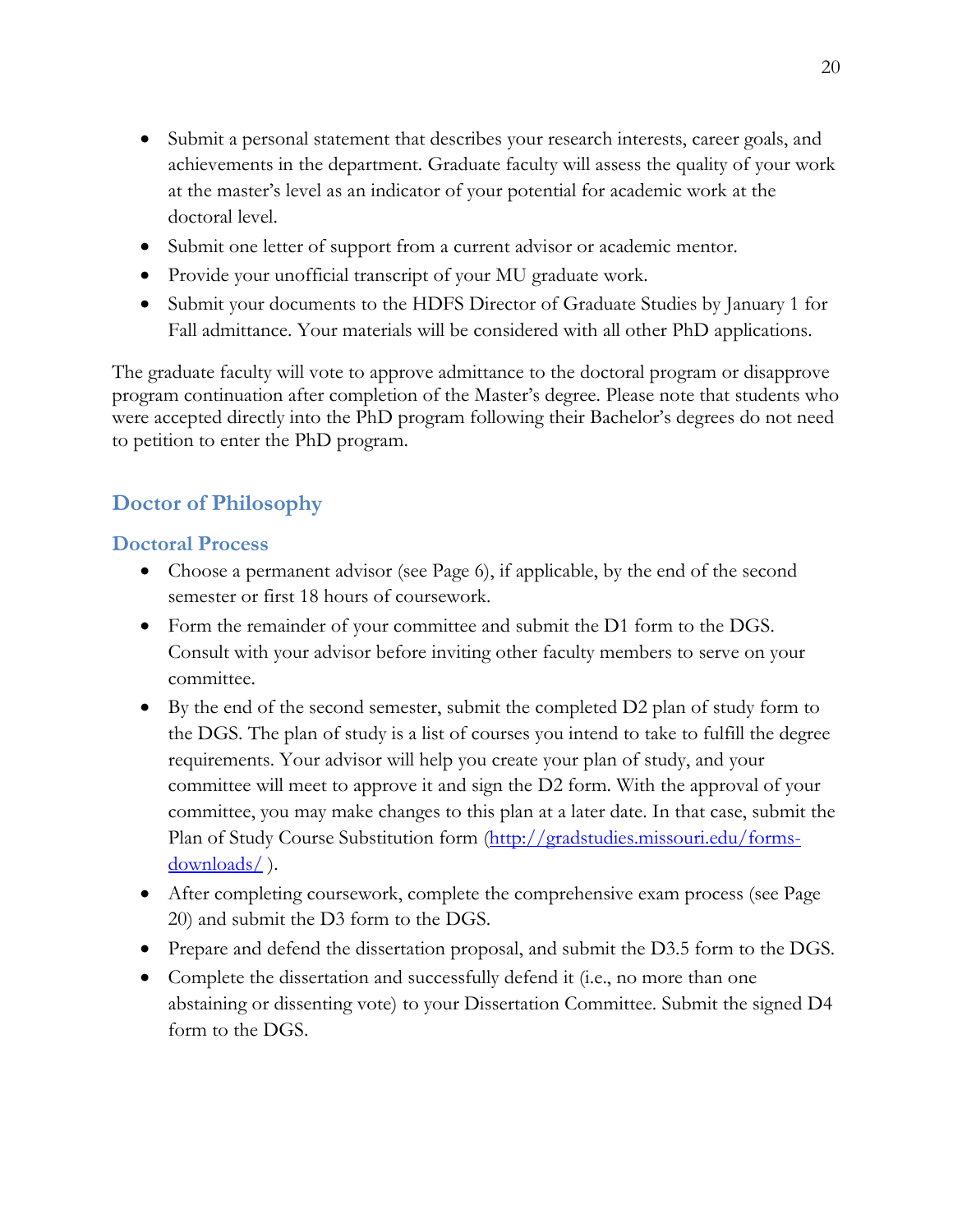### <span id="page-20-0"></span>**Degree Requirements**

All PhD students must have at least 72 post-Baccalaureate credit hours, 30 of which may be from an MA/MS program. Students who are admitted directly into the PhD program with only a Bachelor's degree are required to complete a Master of Science degree.

The following coursework is required: (1) HDFS content, (2) research methods/statistics, (3) collateral area of study, and (4) research/practica. The following are *minimums* of hours required in each area; you can expect to exceed the minimum requirements in some or all areas depending on your previous coursework. These areas will be reflected on your plan of study (see Sample Plan of Study in Appendix B).

*Content Courses (minimum 21 hours):* These are the courses that will not only provide you with a strong foundation in HDFS theory and concepts, but also support your line of research.

*Research Methods/Statistics (minimum 21 hours):* These courses will help you learn to understand and conduct research well.

*Collateral (9-15 hours):* You are required to take at least nine credit hours in a focused area of study (e.g., gerontology, women's and gender studies, quantitative statistics) that you choose. The courses taken in your collateral area are listed separately on the plan of study and may be from HDFS or from an outside department.

*Research and Practica (minimum 23 hours):* You must build into your plan of study 2 professional development seminars (HDFS 8087), 6 credit hours of research practica (HDFS 9210), 3 credit hours of teaching practicum (HDFS 9100), and 12 dissertation hours (HDFS 9090).

Professional development seminars:

• HDFS 8087: Professional Development I is designed to help you transition to graduate school, and you will complete that the first fall semester of enrollment. HDFS 8087 Professional Development II is designed to help PhD students prepare for the comprehensive exams, dissertation, publication, job search, and transition to employment. This seminar will be taken in conjunction with Advanced Research Methods. *Please note: For students accepted to the MS/PhD program, the first professional development credit hour will be listed only on the MS plan of study. For students completing the PhD only, both professional development hours will be listed on the PhD plan of study.*

Research practica:

• The purpose of the research practica is to provide you with experiences that broaden your research expertise and prepare you to successfully plan and execute your dissertation research. They are independent of a class and are not to be used in completing the dissertation. These practica are not meant to be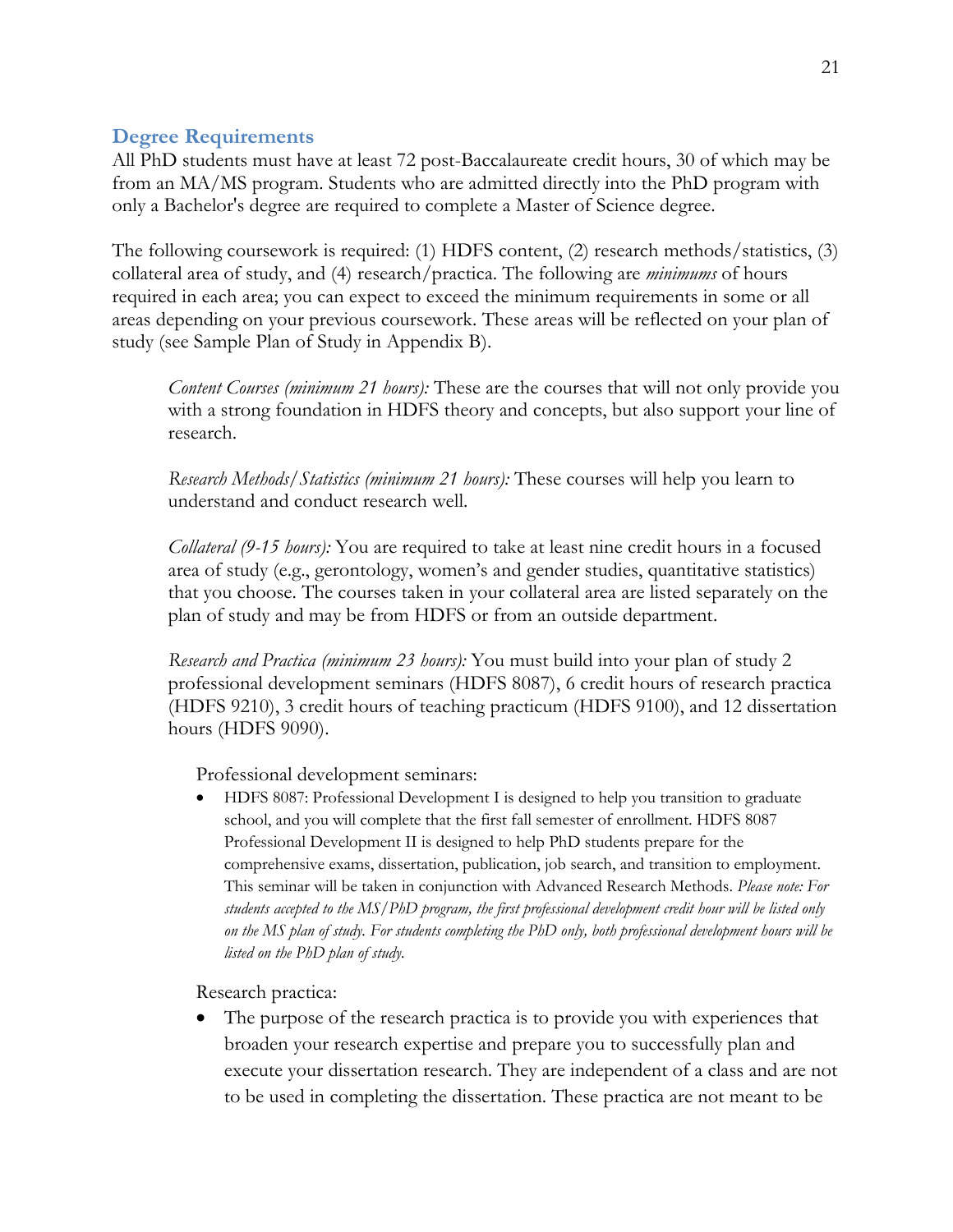independent student projects but rather an apprentice relationship on faculty member's research for the purpose of learning research skills (e.g., a particular method, analyses, manuscript preparation).

- Research practica may be taken in two or three separate units (i.e., two practica for three credits each, or three practica for two credits each).
- You will need to work 40 hours per credit hour (i.e., a total of 240 hours for the six credits).
- Each research practicum should be taken under the supervision of a different HDFS faculty member. In exceptional cases, a maximum of three hours could be taken under the co-supervision of an HDFS faculty member and a faculty member in another department. This arrangement must be approved in advance.
- Complete the in-house Research Practicum Agreement form, and submit it to the DGS.

Teaching practicum:

- The teaching practicum will involve a three-credit-hour supervised teaching experience. The practicum will include exposure to direct teaching, curriculum development, teaching strategies, and evaluation of student learning. The teaching practicum will be supervised by an HDFS faculty member, and together you will identify appropriate tasks that will meet the requirements of the practicum. In most cases, the teaching practicum will be fulfilled by coteaching an undergraduate course with a faculty member.
- The teaching practicum experience should provide you opportunity to codevelop course policies, create and grade some assessments, present to undergraduates students regularly, and be evaluated by students.

Dissertation hours:

• While completing your dissertation, you will enroll in a minimum of 12 dissertation hours.

## <span id="page-21-0"></span>**Doctoral Comprehensive Exam**

The purpose of the doctoral comprehensive examination is to assess your mastery of core HDFS content, theory, and research methods, and to evaluate knowledge in a collateral area. It consists of a written portion and an oral defense, and your committee will vote to pass or fail based on both components. There are two options for the doctoral comprehensive exam process: A take-home exam, or a critical literature review. Talk with your advisor about these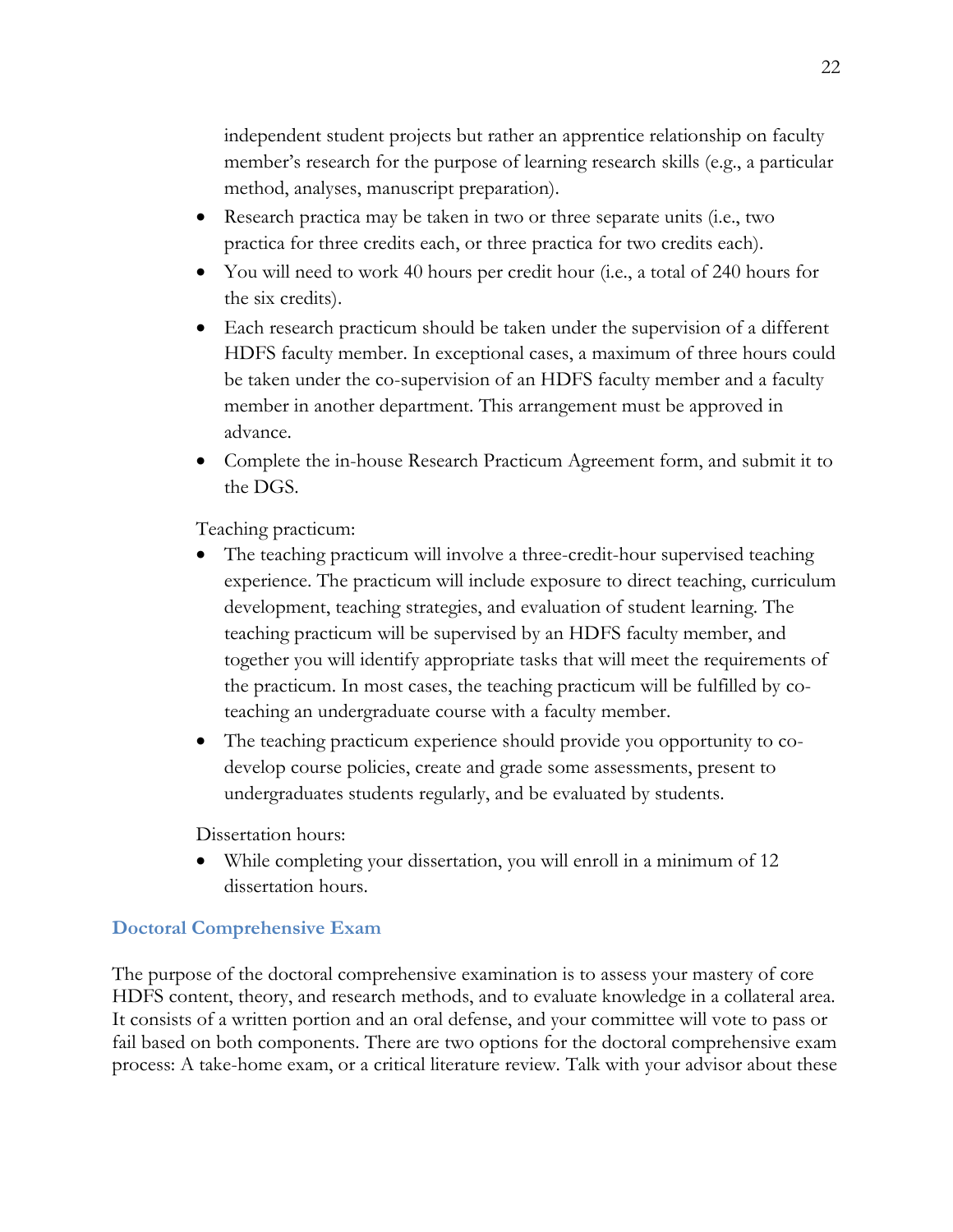options and about which might prepare you best for your career goals. Your committee may limit you to one or the other option.

### **Scheduling the Comprehensive Examination**

Coursework listed on the plan of study must be completed (or nearly completed) when the exam begins. You should have no incomplete courses on your transcript. If coursework is nearly complete (e.g., you are making good progress toward completing a research practicum), the committee must provide approval for you to begin the comprehensive exam process.

You must be enrolled in the semester in which you will take and defend the comprehensive exam. If you have completed all coursework, you should enroll in HDFS 9090 during the semester in which the comprehensive exam will be taken. The comprehensive exam must be completed at least seven months before the final dissertation defense, by Graduate School policy.

The written exam and oral defense of the comprehensive examination must be completed when the University is in session, by Graduate School policy. You are strongly encouraged to schedule your oral defense meeting in conjunction with the written exam to ensure all committee members will be available for the defense. You are responsible for scheduling the meeting and reserving a room.

## **Take-Home Exam**

### **Role of the Advisor**

Your advisor is responsible for crafting an exam that is comprehensive and consistent with the parameters set in this policy. In other words, the exam questions should allow you to demonstrate your mastery of research methods, theory, and HDFS and collateral area content, and be able to be completed in the seven-day period.

Your advisor communicates with committee members about expectations for the exam (particularly important for the outside member). Your advisor may even assign areas of content (i.e., HDFS content, collateral area content, theory, research methods) to each committee member to be sure all areas will be covered in the exam questions. Committee members draft questions and submit them to the advisor by a predetermined date.

### **Process**

1. For the written portion of the exam, your advisor will collect one to two questions from each committee member. Questions will address theory, research methods, HDFS content, and your collateral area. The question will also include the approximate length of response appropriate to address the question. The advisor will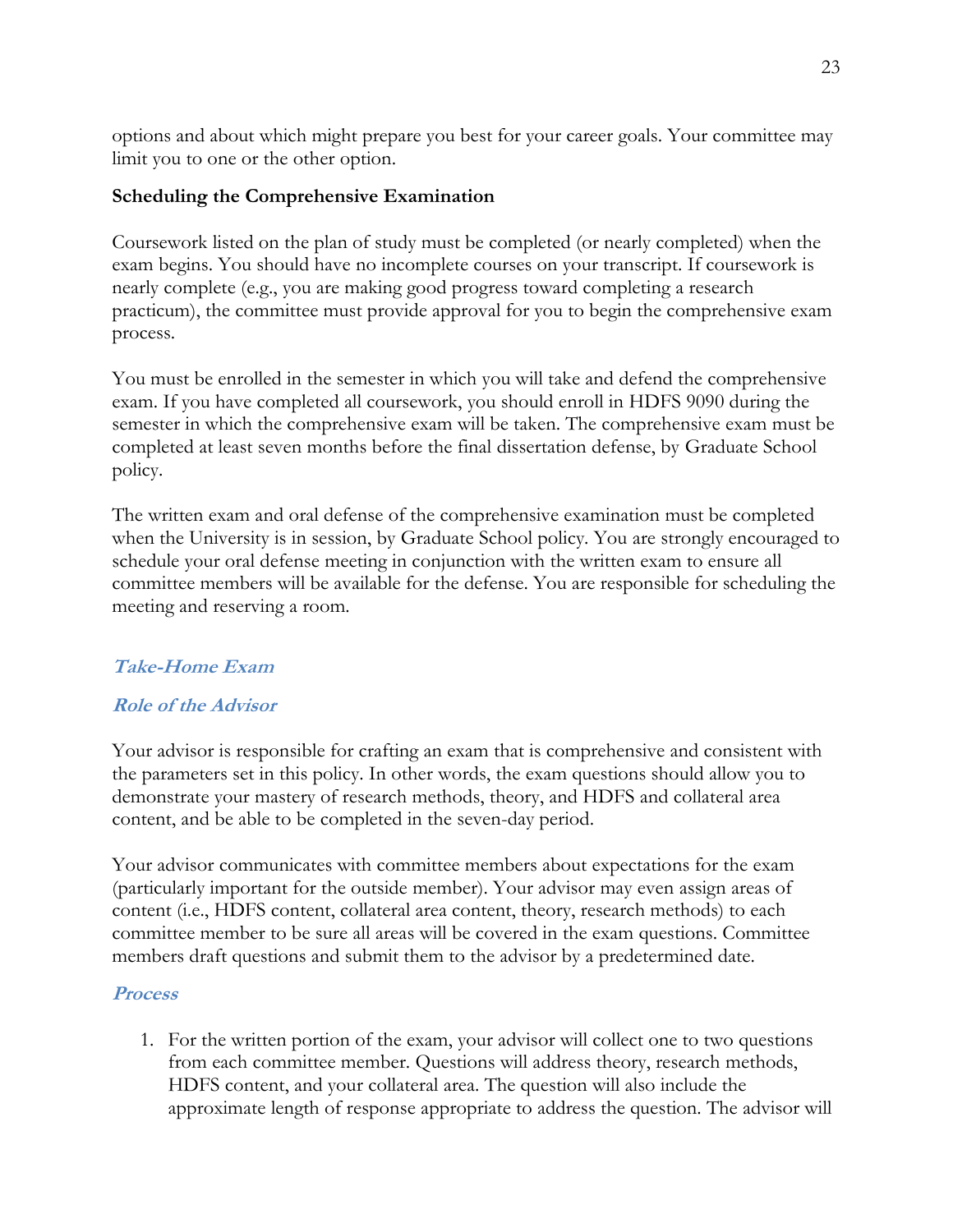create an exam with one question from each committee member and no more than five questions total. Your advisor will be responsible for delivering the exam questions to the DGS at least 72 hours prior to the exam and to you at the appointed exam start time (e.g., usually via email). **You are expected to continue your assistantship responsibilities during the exam period.**

- 2. You will have seven days to complete the written exam (e.g., Monday at 8 a.m. to the following Monday 8 a.m.). You may complete the exam in a location of your choosing. **It is expected that you will maintain assistantship obligations during this time period (e.g., teaching classes, attending lab meetings**). You must answer all the questions in the exam using APA formatting (e.g., double-spaced, 12 point Times New Roman font, reference list). Expect to write approximately 40 pages total (excluding references). At the end of the seven-day testing period, you will turn in the document and reference page(s) in the format (e.g., hard copy; emailed attachment) requested of the committee.
- 3. Within two to four weeks following the completion of the written exam, you will complete a two-hour oral defense with the committee. During this meeting, you will be required to respond verbally to questions from the written exam, including questions you may not have been asked to address in the written exam and questions you did not select if you were given options as to which questions to answer in the written exam.

### **Preparing for the Take-Home Examination**

Prior to the written exam, you will meet with all committee members individually to discuss examination topics and to highlight key readings you will be expected to have read. Please note: The committee members will not disclose the question(s) they are submitting, but it would be appropriate to discuss the key area the committee member's question will address. During your preparation, you will be expected to continue assistantship responsibilities.

Prior to the oral defense, you will have the opportunity to meet with your advisor about potential topics that may arise during the defense. Likewise, committee members may bring any questions or issues to your advisor. You are encouraged to bring your written exam responses and other references to the oral defense.

### **Evaluation of the Take-Home Exam**

Following both the written exam and the oral defense, your examination will be identified as one of the following:

A. Pass: You successfully answered and defended all exam questions. Your committee chair will mark "pass" on the D3 Doctoral Comprehensive Examination Results form, which all committee members will sign. You will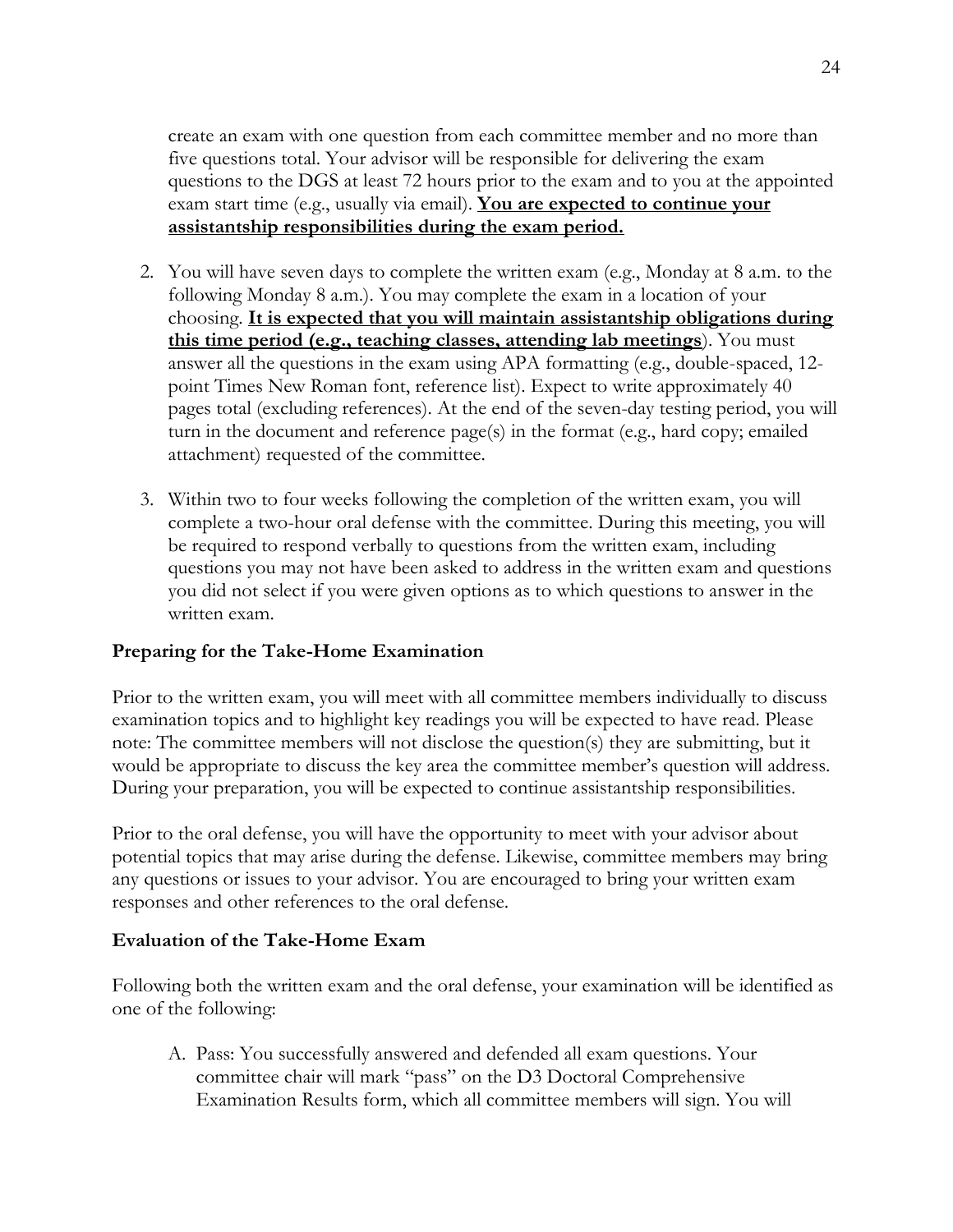submit the form to the HDFS DGS, who will sign it and submit it to the Graduate School. At this point, you may begin your dissertation proposal. At the next semester, you will be considered a doctoral candidate.

- B. Pass conditional on revisions: You will revise your answers on one or two of the questions and will be given one week to complete all revisions. The revision timeline will begin immediately following the oral defense. Revised answers will go to your committee chair, question author, and/or other committee members as decided by the committee, for review. No additional oral exam will be required. If you successfully answer all questions, your committee chair will mark "pass" on the D3 Doctoral Comprehensive Examination Results form, which all your committee members sign. You will submit the D3 form to the HDFS DGS, who will sign it and submit it to the Graduate School. At this point, you may begin your dissertation proposal and, at the next semester, you will be considered a doctoral candidate. If you do not successfully answer all questions, you will proceed to C.
- C. Fail: In the event that you do not successfully revise questions (based on B, above) or in the event that you answer three or more questions unsatisfactorily, your committee chair will mark "fail" on the D3 Doctoral Comprehensive Examination Results form, which all of your committee members sign. You will submit the D3 form to the HDFS DGS, who will sign it and submit it to the Graduate School. You will be given a new exam after a minimum of a 12-week period. The process above will repeat. Two consecutive fails on the comprehensive exam will result in dismissal from the doctoral program.

### **Critical Literature Review Option**

The critical literature review option provides you the opportunity to demonstrate knowledge of HDFS and collateral area content, theory, and research methods. You will prepare a major paper that reviews and integrates a substantive topic that builds on your area of expertise and will serve as a foundation for your future work. It has the added benefits of being potentially publishable and informing your dissertation.

#### **Process:**

- 1. Choose a topic that is reflective of your major area of interest and that will inform your dissertation. You should communicate with your advisor about your final topic choice.
- 2. Choose a potential journal so that you can look up formatting requirements prior to creating your outline. You are welcome to talk with your advisor or committee members about potential journals. The literature review will be formatted largely according to the guidelines of that journal.
- 3. Create a detailed outline of the critical literature review.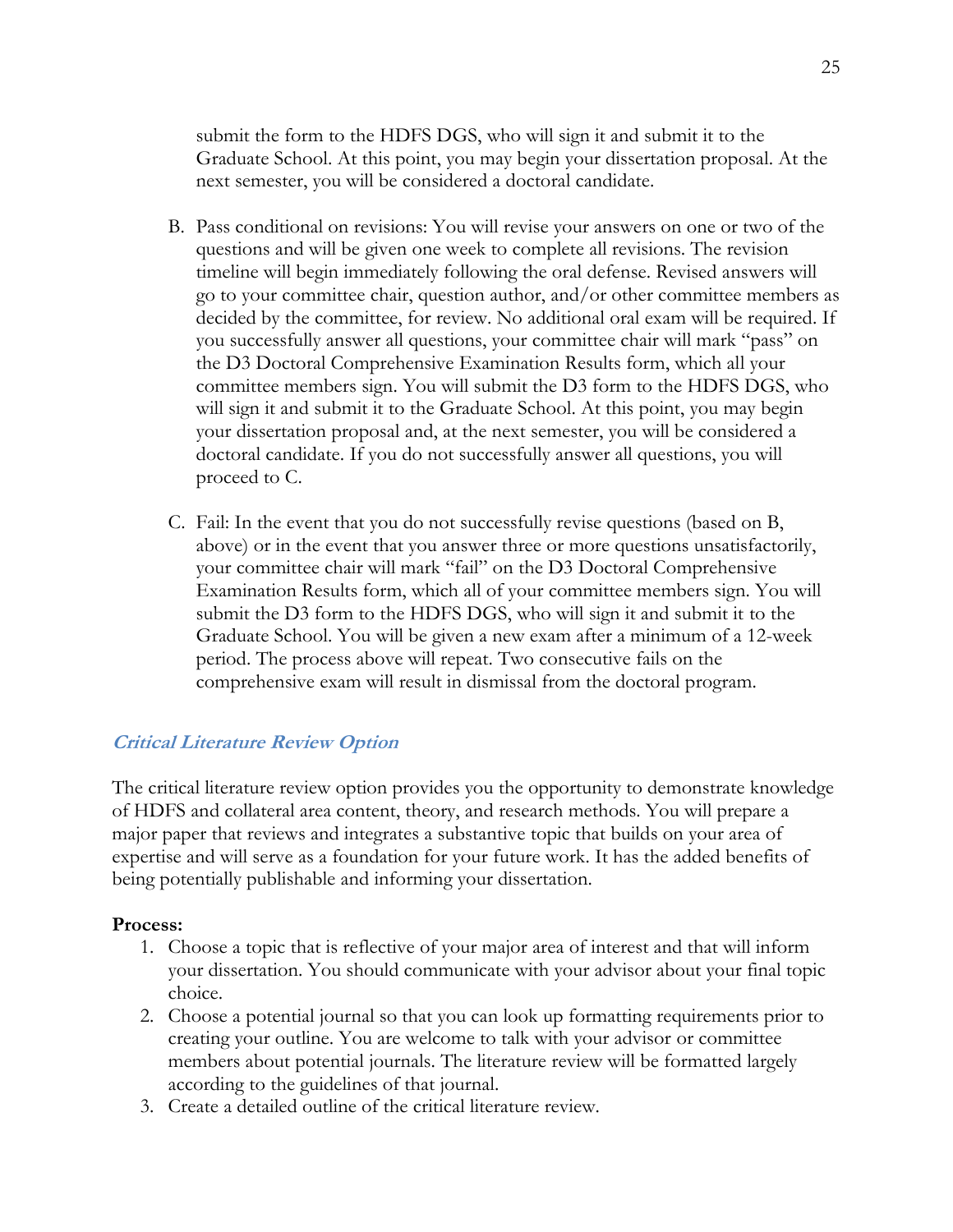- 4. Send the detailed outline of your literature review to your committee for feedback and approval. You will also propose a timeline for when the paper will be completed (no more than four months from the time it is approved to the time it is submitted to the committee) and the journal to which you will potentially submit it for publication consideration. Send the outline, journal, and timeline via email to your committee members. They will have two weeks to review them and offer feedback. A committee member may request a committee meeting with the student, if deemed necessary. Given that this is an exam, your advisor and committee members will provide feedback only at this time (via email, face-to-face, or both). After the committee provides feedback within the two-week window, you are not allowed to solicit feedback from others.
- 5. Schedule your final oral defense meeting once your committee has approved your outline. It is your responsibility to also schedule a room for the defense.
- 6. Begin independent writing. From the date of approval from your committee, you have up to four months to write and submit your final paper to the committee. Submit your final paper electronically to all committee members two weeks prior to your oral defense.
- 7. Complete oral defense. Bring the D3 form to your defense.
- 8. If you pass the comprehensive exam, collect signatures for the D3 form and submit it to the Director of Graduate Studies. Submitting the literature review for publication consideration is strongly encouraged, but it is not necessary to successfully complete the doctoral comprehensive exam process. After you pass the comprehensive exam, you are considered a doctoral candidate. If you do not pass the comprehensive exam, you must revise your paper and resubmit it to the committee. The committee will give detailed feedback, provide a timeline for re-submission, and have the option of requiring a second oral defense. Failing twice will result in dismissal from the program.

### **Format of the Paper:**

With a topic of your choosing, write an integrative literature review, including a clear description and critique of current methods. Your paper must contribute to the field by identifying gaps in the literature, proposing a theoretical model, comparing and contrasting methods, and suggesting future directions for research and methods. Model your paper after review articles, like those found in the *Journal of Family Theory & Review, Psychological Bulletin*, *Developmental Review* or others*.* Your paper should largely adhere to guidelines set by the journal. Expect to write a paper approximately 40 pages in length, excluding references.

**Note:** To submit the paper for publication, you may need to reduce the number of pages. It will be important to discuss authorship after the defense with your advisor if you choose to submit it for publication (authorship should be decided based on the contribution of the student and committee members; please see the APA guidelines on authorship). Please remember that while this paper may inform your dissertation, this is not a substitute for the dissertation proposal.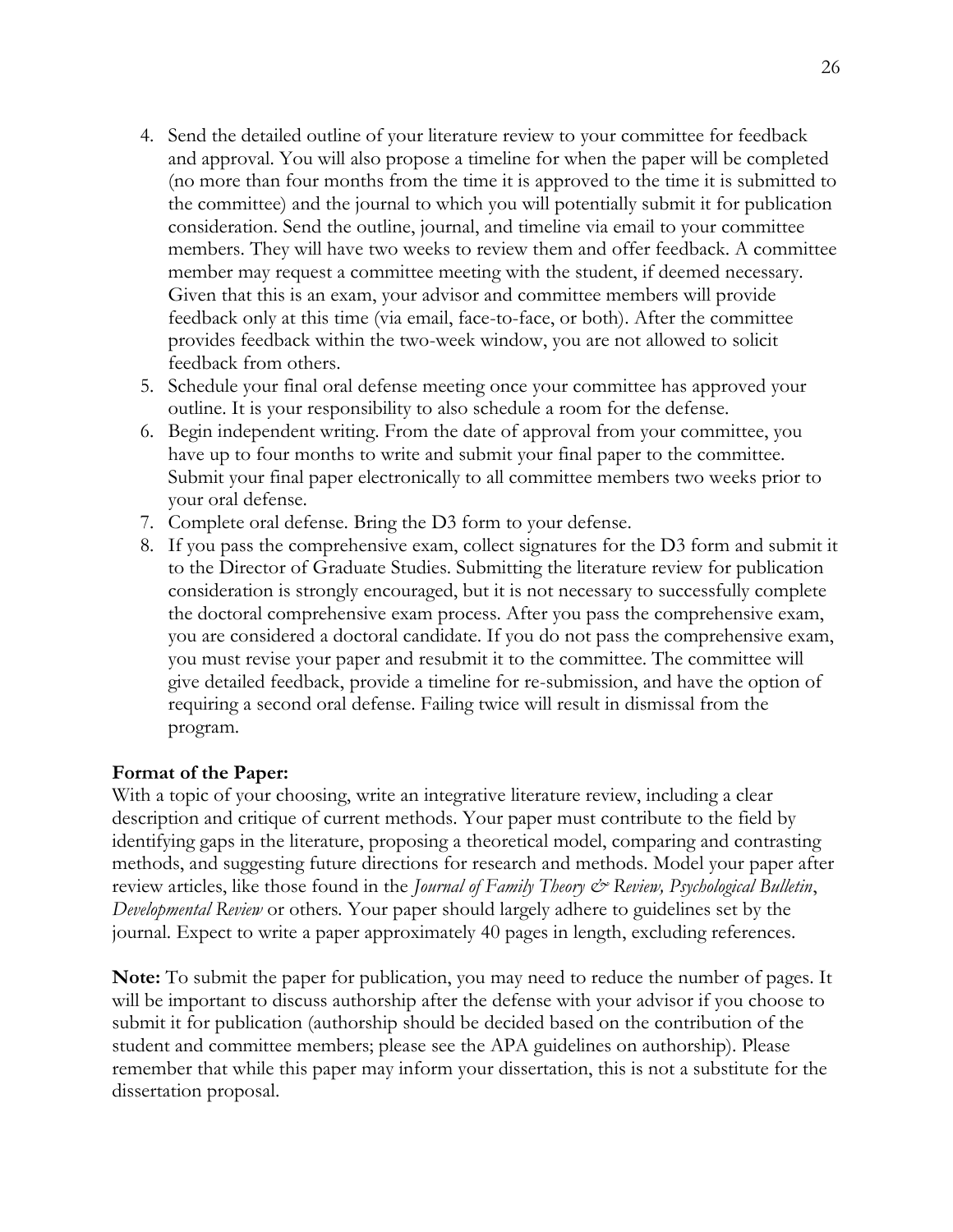| <b>Content Area</b>     | <b>Excellent</b> | Good | Fair | Poor |
|-------------------------|------------------|------|------|------|
| <b>HDFS</b> Content     |                  |      |      |      |
| Theory                  |                  |      |      |      |
| <b>Research Methods</b> |                  |      |      |      |
| Collateral Area         |                  |      |      |      |

**Rubric for the Critical Literature Review**

Excellent: Student demonstrates complete mastery of the content area and how one content area informs the others.

Good: Student demonstrates a very good understanding of the content area. Some minor aspects of the content are missing. Student needs some prompting to acknowledge these aspects. Minor revisions needed.

Fair: Student demonstrates a basic understanding of the content area. Some major aspects of the content area are missing. Student needs prompting to acknowledge these aspects. Significant revision needed in some areas of the paper.

Poor: Student fails to demonstrate a basic understanding of the content area. Major aspects of the content area are missing or misunderstood. Student may not acknowledge these aspects even with prompting. Significant revision or rewriting of the response is required.

### **Evaluation:**

Because this is the comprehensive exam, you will be evaluated on your understanding of HDFS content, theory, and research methods, and your collateral area. Your committee will look at the totality of your written work and your oral defense to determine whether you pass.

- A. If all content areas are marked "Excellent" or "Good," the committee members will mark "Pass" on the D3 form. Some minor revisions can be expected. The signed D3 form is submitted to the DGS. The student begins work on the dissertation proposal and moves to doctoral candidacy at the beginning of the next semester.
- B. If all content areas are marked "Fair" or higher, the vote to pass or fail the student will be delayed. The student will need to revise the paper to address the area marked "Fair" and resubmit to the entire committee for voting. The student has one week from the end of the oral defense to revise the paper and resubmit it to the committee.
	- a. If the *revised* paper results in all content areas being marked "Excellent" or "Good," the committee members will mark "Pass" on the D3 form and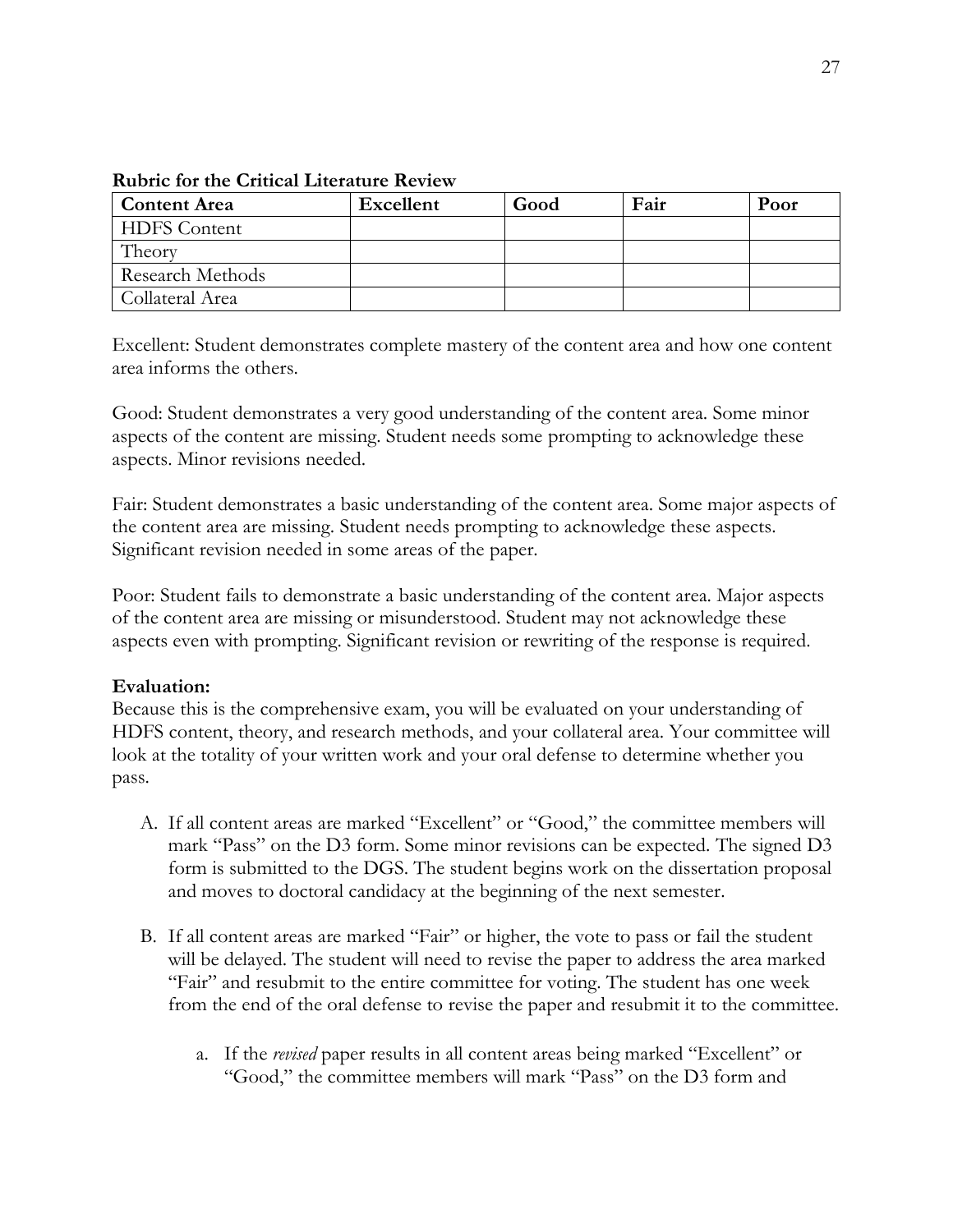submit it to the DGS. The student begins work on the dissertation proposal and moves to doctoral candidacy at the beginning of the next semester.

- b. If the revised document still does not result in all content areas being marked "Good" or "Excellent," the committee members will mark "Fail" on the D3 form and submit to the DGS for processing. Move to C.
- C. If any content area is marked "Poor" or if a revised paper has not demonstrated "Good" or "Excellent" understanding, the committee members will mark "Fail" on the D3 form and submit to the DGS for processing. After a period of 12 weeks, you can begin a new comprehensive exam process; the exam option (i.e., literature review or take-home exam) will be decided by your committee. Failing twice on the comprehensive exam process results in dismissal from the program.

### <span id="page-27-0"></span>**Doctoral Dissertation**

After you pass your comprehensive examination, will begin your proposal and dissertation work. NOTE: you are considered a doctoral candidate the semester after you pass. Doctoral candidates are required to be continuously enrolled in HDFS 9090 for a minimum of two credit hours each Fall and Spring terms, and a minimum of one credit hour in Summer.

#### **Dissertation Process**

- Review [t](http://gradstudies.missouri.edu/academics/thesis-dissertation/diss-thesis-guideline/)he policies set by the Graduate School regarding dissertations at [http://gradstudies.missouri.edu/academics/thesis-dissertation/diss-thesis-guideline/.](http://gradstudies.missouri.edu/academics/thesis-dissertation/diss-thesis-guideline/)
- Prepare a dissertation proposal. Before you embark on your dissertation research, you must prepare a proposal. The proposal should include a well-developed literature review, carefully thought out hypotheses or research questions, and a detailed plan for the research methods you will use. You will need to submit the proposal to your committee at least two weeks before the dissertation committee meeting. **It is your responsibility to schedule the proposal meeting.**
- At the meeting, the proposal will be discussed and revisions may be required. Your dissertation research may begin after the committee agrees that your proposal meets the standards of a high-quality research plan (i.e., no more than one committee member abstains or casts a dissenting vote). Your dissertation committee members will sign the D-3.5 form, and you will submit it to the DGS.
- If you are planning on conducting research with human subjects, you must achieve certification through the IRB. Training and the test you must take are available online through the University's Office of Research website: [http://research.missouri.edu/cirb/index.htm.](http://research.missouri.edu/cirb/index.htm)
- You are allowed to begin collecting data only when you receive written approval from the IRB.
- When your advisor has determined that the dissertation is complete, you need to schedule a defense meeting. **It is your responsibility to schedule the defense**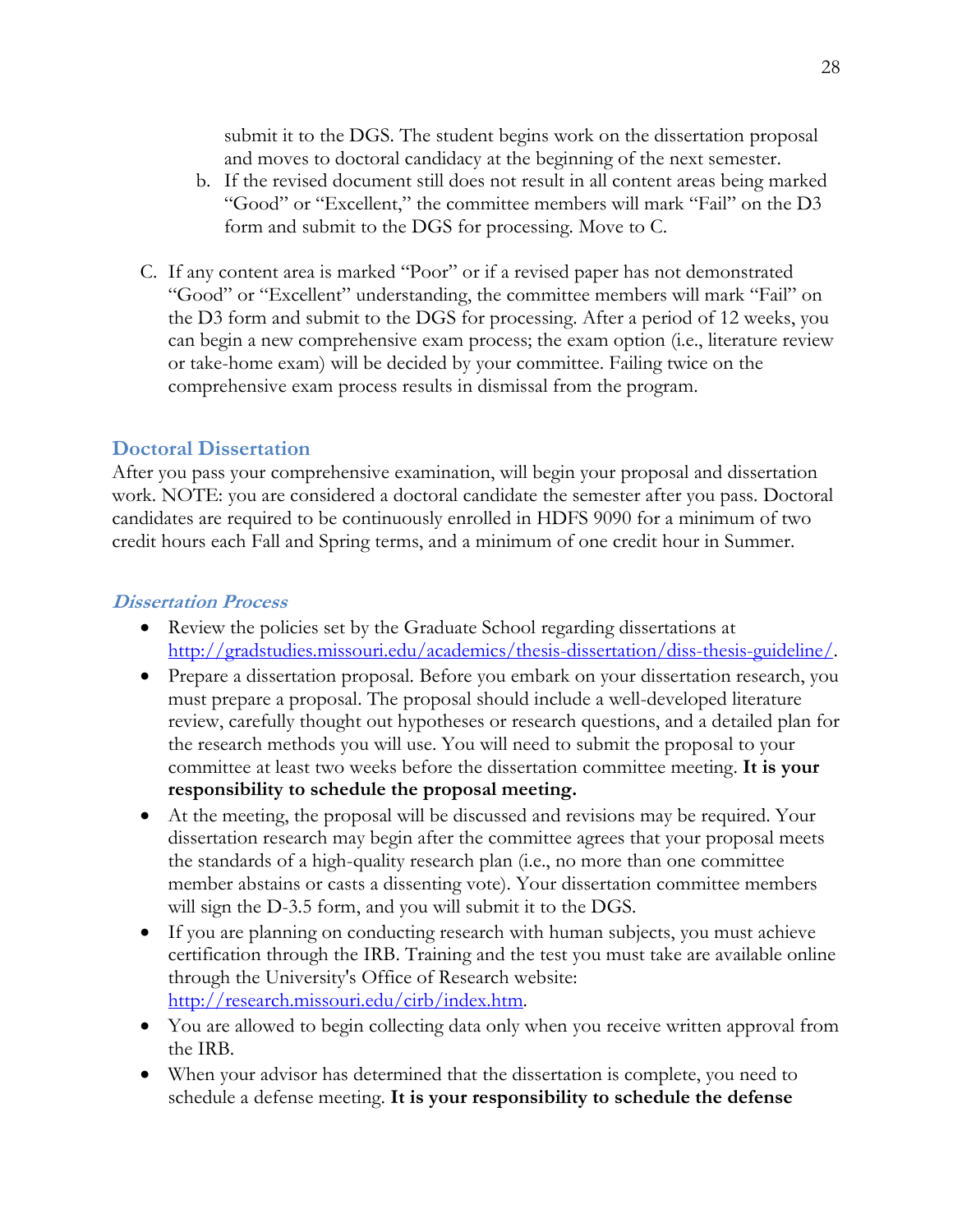**meeting including making a room reservation.** Submit the dissertation to your committee at least two weeks before the scheduled defense meeting.

• Once you have successfully defended your dissertation (i.e., no more than one abstaining or dissenting vote), your committee members will sign the D4 form. Submit this form to the Director of Graduate Studies.

#### **Dissertation Format**

Your dissertation will be in the form of a typical journal article manuscript. APA format must be used throughout, using the most recent edition of the APA Publication Manual. Appendices should include copies of instruments or questionnaires, letters of informed consent (when appropriate), and other materials deemed pertinent by you and/or your committee.

#### **Dissertation Defense**

Your committee will meet with you to ask questions about your research. After successfully defending your dissertation, you will revise the document based on input from your committee. Your dissertation committee must vote to pass your final document with no more than one dissenting or abstaining vote. If the vote is to fail the dissertation, the committee will provide you with feedback and work with you to establish a timeline for a second and final defense. Failure to successfully defend a dissertation after a second attempt will terminate your doctoral degree program.

## <span id="page-28-0"></span>**Section 4: Professional Development and Co-Curricular Experiences**

Professional development is as essential as your coursework to your academic training and to the ultimate success of your career; this is why these opportunities are referred to as "cocurricular experiences." These resources not only allow you to learn and practice necessary skills, but also provide you the opportunity to work closely with faculty members.

You are expected to attend and actively participate in the following HDFS opportunities:

- Research seminars
- Professional development seminars
- Job talks from interviewees
- Assistantships
- Diversity lectures and events
- Research team meetings
- Student organizations, like MUCFR or GSA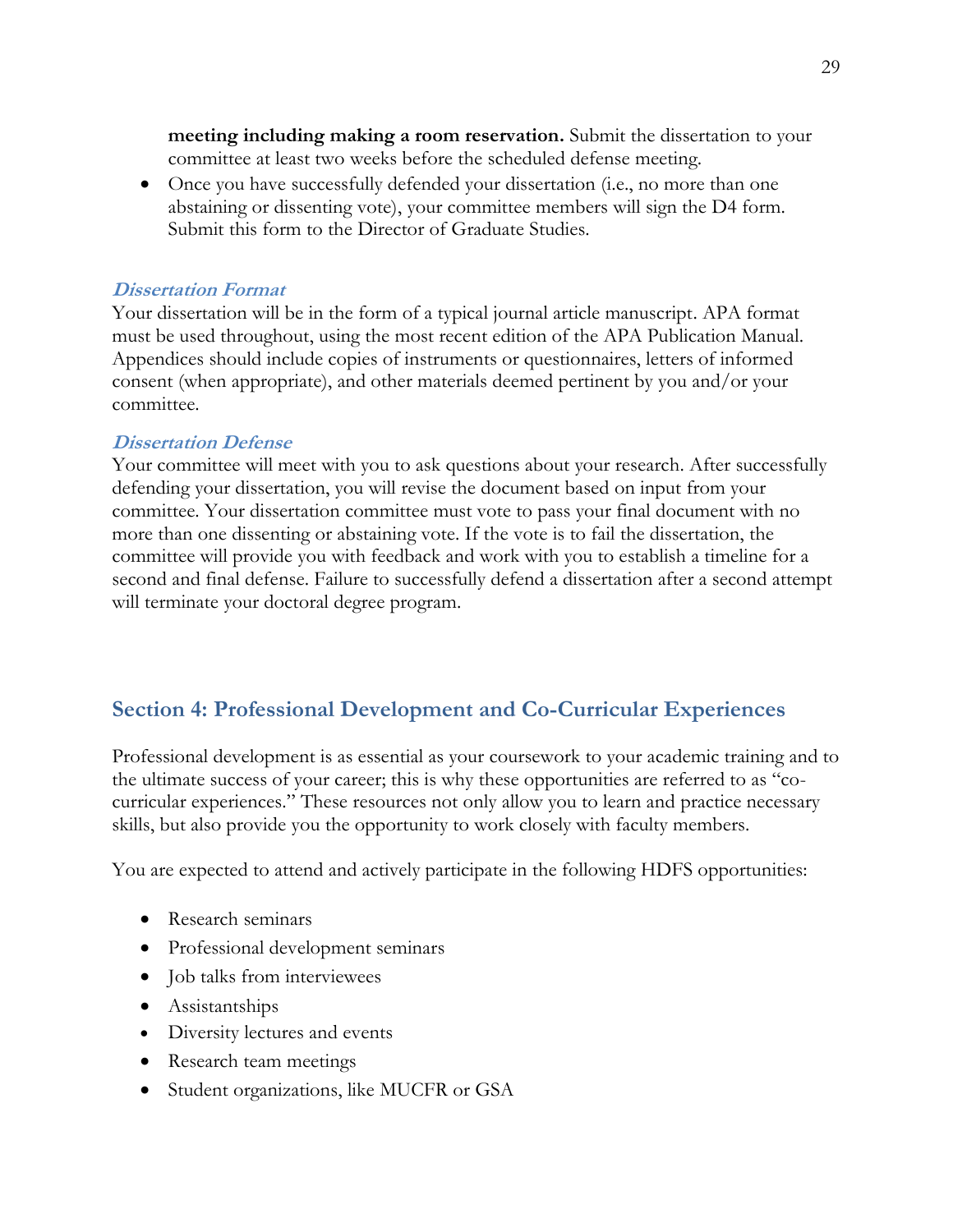- National and/or regional conferences (there may be travel funds available; see Section 8 on Financial Support)
- Other opportunities as suggested by your advisor

The University also provides important professional development opportunities as part of their Grad Essentials program. For a list of resources and trainings, please visit the Graduate School's web page at [http://gradstudies.missouri.edu/professional-development/.](http://gradstudies.missouri.edu/professional-development/)

You will want to curate your experiences (from HDFS, the College of Education, and the University) to give you the skills and knowledge necessary to succeed in your career. Talk to your advisor or DGS about your professional goals for help prioritizing opportunities. The Individual Development Plan [\(https://gradschool.missouri.edu/grad-essentials/individual](https://gradschool.missouri.edu/grad-essentials/individual-development-plan-idp/) $development-plan-idp/$  can help you and your advisor visualize what opportunities may be best for you and at what times. Be sure to list professional development experiences on your CV.

### <span id="page-29-0"></span>**Section 5: Academic Process**

The Graduate School (2015) has written that the academic process is "a series of milestones that mark your graduate career. Such things include taking courses, filling out appropriate forms, choosing advisors, taking examinations, writing a thesis or dissertation, defending your work, and depositing final forms" (para. 1).

### <span id="page-29-1"></span>**Forms**

All forms are available on the Graduate School's webpage: <http://gradstudies.missouri.edu/forms-downloads/> . **You must have all of your forms submitted to the Graduate School in a timely manner or risk delaying graduation.**

All requests and reports must be signed by your advisor, the DGS, and the Dean of the Graduate School. The DGS will submit forms electronically to the Graduate School. Each form is then reviewed by the Graduate School, signed by the Dean of the Graduate School, and filed electronically. If changes need to be made or if signatures are missing, it will be sent back to you or the DGS for corrections. If any faculty signatures are illegible, please ask the faculty member to also print his or her full name. (Most, but not all, forms require committee members to both print and sign their names.)

### <span id="page-29-2"></span>**Master's Forms**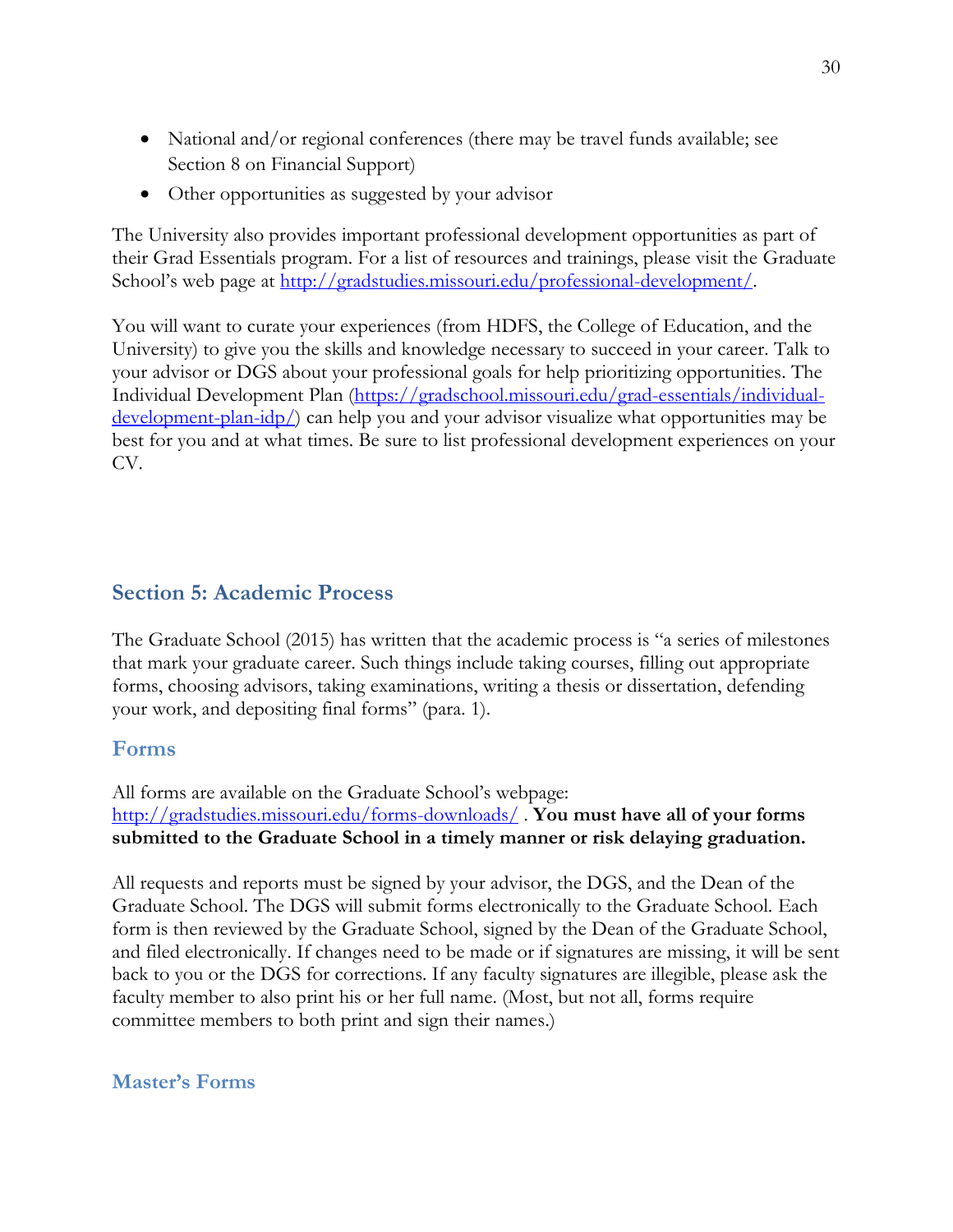#### *M1 Form: Plan of Study for the Master's Degree*

This form is required of all Master's degree students. The purpose of this form is to help you and your advisor plan all the courses you will take. These may include courses you have already taken, and may include up to six hours of transfer credit. This form facilitates the certification of degree completion later, and it should be submitted to the Graduate School prior to completing 18 credit hours of coursework.

#### *M2 Form: Request for Thesis Committee (MS degree only)*

This form is required only for students who will write a thesis. Students completing a comprehensive Master's exam, project, or internship do not need to submit this form. The purpose of this form is to have an official record of your Master's committee and to ensure that the configuration of the committee meets stated requirements. Submit this form to the DGS by the end of the second semester. The DGS will in turn submit it to the Graduate School.

#### *M2.5 Form: Acceptance of Master's Thesis, Internship, Exam, or Project Proposal*

This is an *in-house form* required of all Master's degree students. The purpose of this form is to have an official record that the proposal has been judged satisfactory by your three committee members. Submit the signed form to the HDFS DGS.

#### *M3 Form: Report of the Master's Examining Committee*

This form is required of all Master's degree students. The purpose of this form is to have an official record of the outcome of the final examination, be it a thesis, presentation of a project, Master's comprehensive examination, or internship experience.

#### <span id="page-30-0"></span>**Doctoral Forms**

#### *D1 Form: Qualifying Process/Confirmation of Advisor*

The purpose of this form to show your name as it should appear on the diploma and to indicate the correct degree, degree program, collateral area, previous degrees, results of the qualifying process, and the correct advisor. The form is also useful in that it is an official record of the members of your doctoral committee and documents that the configuration of the committee meets stated requirements. The form is also used by the Graduate School to notify departments if your official transcript(s) from previous institutions have not yet been received. This form should be submitted to the DGS prior to completing 18 credit hours of coursework.

#### *D2 Form: Doctoral Plan of Study Form*

The purpose of this form is to certify that all committee members approve the plan of courses you will follow to complete your degree, including the permitted hours of transfer credit. You must submit your proposed plan of study two weeks prior to the committee meeting. The committee will meet to discuss the plan of study and sign the D2 form. The committee may recommend changes to your plan based on your interests and the members' knowledge of courses on campus and their scheduling. After making changes based on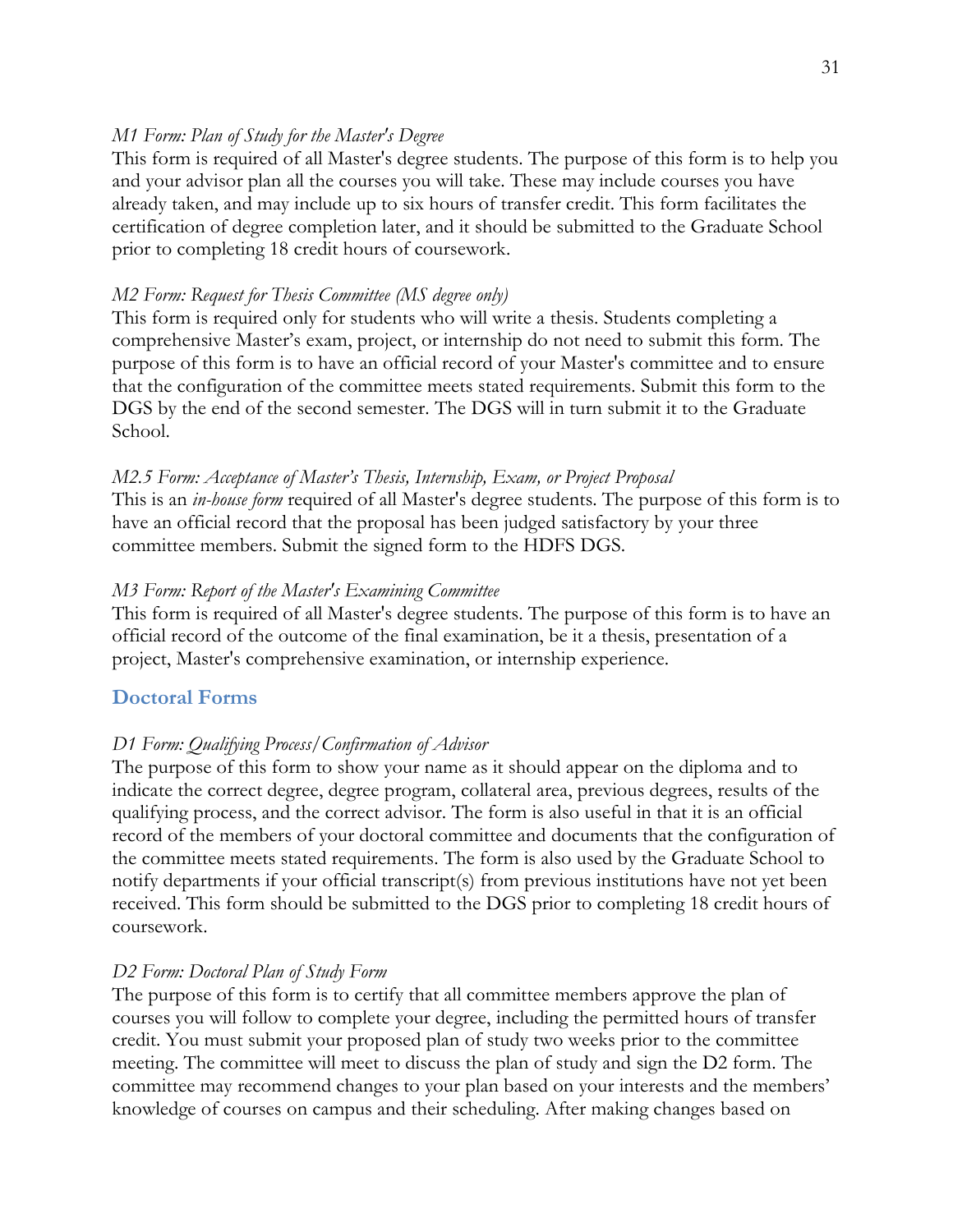committee agreement as to your plan of study, submit the form to the DGS. This should be done prior to completing 18 credit hours of coursework. If in later semesters changes to the plan of study are needed (because your interests have changed or because course availability has changed), complete the course substitution form after seeking your committee's approval.

### *D3 Form: Result of the Comprehensive Examination*

The purpose of this form is to record the official result of the doctoral comprehensive examination. Bring this form to your comprehensive exam oral defense meeting. Submit this form to the DGS.

### *D3.5 Form: Acceptance of Dissertation Proposal*

The purpose of this *in-house form* is to have an official record that the proposal is satisfactory to at least three of the four (or four of the five) committee members. Submit this form to the DGS.

### *D4 Form: Report of the Doctoral Dissertation Defense*

The purpose of this form is to record the official results of the dissertation defense. It is recommended that this form be taken to the defense, along with the dissertation approval page so that committee members can sign both forms for students who successfully defend their dissertation. Submit this form to the DGS.

### <span id="page-31-0"></span>**Miscellaneous Forms**

Additional forms are required to replace committee members, change advisors or degree programs, contract a research practicum, or approve a course substitution. These forms are available on the Graduate School website at: [http://gradstudies.missouri.edu/forms](http://gradstudies.missouri.edu/forms-downloads/)[downloads/](http://gradstudies.missouri.edu/forms-downloads/)

## <span id="page-31-1"></span>**Benchmarks**

Please use the following benchmarks to check your process and be sure forms are completed and submitted on time. Failure to do so might result in being placed on academic probation or delay of graduation.

| <b>Benchmark</b> | <b>MA Process</b>       | <b>MS Process</b>      | <b>PhD Process</b>            |
|------------------|-------------------------|------------------------|-------------------------------|
| Semester 2       | $-M1$ form              | $-M1$ form             | $-D1$ & D2 forms <sup>*</sup> |
|                  |                         | $-M2$ form             |                               |
|                  |                         |                        |                               |
|                  |                         |                        |                               |
| Semester 3       | --Petition for a thesis | --Petition for PhD, if |                               |
|                  | or PhD, if applicable   | applicable             |                               |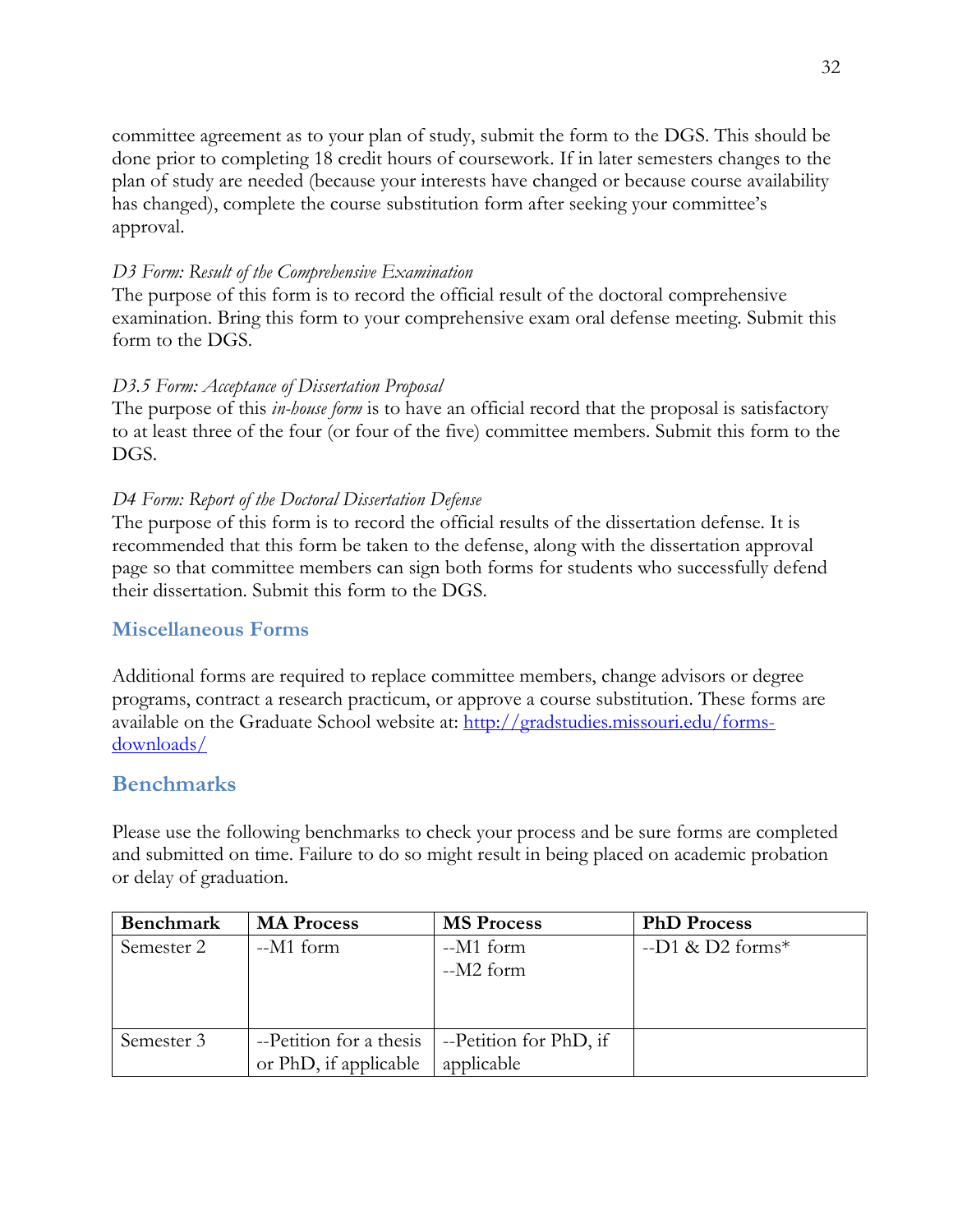| Completed              | $-M2.5$ form*          | $-M2.5$ form*          |                           |
|------------------------|------------------------|------------------------|---------------------------|
| Master's               |                        |                        |                           |
| proposal               |                        |                        |                           |
| Completed              | $-M3$ form* (exam,     |                        | $-D3$ form*               |
| comprehensive          | project, or            |                        |                           |
| exams (usually         | internship)            |                        |                           |
| in the 4 <sup>th</sup> | --Register to graduate |                        |                           |
| semester of            | the semester of the    |                        |                           |
| coursework)            | exam, project, or      |                        |                           |
|                        | internship defense     |                        |                           |
| Completed              |                        | $-M3$ form $*$         |                           |
| thesis (usually        |                        | --Register to graduate |                           |
| in the 4 <sup>th</sup> |                        | the semester of the    |                           |
| semester of            |                        | thesis defense         |                           |
| coursework)            |                        |                        |                           |
| Completed              |                        |                        | $-D3.5$ form*             |
| dissertation           |                        |                        |                           |
| proposal               |                        |                        |                           |
| Completed              |                        |                        | $-D4$ form*               |
| dissertation           |                        |                        | --Register for graduation |
|                        |                        |                        | the semester of the       |
|                        |                        |                        | dissertation defense      |

\*Committee meeting

## <span id="page-32-0"></span>**Time Requirements**

A graduate degree represents current knowledge of the field as of the date the degree is granted. Limitations have therefore been set regarding the number of years students may take to finish the degree program.

### **Master's Degree**

Master's students have five years in which to complete all degree requirements. You will receive priority for departmental funding for only four semesters. Beginning in the fifth semester, you will need to secure your own funding. The "clock" starts the semester the first course is taken.

Extensions for an additional year to complete the degree may be granted with submission of a detailed plan for completion, including a timetable. You must be making progress toward completion when you apply for the extension. A maximum of two extensions may be granted.

## **PhD Degree**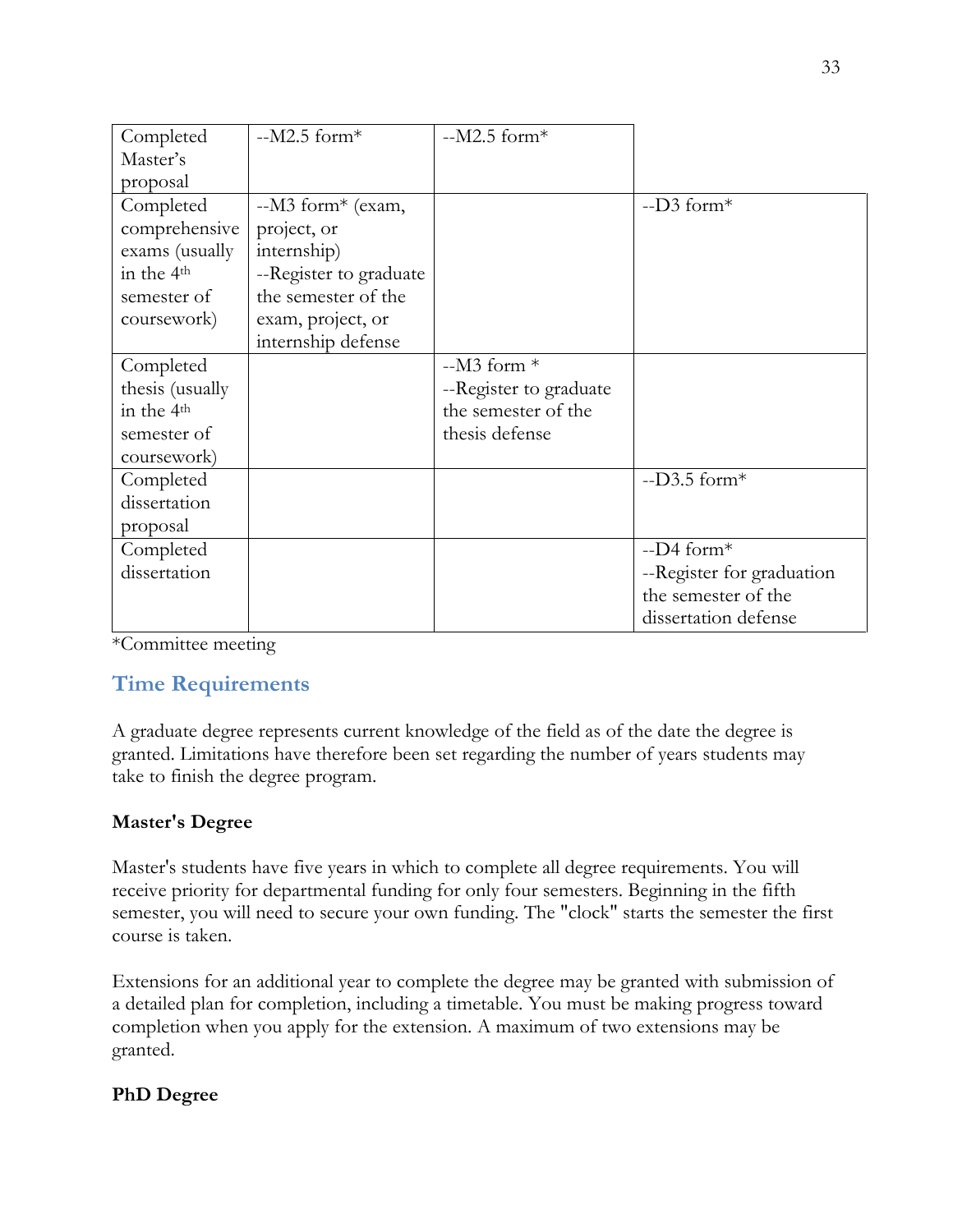Doctoral students have five years in which to complete degree requirements. The "clock" starts the semester the first class beyond the Master's degree is taken. MS/PhD students receive priority for departmental funding for 10 semesters; PhD only students receive priority for departmental funding for 8 semesters. If you need additional time to complete degree requirements, you may need to secure your own funding. By HDFS policy, the comprehensive exam must be completed no later than the end of the fourth year of study to be considered making satisfactory progress. By University policy, you have three years after passing the comprehensive examination to complete the doctoral degree. Please note: Although you have four years to complete coursework and comprehensive exams, doing so would leave only two years to complete the dissertation. Not meeting these deadlines is considered unsatisfactory academic process, which could result in being placed on academic probation and is grounds for dismissal from the program.

The HDFS Graduate Faculty may grant an extension of one year to the deadlines above. You may petition for no more than two one-year extensions. In unusual circumstances, the Graduate School may grant an extension of this time limit if you petition with the Department's support.

Prior to consideration by the Graduate School, all requests for extensions should be endorsed by the DGS and accompanied by a description of the process whereby currency in the discipline was recertified if the latter is part of the departmental requirement.

## <span id="page-33-0"></span>**Section 6: Academic Progress**

"Academic progress is related to the sequence of knowledge and skills that you will be gaining in the course of your graduate career. Progress can be marked by the milestones included in academic process, but also involves many evaluations of your knowledge and skills in both formal and informal ways. It is critical that at all times you are making academic progress" (Graduate School, 2015, para. 1).

### <span id="page-33-1"></span>**Satisfactory Progress and Student Expectations**

You are considered to be making satisfactory progress when:

- 1. A grade of B or above in departmental courses taken for graduate credit and an overall GPA of 3.0 or better is maintained for Master's students or 3.5 or better for PhD students.
- 2. Enrollment is maintained, annual reviews are completed (via an individual development plan and MyVita), and you are actively engaged in coursework, assistantships, and cocurriculars.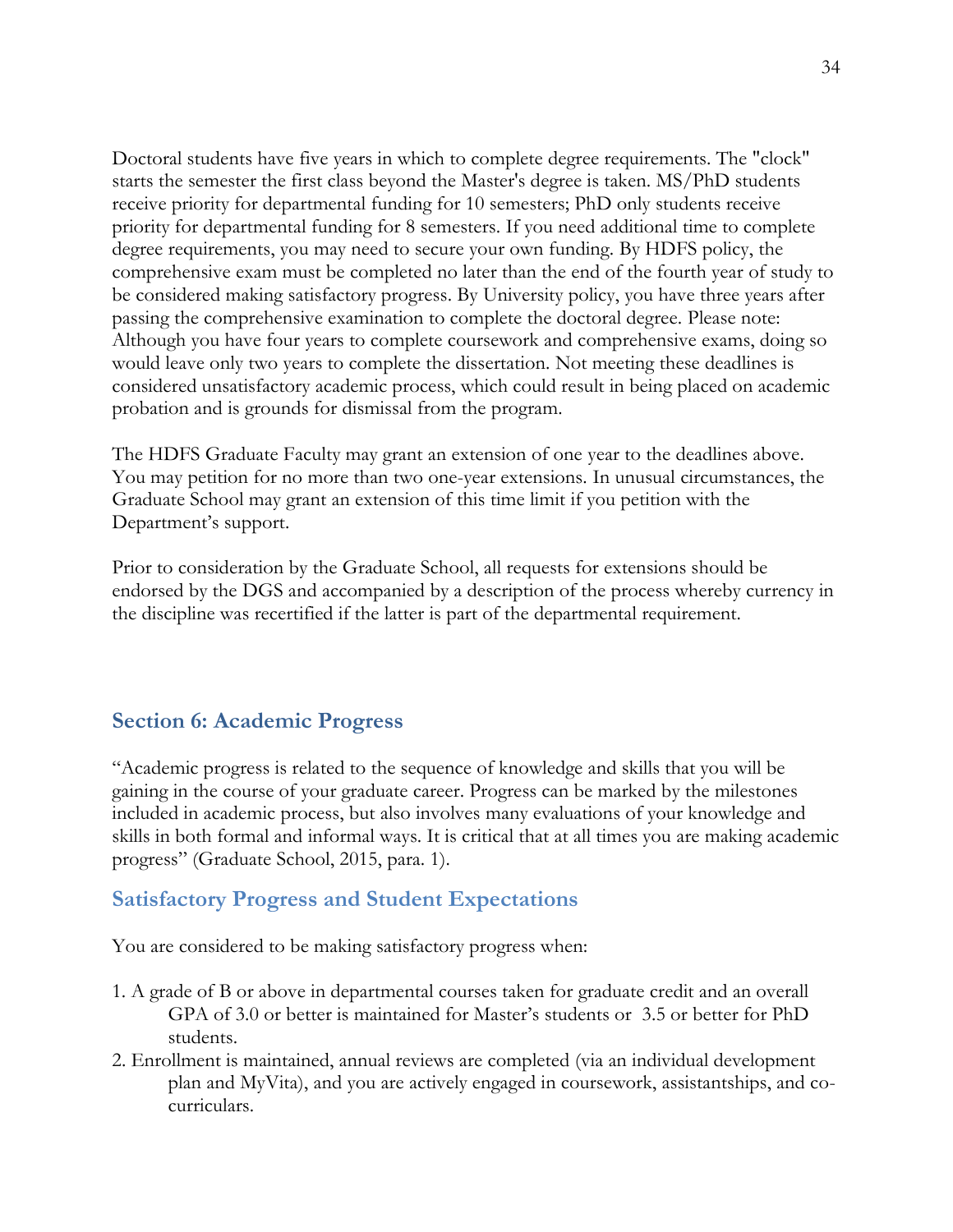- 3. Prior to completing 18 credit hours of coursework, the M1 form has been filed (for MA/MS students); or the D1 and D2 forms have been filed (for PhD students).
- 4. For PhD students, all comprehensive exam and dissertation deadlines are maintained.

## <span id="page-34-0"></span>**Graduate Student Progress System**

The Graduate School requires each student to have an individualized development plan (IDP), to be updated annually and reviewed by your advisor, and requires an evaluation via MyVita. For more information (including IDP forms), please see [https://gradschool.missouri.edu/grad-essentials/.](https://gradschool.missouri.edu/grad-essentials/)

Our faculty reviews the graduate program at the end of each Fall and Spring semester. As part of this review, your progress is noted. If you are not making adequate progress, you will receive a letter advising you of the faculty's concern. Unsatisfactory progress for two consecutive semesters may lead to termination from the graduate program. Also, be aware that assistantships are awarded on the basis of satisfactory progress in your degree program, satisfactory performance in your GA position, and availability of funding.

The Graduate Catalog and the M-Book contain additional criteria and should be reviewed by the graduate student.

## <span id="page-34-1"></span>**Grading**

The University's grading policy requires a grade of C or higher for a course to count toward a graduate degree. For further information regarding University minimum grading requirements, see Grading & Credit Policies for Graduate Students in the Graduate School' web pages: [http://gradstudies.missouri.edu/academics/progress/grading-credit.php.](http://gradstudies.missouri.edu/academics/progress/grading-credit.php)

### **Incomplete Grades**

According to University policy, "An incomplete grade (I) may be recorded when the student's work is incomplete but otherwise worthy of credit, or when the instructor is unable to assign a grade at the end of the semester". University policy on incomplete grades can be found at the Graduate School web page <http://gradstudies.missouri.edu/academics/progress/grading-credit.php>

HDFS policy on incomplete grades is as follows: An Incomplete grade in any course will result in probationary status if the Incomplete has not been resolved by the end of the following semester. You will be notified in writing that you are on probation. If you have not resolved the incomplete grade by the end of the third semester, you may be dismissed.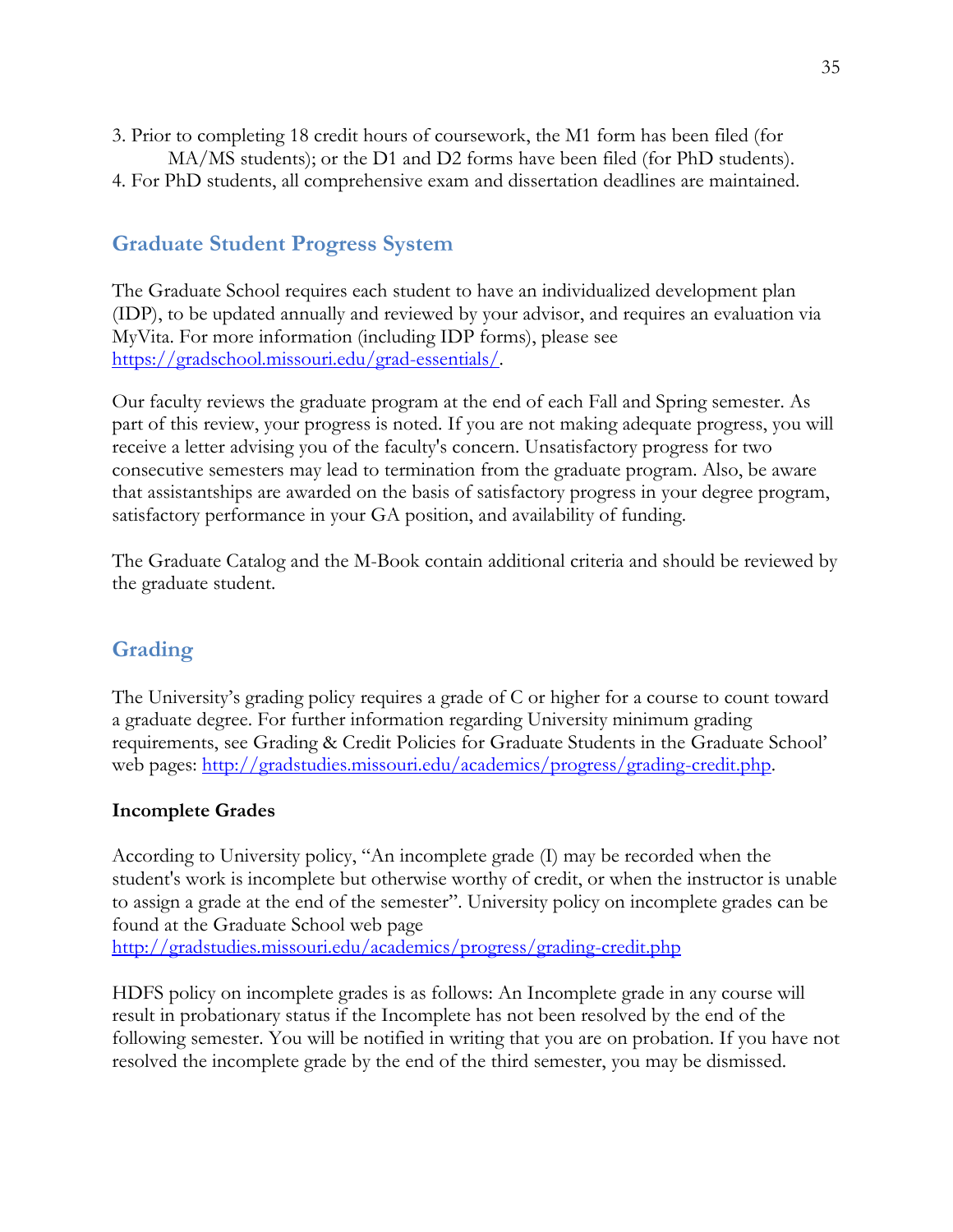## <span id="page-35-0"></span>**Academic Integrity and Misconduct**

The following excerpt is taken from the Graduate School (see Scholarly Integrity & Ethics at [http://gradstudies.missouri.edu/academics/scholarly-integrity-ethics/\)](http://gradstudies.missouri.edu/academics/scholarly-integrity-ethics/):

Academic honesty is essential to the intellectual life of the University. Students who pass off the answers, words, ideas or research findings of another person as their own are guilty of academic dishonesty. In addition to such acts of cheating or plagiarism, any unauthorized possession of examinations, hiding of source materials, or tampering with grade records are acts of academic dishonesty specifically forbidden by university rules.

According to the MU Faculty handbook, faculty members are required to report to their Department chair and the Provost's Office all acts of academic dishonesty committed by graduate and undergraduate students. In all such cases, the faculty member should discuss the matter with the student and then make an academic judgment about the student's grade on the work affected by the dishonesty and if appropriate, the grade for the affected course. The Provost makes the decision as to whether disciplinary proceedings are instituted.

Because of the importance of honesty to academic and professional life, acts of dishonesty by graduate students may result in dismissal from the University.

## <span id="page-35-1"></span>**Grievance Procedures**

The M Book explains rules and regulations of the University, defines standards of personal and academic conduct expected of students, describes disciplinary procedures and actions, and explains how students may have grievances heard and remedied. It contains information about traffic regulations, parking fines and procedures for appealing them, procedures for reservation of facilities, and other miscellaneous items. The M Book is available online at [http://mbook.missouri.edu.](http://mbook.missouri.edu/)

Please also review the University's Collected Rules and Regulations on grievance procedures: [https://www.umsystem.edu/ums/rules/collected\\_rules/grievance/ch390/grievance\\_390.01](https://www.umsystem.edu/ums/rules/collected_rules/grievance/ch390/grievance_390.010) [0.](https://www.umsystem.edu/ums/rules/collected_rules/grievance/ch390/grievance_390.010)

## <span id="page-35-2"></span>**Policy on Dismissal of Graduate Students**

According to HDFS policy, insufficient progress, a GPA lower than the requirement for two consecutive semesters, or an incomplete grade (unresolved by the end of the third semester) are grounds for dismissal. In accordance with University policy when there is a question as to whether satisfactory progress is being made, the DGS and/or your faculty advisor will write to you to recommend a face-to-face meeting. If you and your advisor disagree, your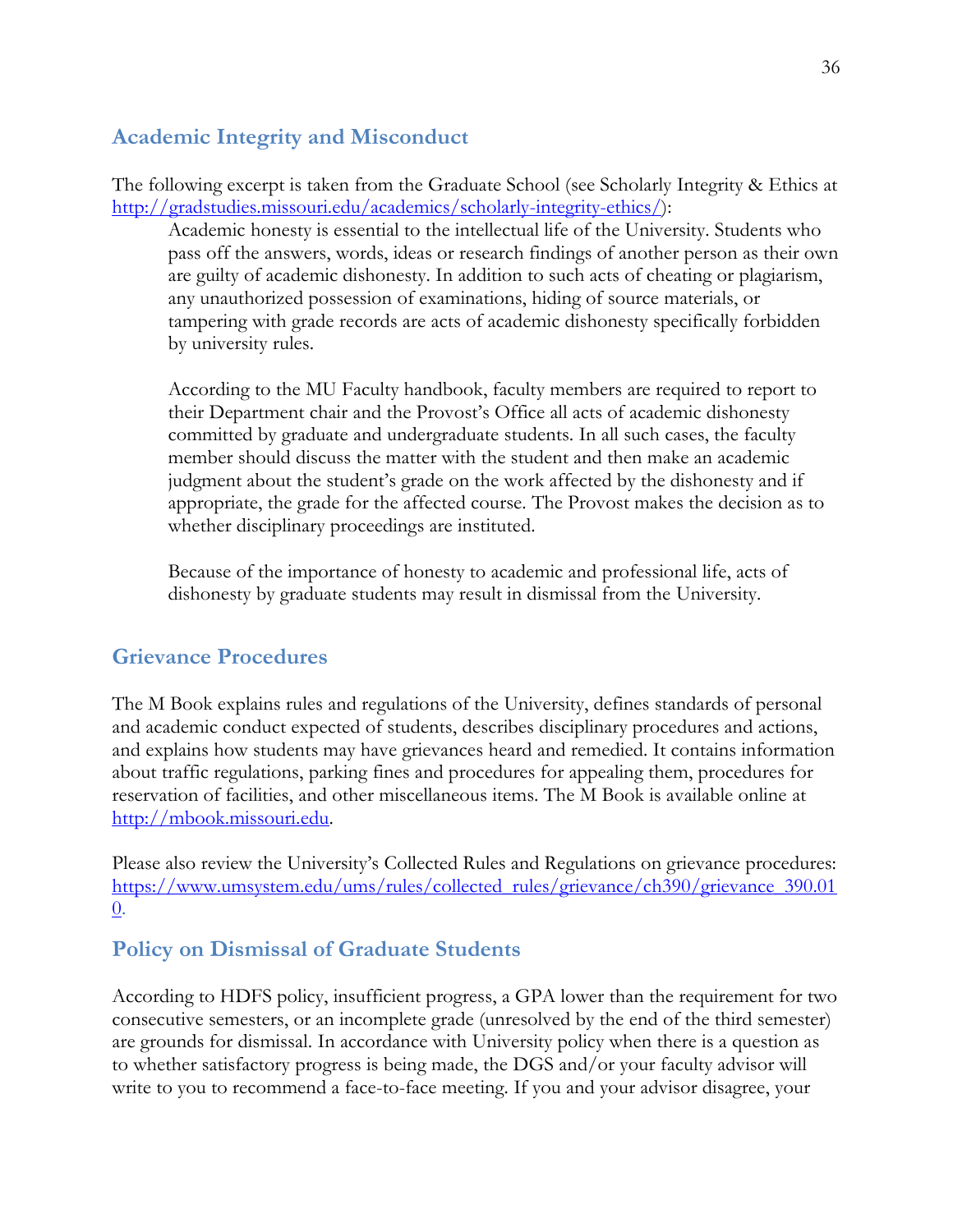advisor will ask you to submit a separate letter to the DGS. Copies of both letters will be made available to you and your advisor. A third copy will be maintained in the office of the DGS.

If difficulties persist and your advisor and DGS agree that probation is appropriate, you will be notified in writing of the probationary period. The probation letter will state explicitly that you are on departmental probation and precisely what you must accomplish and by what date in order to return to good standing in HDFS (i.e., removed from probation). Copies of this letter will be kept in the office of the DGS and the MU Graduate School.

If you do not comply with the conditions of probation, a letter will be sent to you with notification of dismissal from the department. Copies of this letter will be kept in the office of the DGS in your file and the MU Graduate School.

You have the right to appeal dismissal from your degree program. As long as you are in an appeal process, you should maintain enrollment and continue working on degree program requirements. You first must notify the DGS in writing that you are appealing dismissal. The DGS will present your petition to the HDFS Graduate Committee, who will consider the appeal and vote to uphold or reverse the dismissal. A copy of the appeal letter addressed to the DGS and the Committee's decision will be sent to the MU Graduate School.

If the department upholds the dismissal, you may also appeal to the Graduate Faculty Senate. **Please note that the Graduate Faculty Senate will consider appeals based on issues of due process only.** You must initiate the appeal process by sending a letter addressed to the Associate Vice Chancellor in the Graduate School. Additional details can be found on the Graduate School' website:

[http://gradstudies.missouri.edu/academics/progress/requests-for-extensions-appeals.php.](http://gradstudies.missouri.edu/academics/progress/requests-for-extensions-appeals.php)

## <span id="page-36-0"></span>**Graduation Ceremonies**

You must register for graduation through the MU Graduate School the semester you will graduate. This date will be widely publicized. You will not be allowed to "walk through" graduation unless you have completed all degree requirements, including defense and final submission of your dissertation, thesis, exam, or internship. There will be no exceptions to this rule. If possible, the MU Graduate School will be notified in time to remove your name from the list of graduates if your graduate work has not been completed. Please also note that t**he MU Graduate School considers only those students who have submitted all of their paperwork (M forms for MA/MS students; D forms for PhD students) as official graduates.** 

## <span id="page-36-1"></span>**Publishing**

Faculty invest a great deal of time and effort in the development of theses/dissertations, and HDFS as a whole benefits from the publication of research. To stimulate more publication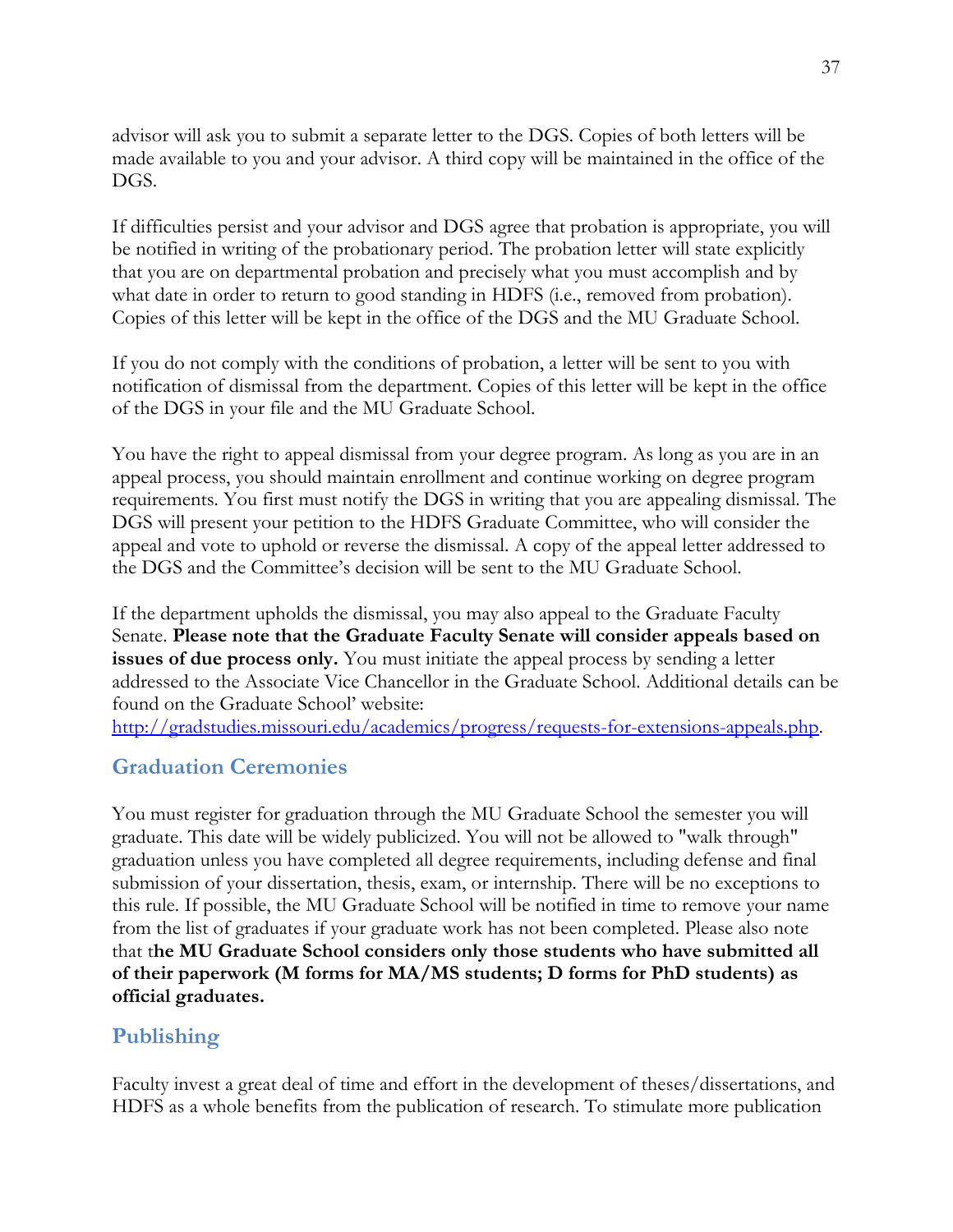activity, the faculty encourages you to publish your thesis or dissertation research. Articles should be co-authored with your advisor and with dissertation committee members if appropriate.

## <span id="page-37-0"></span>**Section 7: Courses and Enrollment Policies**

## <span id="page-37-1"></span>**Registering for Classes**

A full-time graduate course load is nine credit hours. Rarely should a student take more than nine credits per semester. Consult your advisor when determining which courses to take. Note that graduate assistantships are awarded only to full-time students and doctoral candidates in continuous enrollment. Currently enrolled students may register during the pre-registration periods, which are usually in October and March. Newly admitted students have different registration dates. Please consult the Graduate School website for specific dates: [http://gradstudies.missouri.edu/admissions/admitted-students/registration](http://gradstudies.missouri.edu/admissions/admitted-students/registration-dates.php)[dates.php.](http://gradstudies.missouri.edu/admissions/admitted-students/registration-dates.php)

You must register online through the MyZou website [\(http://myzou.missouri.edu\)](http://myzou.missouri.edu/). Directions to enroll can be found at [http://registrar.missouri.edu/registration/myzou-first](http://registrar.missouri.edu/registration/myzou-first-time.php)[time.php.](http://registrar.missouri.edu/registration/myzou-first-time.php)

## <span id="page-37-2"></span>**Add/Drop/Withdraw**

Consult with your advisor when making changes to your courses. There are specific windows of time in which you may add, drop, or withdraw from courses. Dates and instructions can be found online at [http://registrar.missouri.edu/add-drop-withdrawal.](http://registrar.missouri.edu/add-drop-withdrawal) Courses are added or dropped through MyZou. To add a class after the add/drop deadline, you must complete a form [\(http://registrar.missouri.edu/forms/add-form.pdf\)](http://registrar.missouri.edu/forms/add-form.pdf) and submit it to the MU Graduate School. Dropping a course means you will not receive a grade and the course will not appear on your transcript. If you drop below nine credits, notify the DGS and your advisor immediately.

If you miss the window for dropping a course, you must complete a withdrawal form, which can be found online at [http://registrar.missouri.edu/forms/drop-withdrawal-form.pdf.](http://registrar.missouri.edu/forms/drop-withdrawal-form.pdf) Talk with your instructor about the grade that will be assigned upon withdrawal (W or WF). The withdrawal form must be signed by your advisor and submitted to the MU Graduate School.

Dropping all classes is considered withdrawing from the University. The form to withdraw from the University can be found at [http://registrar.missouri.edu/forms/term-withdrawal](http://registrar.missouri.edu/forms/term-withdrawal-form.pdf)[form.pdf](http://registrar.missouri.edu/forms/term-withdrawal-form.pdf). Please refer to the University Registrar's website to find additional policies for withdrawing from the University [\(http://registrar.missouri.edu/policies](http://registrar.missouri.edu/policies-procedures/withdrawal-university.php)[procedures/withdrawal-university.php\)](http://registrar.missouri.edu/policies-procedures/withdrawal-university.php).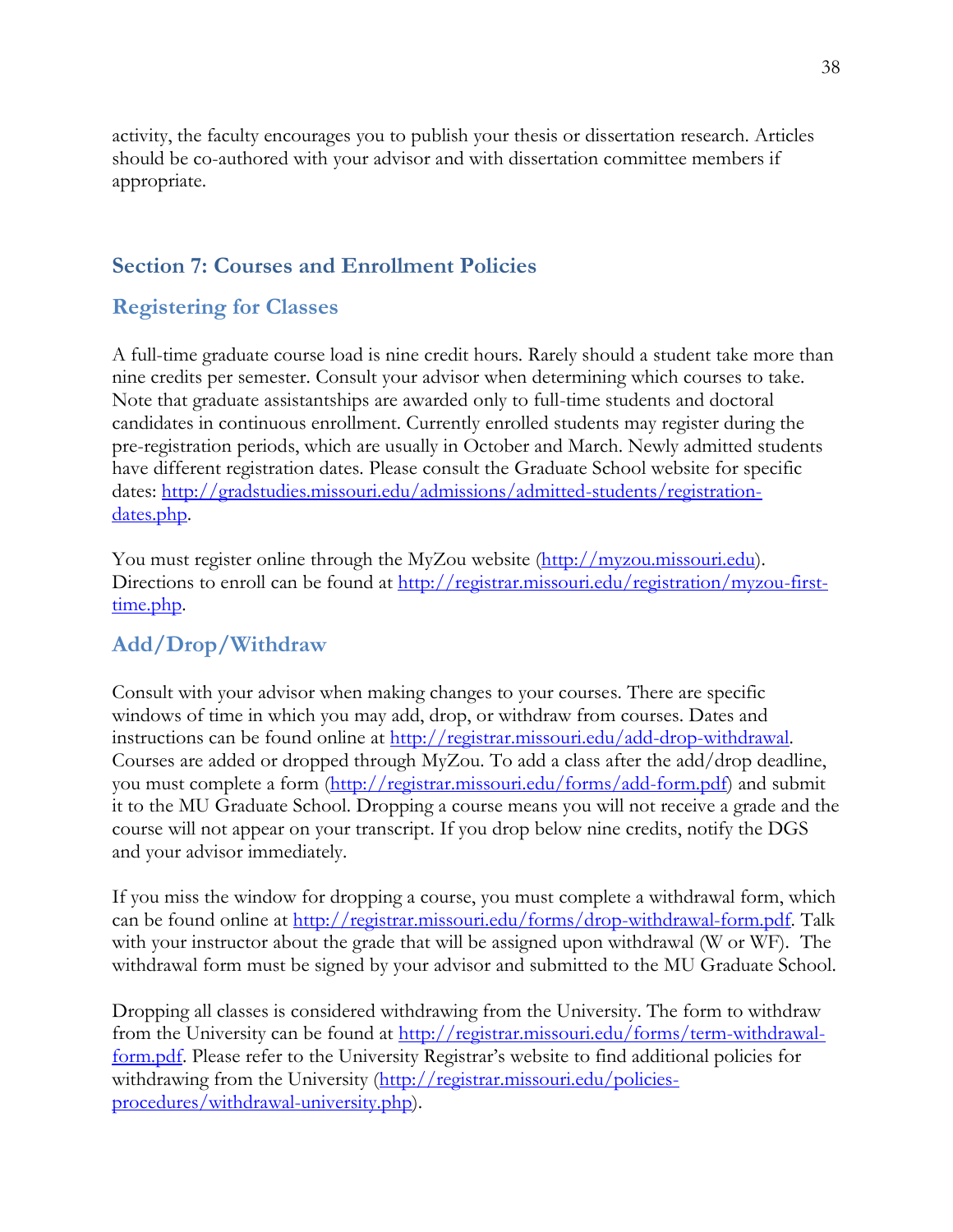Adding, dropping, or withdrawing from courses may have implications for your degree completion, graduate assistantships, and financial aid (if applicable). You are strongly encouraged to discuss your plans with your advisor and the MU Financial Aid Office.

## <span id="page-38-0"></span>**Continuous Enrollment**

Per University policy, students who do not enroll for three consecutive terms (including summers) will automatically be de-activated by the Graduate School. To be re-activated, you must complete the re-activation form [\(http://gradstudies.missouri.edu/forms](http://gradstudies.missouri.edu/forms-downloads/repository/reenroll.pdf)[downloads/repository/reenroll.pdf\)](http://gradstudies.missouri.edu/forms-downloads/repository/reenroll.pdf); this requires Department consent.

Doctoral candidates (i.e., those students who have successfully completed doctoral comprehensive exams) must maintain continuous enrollment, even through the summer terms. You must enroll in at least two credit hours of HDFS 9090 for Fall and Spring semesters, and at least one credit hour of HDFS 9090 for Summer terms. Continuous enrollment provides access to continued advisor assistance, committee support, and University resources (e.g., libraries, research support), all of which will be required for successful dissertation completion.

## <span id="page-38-1"></span>**Establishing Residency**

**You are strongly encouraged to become a Missouri resident**. Learn more at the Registrar's website: [https://registrar.missouri.edu/residency/.](https://registrar.missouri.edu/residency/) For Child Life students, however, it may be beneficial to do so because Child Life students pay tuition their final semester when they are completing internships. Establishing Missouri residency prior to that semester allows you to pay in-state graduate tuition.

## <span id="page-38-2"></span>**Leave of Absence**

At some point in your time at the University of Missouri, you may need to take a leave of absence. Talk with your advisor and the DGS to see if a leave of absence is appropriate. Please carefully read through the policies regarding leaves of absence on the Graduate School website [\(http://gradstudies.missouri.edu/financials/assistantships](http://gradstudies.missouri.edu/financials/assistantships-fellowships/leaves-of-absence.php)[fellowships/leaves-of-absence.php\)](http://gradstudies.missouri.edu/financials/assistantships-fellowships/leaves-of-absence.php).

## <span id="page-38-3"></span>**Transfer Credits**

Per University policy, you may apply graduate courses taken at another accredited institution toward your degree program. For Master's students, no more than six credit hours may be transferred from other accredited institutions. The courses must be less than 8 years old by the time the Master's degree is conferred. The transfer coursework must have been taken for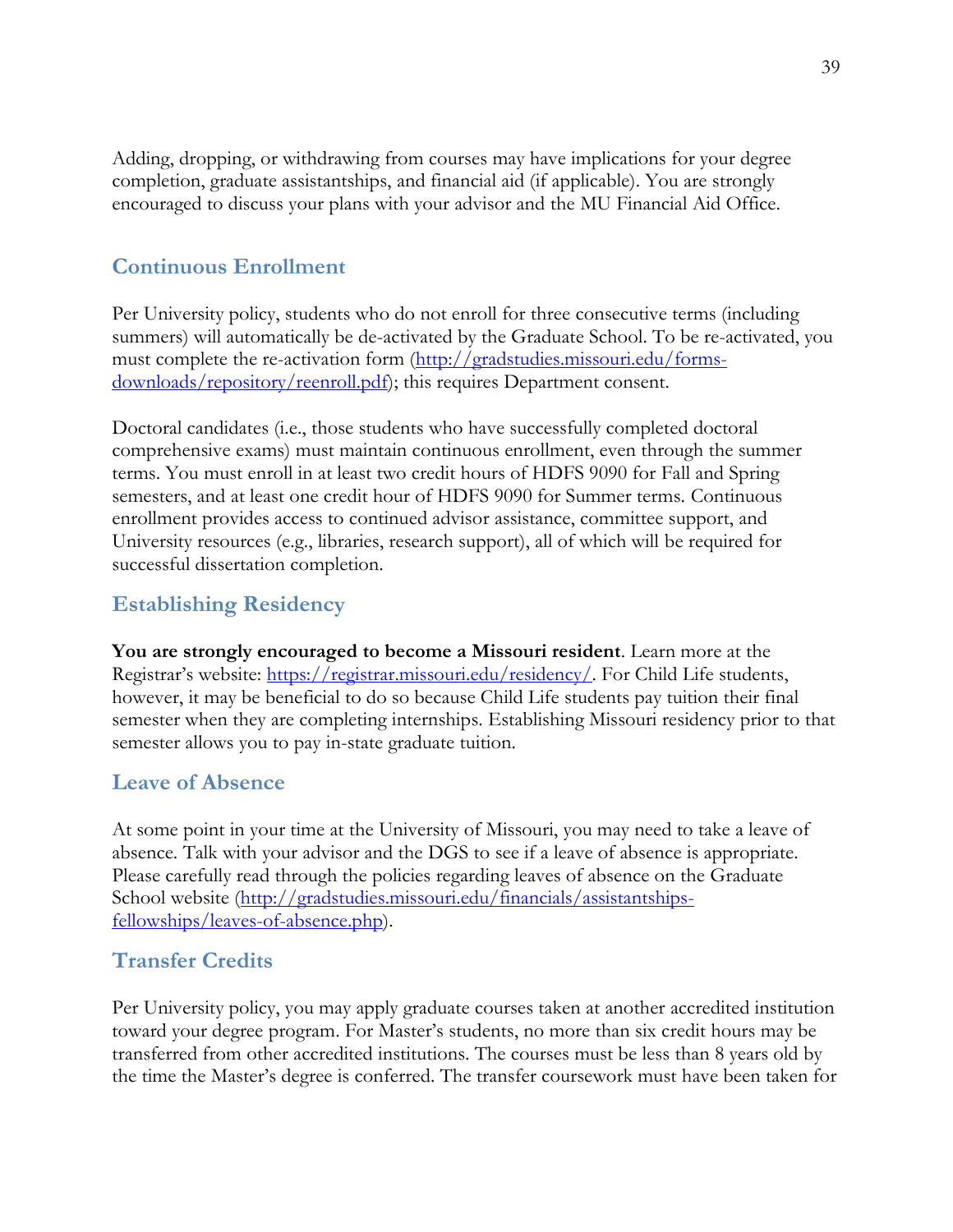graduate credit and be clearly marked as such on the transfer transcript, complete with credit hours and grade.

For doctoral students, up to 30 hours of post-baccalaureate graduate credit may be transferred from other accredited institutions. All courses to be applied to the plan of study must be completed within 8 years of filing the plan. The transfer coursework must have been taken for graduate credit and be clearly marked as such on the transfer transcript, complete with credit hours and grade.

You must first get the courses approved by your advisor, your committee, and the DGS. You may be asked to produce a syllabus or other documentation from the course. The MU Graduate School makes the final review of the transfer credit to determine if the credit meets the minimum guidelines. If so, the Graduate School will process the request so that the transferred courses appear on your transcript.

It is possible for up to 12 hours of graduate work taken as a non-degree-seeking graduate student at MU to apply to either the Master's or doctoral degree upon the approval of the advisor and committee.

## <span id="page-39-0"></span>**Courses Offered**

Our department offers a variety of courses. For a complete list of courses and their descriptions, please go to our website: [https://hdfs.missouri.edu/grad\\_courses.html.](https://hdfs.missouri.edu/grad_courses.html)

## <span id="page-39-1"></span>**Section 8: Financial Support**

## <span id="page-39-2"></span>**Graduate Assistantships**

According to the HDFS Faculty By-laws, assistantships are awarded by the Department Chair(s) after consulting with graduate faculty, the DGS, and graduate students. The goal of assistantships is to assist you in developing knowledge and skills that will help you achieve your career goals, help the department fulfill its teaching, research, and service missions, and support faculty in their research, teaching, and service responsibilities.

The number of graduate research assistantships (GRA) and teaching assistantships (GTA) available in the department varies across semesters. You are not required to accept an assistantship that is offered, but assistantship positions are limited and the Department may not have other assistantships available for you that semester. Teaching and research assistants are usually appointed for .25 full-time exempt (FTE; 10 hours each week),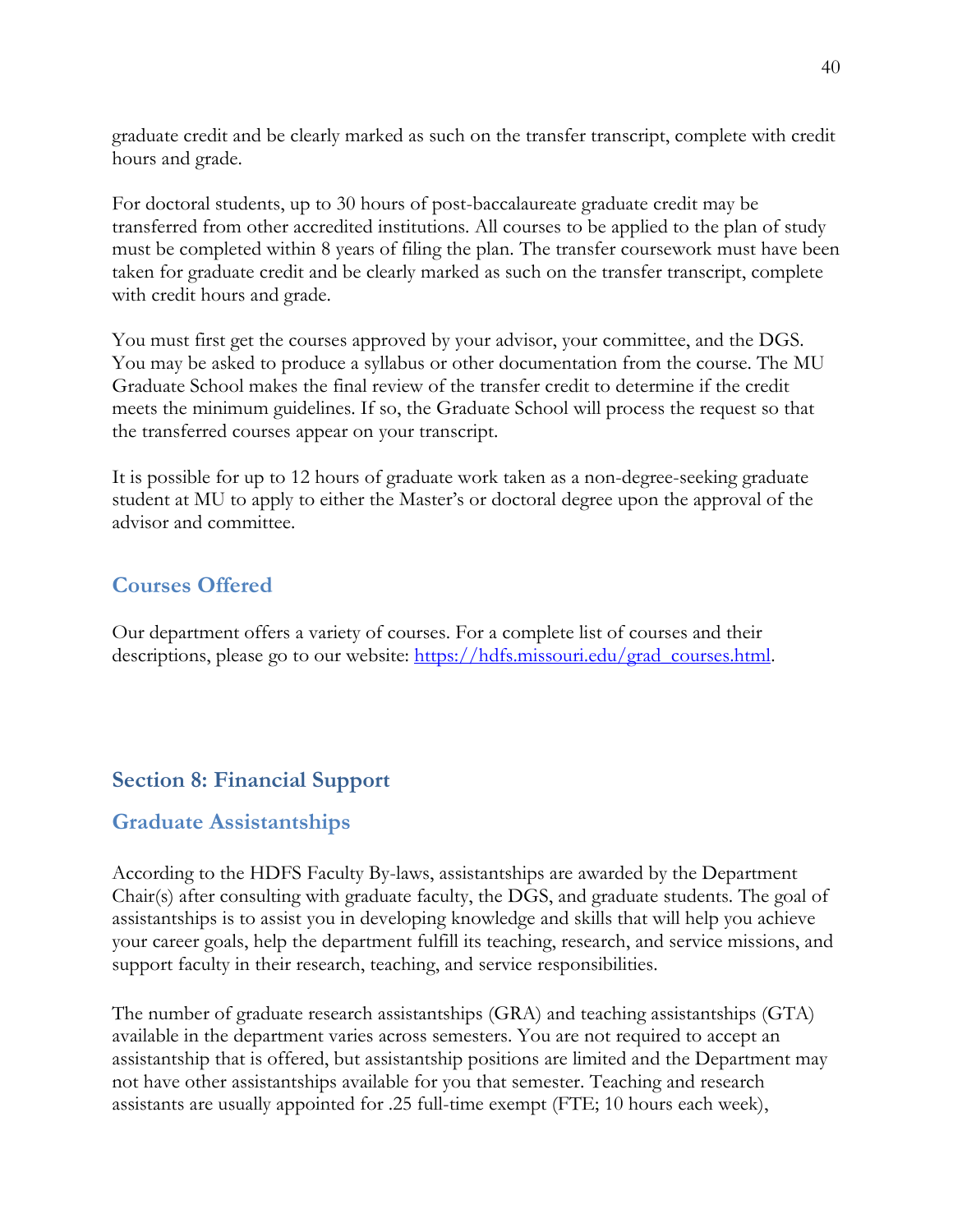although some research assistantships may be .50 FTE (20 hours each week). Some graduate students hold two .25 FTE assistantships. The highest recommended workload for graduate assistants is 20 hours a week, meaning that the combination of assistantship positions should not exceed .50 FTE. If you are not concurrently enrolled during the semesters when you hold paid assistantships (even in the Summer Semester), you will be subject to FICA tax.

Students do not have to apply for assistantships. All students who fulfill the following criteria are considered for GRA and GTA positions:

- 1. Student is currently enrolled full time (exceptions apply for doctoral candidates). This means you must complete nine hours of coursework each semester. You may apply for funding in other departments and University programs.
- 2. Student is in good standing (i.e., making satisfactory academic progress).
- 3. Student is on campus. Graduate students who move away from Columbia prior to the completion of their degrees will not be prioritized to receive assistantship assignments, even if they have fellowships. Students on fellowships who do not have an assistantship will no longer be eligible to receive fellowship funds.

GTAs are awarded by academic year, although some assistantship changes may occur during the year (e.g., between the fall and spring semester). Grant-funded research assistantships may or may not cover the summer months. GTAs should not expect summer funding because it is usually very limited.

Master of Arts and Master of Science students may be eligible for TA/RA positions and a tuition reduction for a period of four semesters, beginning with the first academic term of the degree program. Terminal MA/MS students may receive a .25 FTE appointment; depending on department needs, some MA/MS students may receive an appointment greater than .25 FTE. Doctoral students (including MS/PhD students) will be eligible for a period of 8-10 semesters and will receive a .50 FTE appointment, as long as they meet the criteria listed above.

Teaching assistantships, research assistantships, and graduate instructor (GI) positions are the most common forms of financial support that HDFS offers. TAs may lead small group discussions in connection with large lecture classes, assist in grading, provide administrative support to faculty members, and help develop and organize course materials, among other tasks. GRAs may collect, code, and analyze data, draft manuscripts, and otherwise help faculty, typically on funded research projects. All assistantships are supervised and evaluated by a faculty mentor, who is assigned based on their expertise. All faculty supervisors will meet with you during the semester and will be available to meet at your request. The supervisor will orient you to the position and your responsibilities, assign and follow-up on tasks, and provide feedback. Faculty supervisors of graduate instructors will review and provide feedback on the syllabus, will be available to GIs throughout the semester, and, sometimes, will observe GIs in the classroom. At the end of the assistantship, supervisors will evaluate your assistantship work using the evaluation forms found in Appendix D.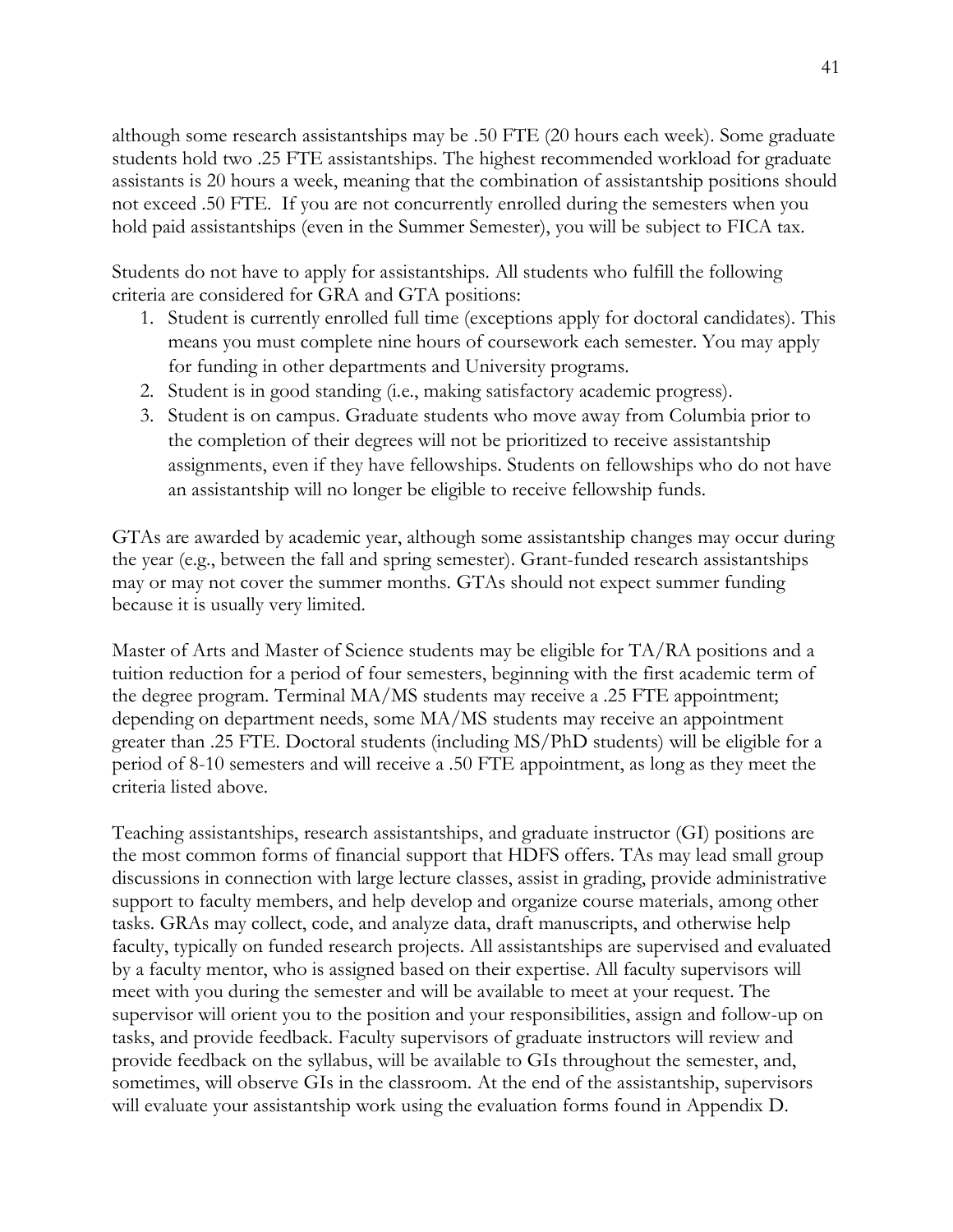Priority for Graduate Instructor (GI) and Research Assistant (RA) positions goes to experienced PhD students. GIs have full, but mentored, responsibility for teaching a class. There are multiple pathways to being considered for a GI position. Please refer to the "Pathways to Becoming a GI" section on the following page.

### <span id="page-41-0"></span>**Benefits**

Educational tuition is fully waived with the assignment of a .50 FTE assistantship. Tuition is reduced by half with the assignment of a .25 FTE assistantship.

**Tuition will be waived only for courses on your plan of study form (M1/D2).** It is recommended that you complete M1/D2 forms well in advance. **If you do not have POS forms filed with the Graduate School, approval of your advisor is necessary for tuition to be waived**.

If you terminate your assistantship or fellowship at any point during the semester, you will also lose a portion of the fee waiver. The fee waiver will be pro-rated based on the number of days in the semester you had the assistantship/fellowship, and you are responsible for the balance of the fees that are not covered by the pro-rated fee waiver. This will also occur if you withdraw from the university during the semester. If you are considering terminating your assistantship/fellowship or withdrawing from the university, please check with the Graduate School to find out what your pro-rated fee waiver will be and what portion of the fees you will have to pay.

HDFS uses two pay levels, Doctoral and Master's, when paying graduate research/teaching assistants. You are eligible to receive the higher rate of pay (Doctoral) once you have been accepted into the doctoral program.

Supplemental course fees, student fees, and course materials are your responsibility.

The bookstore on campus offers a 10% discount for GAs. You also have the option of applying for a parking space on campus. The costs of parking and other fees (e.g., recreation, technology, student activity) are your responsibility. For current tuition rates and fees, please visit the MU Cashier's Office at [https://cashiers.missouri.edu/costs/index.html.](https://cashiers.missouri.edu/costs/index.html)

## <span id="page-41-1"></span>**Pathways to Becoming a Graduate Instructor**

Graduate Instructors (GI) are the instructor of record for an undergraduate course, and it is considered an assistantship. Typically, high-enrollment courses, usually over an enrollment of 75, being a GI is considered a .50 FTE assignment; for courses with enrollment under 75,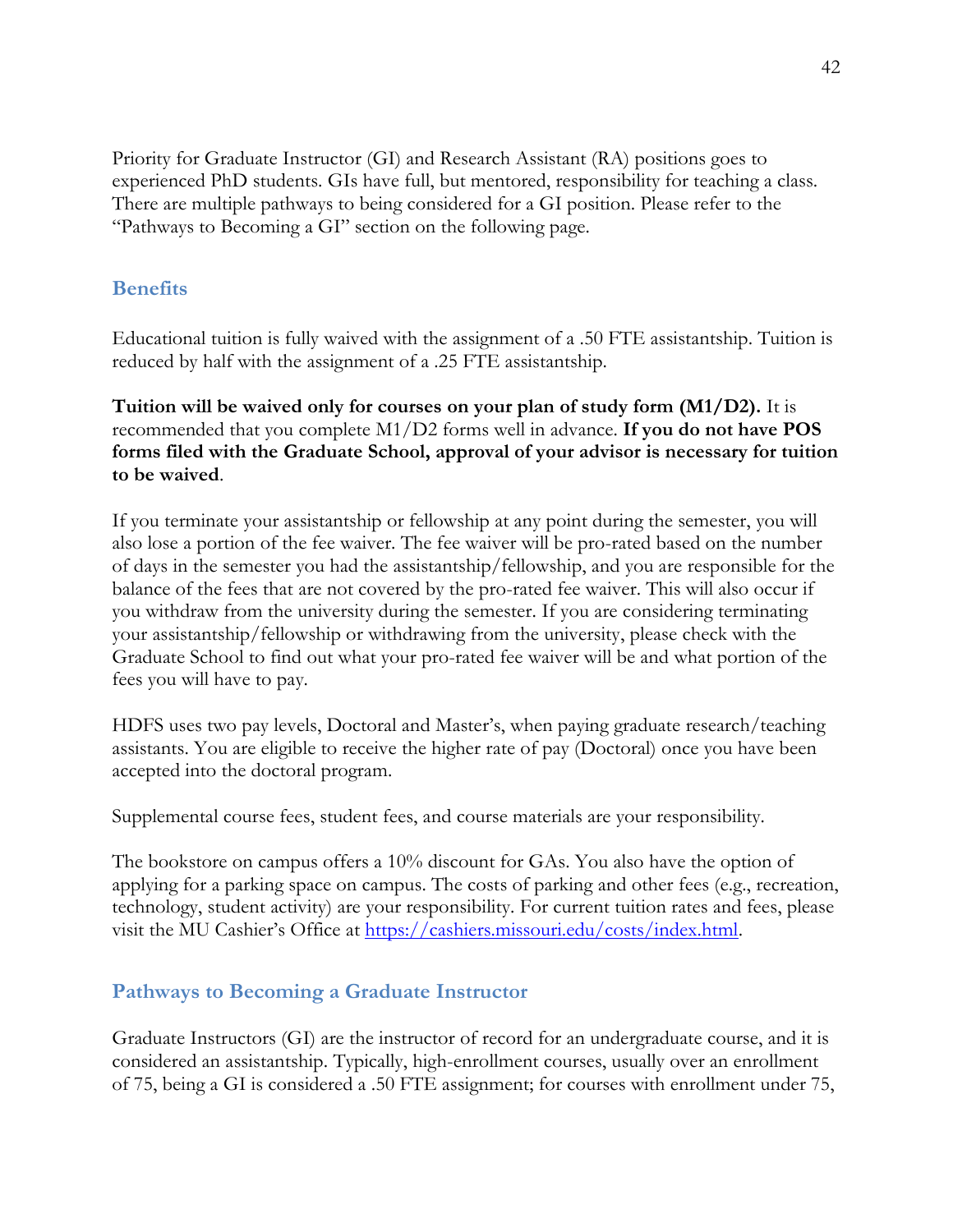being a GI is considered a .25 FTE assignment. There are several factors that are considered when assigning GIs:

- 1. Familiarity with the content. Your understanding of the material can be demonstrated by one or all of the following: 1) successful completion of the course (at either the undergraduate or graduate level), 2) professional experiences and/or research interests that align with the content of the course, and 3) successful completion of a teaching practicum or observation of a course.
- 2. Teaching practicum. The practicum is essentially co-teaching a course with a faculty mentor. Successful completion of a practicum is preferred prior to becoming a GI.
- 3. Progress in program. GI positions are reserved for doctoral students in good standing, although some instances may arise when a Master's student in good standing is assigned (e.g., for a self-paced online course where responsibilities are primarily grading; all Master's students must have successfully completed 18 hours of graduate work prior to becoming an instructor).

## <span id="page-42-0"></span>**Teaching Practicum Policy**

- 1. You and your teaching mentor (i.e., course instructor) will negotiate the involvement of the practicum, but the involvement needs to be extensive enough to you to teach the course independently in the future. The Graduate School suggests 15 hours of instruction time, not including preparation time.
- 2. You and your mentor will meet at least once during syllabus development and at least once a month during the semester to discuss pedagogical issues related to teaching the specific course and/or to teaching in general. For example, the mentor might explain the rationale for specific assignments or classroom activities, or the student might inquire about the mentor's general philosophy of teaching.
- 3. The practicum must be taken in a face-to-face course. You will observe each class period. If you would like exposure to online teaching, you are encouraged to observe an online course, under the supervision of a faculty member.
- 4. Activities in which practicum students will be involved:
	- a. helping to select a textbook or discussing with the instructor how he or she selected the text/s;
	- b. co-drafting the syllabus or discussing the drafting of a syllabus;
	- c. assisting with posting the course or course assignments on Canvas;
	- d. helping draft assignments;
	- e. developing test questions and reviewing item analyses of multiple choice tests, helping develop a scoring rubric for open-ended and essay exams;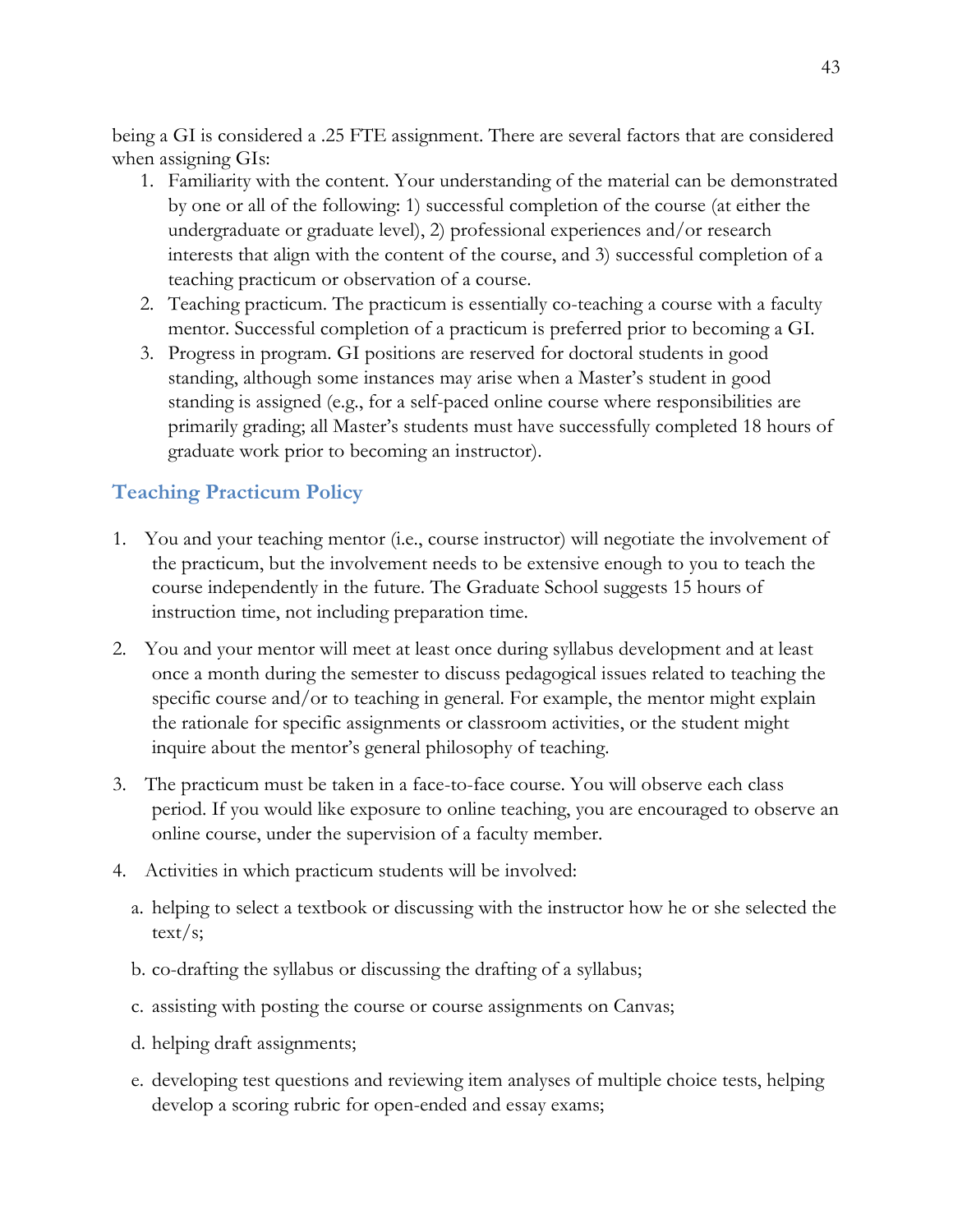- f. grading a portion of papers, exams, and other assignments for the purpose of learning about the mentor's grading policies and techniques.
- g. lecturing or facilitating discussions regularly.
- 5. Other activities may be appropriate as long as they are mutually agreed upon by the practicum student and mentor.
- 6. A teaching practicum does not guarantee that you will teach the course in the future, but the experience is an important credential in faculty determinations of future teaching assignments.
- 7. It is encouraged to take a teaching practicum early in your plan of study, prior to being assigned a graduate instructorship.

### **Role of the Teaching Mentor**

The teaching mentor will be the instructor of record for the course, submit grades, meet regularly with you, and provide feedback on your educational activities, discussions, assignments, and/or lectures; and complete an evaluation form (we use the observation form used by the University of Missouri's Minor in College Teaching: [https://gradschool.missouri.edu/wp-content/uploads/2017/10/feedbackform.pdf\)](https://gradschool.missouri.edu/wp-content/uploads/2017/10/feedbackform.pdf).

### <span id="page-43-0"></span>**Policies for Graduate Instructors**

Graduate instructors (GI) are responsible for the creation and execution of an undergraduate course. As a GI, you are responsible for developing your own syllabus and assignments, assigning appropriate readings, preparing for each class period, evaluating students and entering grades, understanding and following the teaching policies of the Department and University, and being responsive to your students. This will provide you valuable experience that should be noted on your curriculum vitae and your individualized development plan.

To supervise and support you in the GI role, you will be assigned a teaching mentor familiar with your course. The teaching mentor will review your syllabus, be available to answer any questions or concerns, and in some cases attend your class to observe and give you feedback.

As you create your class, keep the following policies in mind:

- 1. The department-approved course objectives must not change. You can get approved course objectives from your teaching mentor or from the Department's administrative assistant.
- 2. Extra credit is not allowed.
- 3. You must be present if a guest speaker addresses the class.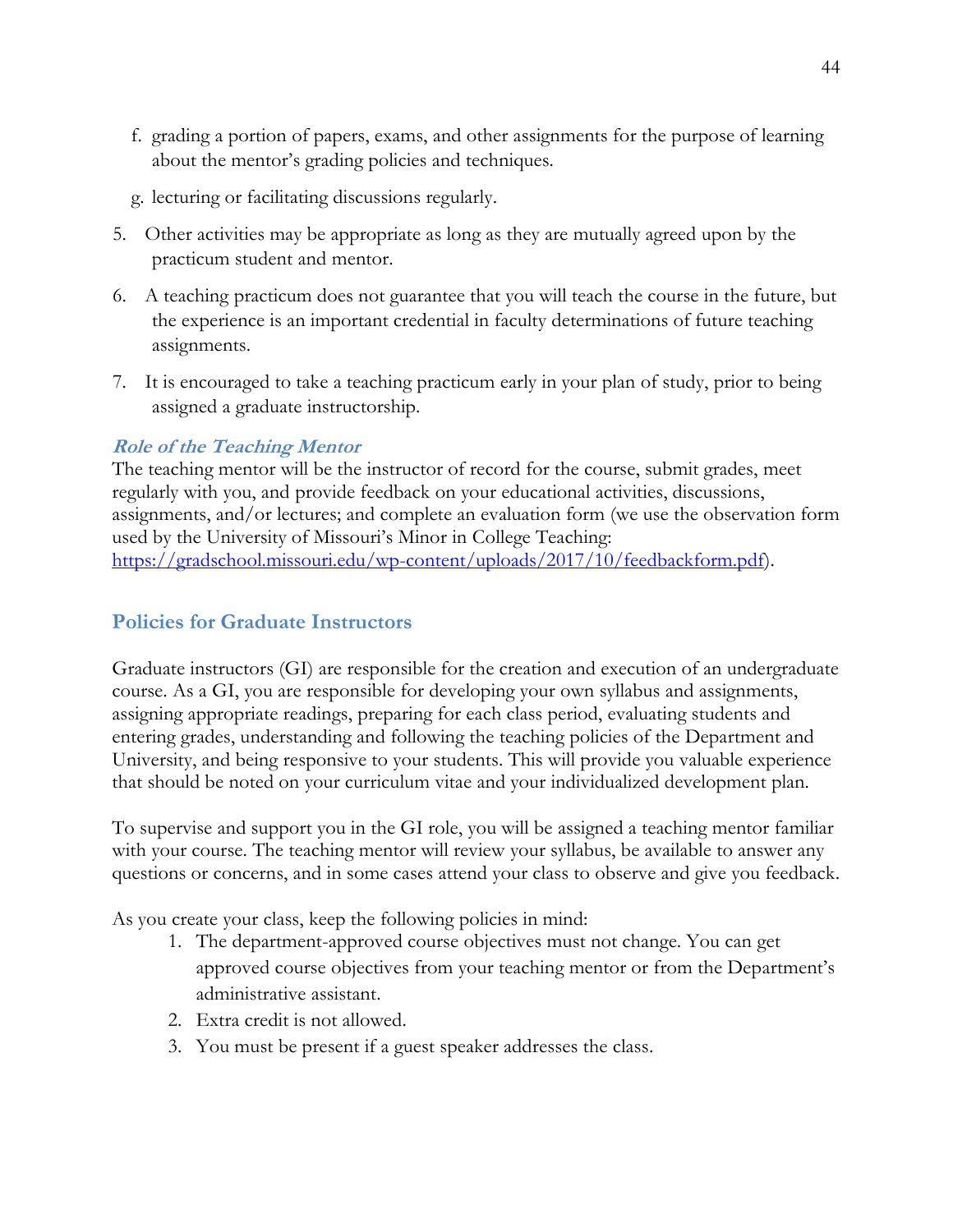- 4. Include standard University information (e.g., academic dishonesty policies) on the syllabus. Up-to-date boilerplate information can be found here: <https://provost.missouri.edu/faculty-affairs/syllabus-information/>
- 5. Uphold the syllabus as it was when the semester began. It is highly recommended not to change your syllabus or to make exceptions to the syllabus once the semester begins.
- 6. You must have at least two office hours per week, and post these outside your office.
- 7. Your syllabus must be approved by your faculty teaching mentor at least a week before the semester begins. Send your teaching mentor a draft at least two weeks prior to the start of the semester so that you can receive feedback and make revisions.
- 8. At the beginning of the semester, you must send your approved syllabus to the Department's administrative assistant. At the end of the semester, you must send your final grade spreadsheet (including grades for individual assignments, tests, etc.) to the Department's administrative assistant.
- 9. All records and documents (e.g., assignments, exams, emails) including students' names or student numbers must be kept for one year, after which time they can be destroyed.

## <span id="page-44-0"></span>**Evaluation of TAs/GIs and RAs**

Each semester, you will be evaluated for your performance as a TA/GI or RA by your immediate supervisor. You may be required to meet with your supervisors, advisors, and/or the DGS to discuss your job performance. Work performance is an important factor in decisions about future assistantship assignments. Evaluation forms are provided in Appendix C.

## <span id="page-44-1"></span>**Travel Funding**

You are encouraged to attend regional and national professional conferences to gain experience presenting research and to begin forming professional networks. There are several campus organizations that provide funds for travel to conferences.

1. The department may provide limited travel funds to graduate students who are presenting research (as author or co-author) in regional, national, or international conferences. **Availability of travel funding depends on department budget; check with the DGS or chair.** If available, you must complete a form requesting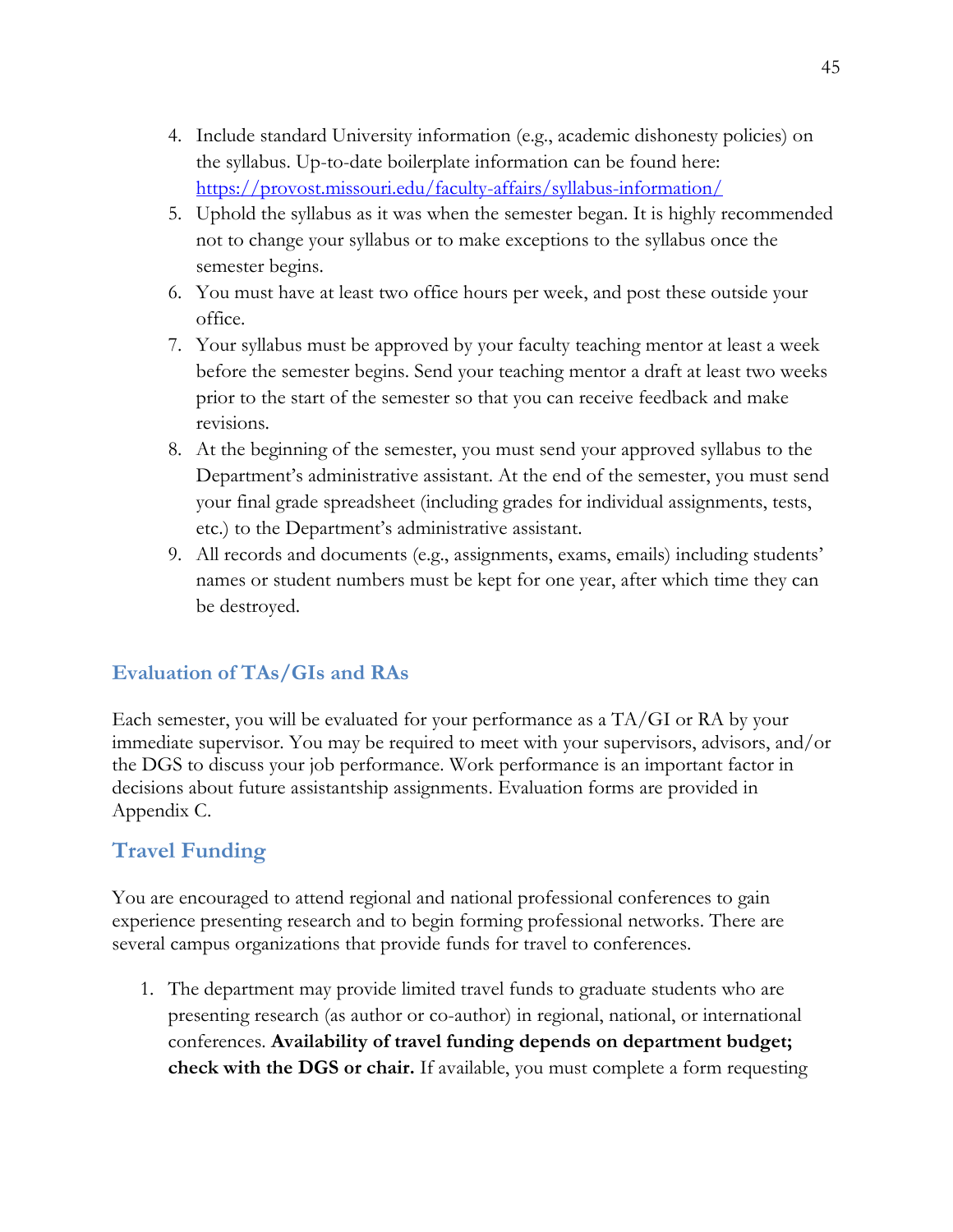departmental funds.

[\(http://hdfs.missouri.edu/documents/graduate/forms/travel.pdf\)](http://hdfs.missouri.edu/documents/graduate/forms/travel.pdf)

- 2. Our student organizations (i.e., GSA, MUCFR) may provide some funding. Please check with the designated treasurer or organization representative for detailed information.
- 3. Graduate Professional Council:<http://gpc.missouri.edu/funding/travel-awards/>
- 4. Graduate School: [http://gradstudies.missouri.edu/financials/graduate-awards-travel](http://gradstudies.missouri.edu/financials/graduate-awards-travel-scholarships/)[scholarships/](http://gradstudies.missouri.edu/financials/graduate-awards-travel-scholarships/)
- 5. Graduate Student Association:<http://gsa.missouri.edu/travel-grants/>

# <span id="page-45-0"></span>**Scholarships and Fellowships**

## **Scholarships and Fellowship Offered by the University of Missouri**

MU's Graduate School holds a fellowship competition each Spring semester for graduate students starting their graduate studies in the upcoming Fall semester. The department nominates qualified applicants; nominations directly from students are not considered.

Adeline Hoffman Fellowship Curators Grants-In-Aid to International Graduate Students George Washington Carver Fellowship G. Ellsworth Huggins Doctoral Scholarship Graduate School Fellowships Gus T. Ridgel Graduate Fellowship Robert E. Waterston Award Stanley L. Maxwell Scholarship Thurgood Marshall Academic Scholarship William Gregory Graduate Fellowship

For additional information, see the Graduate School website: [https://gradschool.missouri.edu/funding/assistantships-fellowships/mizzou-graduate](https://gradschool.missouri.edu/funding/assistantships-fellowships/mizzou-graduate-fellowships/)[fellowships/.](https://gradschool.missouri.edu/funding/assistantships-fellowships/mizzou-graduate-fellowships/)

## **Scholarships and Fellowships Offered by the College of Education**

The College of Education lists scholarships and awards available for graduate students. Find more details here:<https://education.missouri.edu/admissions/graduate-financial-assistance/>

**Scholarships and Fellowships Offered by the Department of Human Development and Family Science**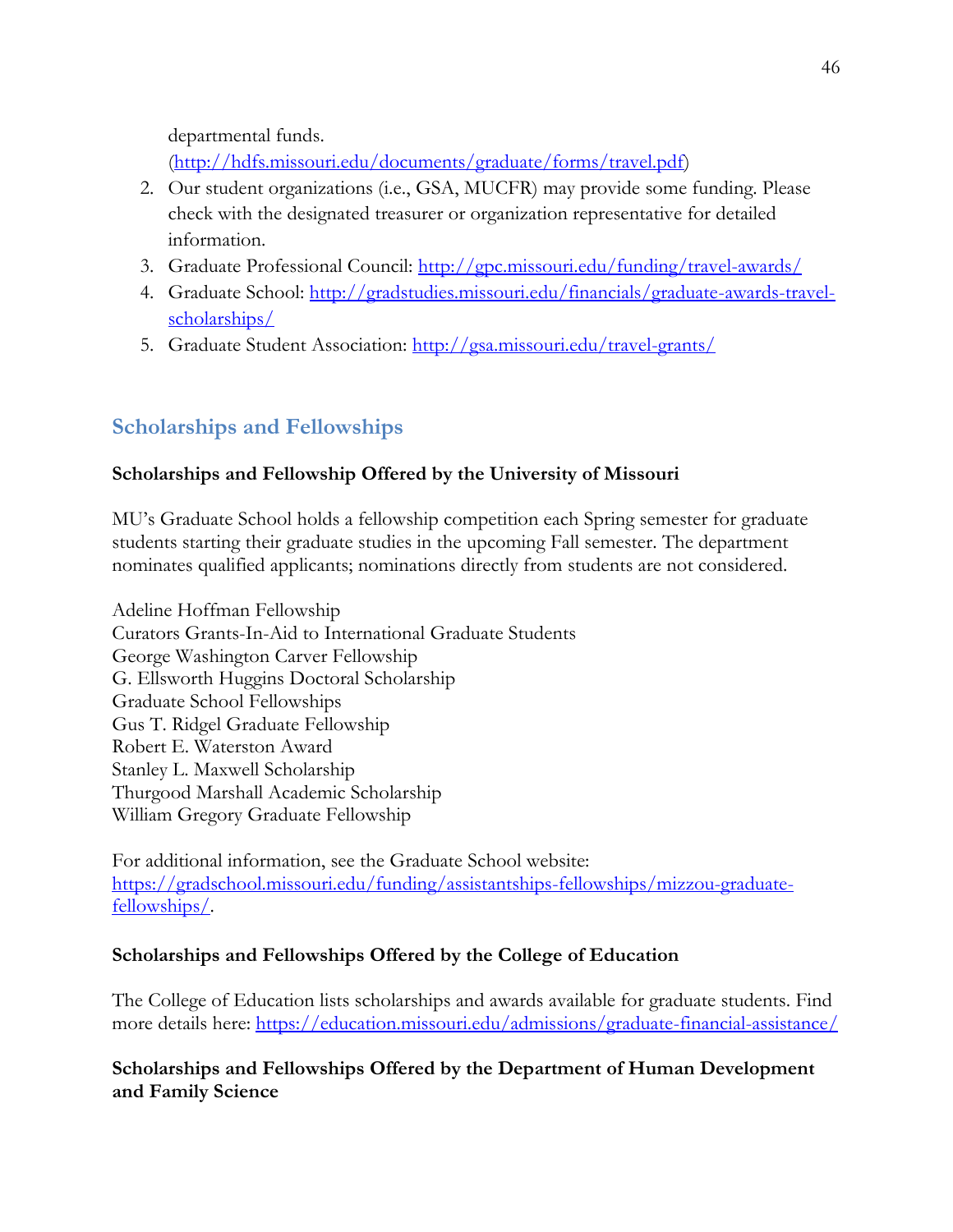The department awards the following scholarships and fellowships to HDFS graduate students. The dollar amounts and the number of potential recipients vary depending upon the availability of funds. Students who wish to be considered for a departmental scholarship must apply. Application forms and deadlines will be posted in spring.

#### *Eleanor Berger Blumenthal Graduate Fellowship*

Awarded to a meritorious student who has chosen to pursue graduate studies in a field related to Child Life.

#### *Elizabeth Vemer Memorial Minority Scholarship*

Awarded to outstanding minority students in the Department of Human Development and Family Science. Recipients are either undergraduate or graduate students who demonstrated excellence in their studies, and who have maintained a high level of academic performance.

### *Lawrence H. Ganong Graduate Fellowship*

Awarded to a graduate student in Human Development and Family Science who is studying family diversity. The student's career goals should include a commitment to conducting research and/or helping diverse families via education, consultation and other preventive approaches. Although American families vary in many ways, preference is given to students interested in family structure diversity (e.g. stepfamilies, single-parent families) or families of color.

#### *Lois Bryant Memorial Endowment*

This award is for a minority graduate or undergraduate student majoring in Human Development and Family Science who has demonstrated concern for improving society.

### *Marilyn Coleman Doctoral Fellowship in Human Development and Family science*

This fund will provide one or more annual fellowship awards to doctoral students in the Department of Human Development and Family Science in the College of HES who wish to concentrate on the study of families, specifically those interested in studying divorce and remarriage.

### *Ruth Cook Scholarship*

This scholarship is awarded to a student in Human Development and Family Science.

### **External Scholarships and Fellowships**

### *Kappa Omicron Nu Scholarships, Fellowships and Grants*

Available to MA/MS and PhD students who are currently active members of Kappa Omicron Nu and have demonstrated scholarship, research, and leadership potential. \$2,000 fellowships to Master's and PhD students who meet certain qualifications. See <http://www.kon.org/awards/grants.html> for more details and application deadlines.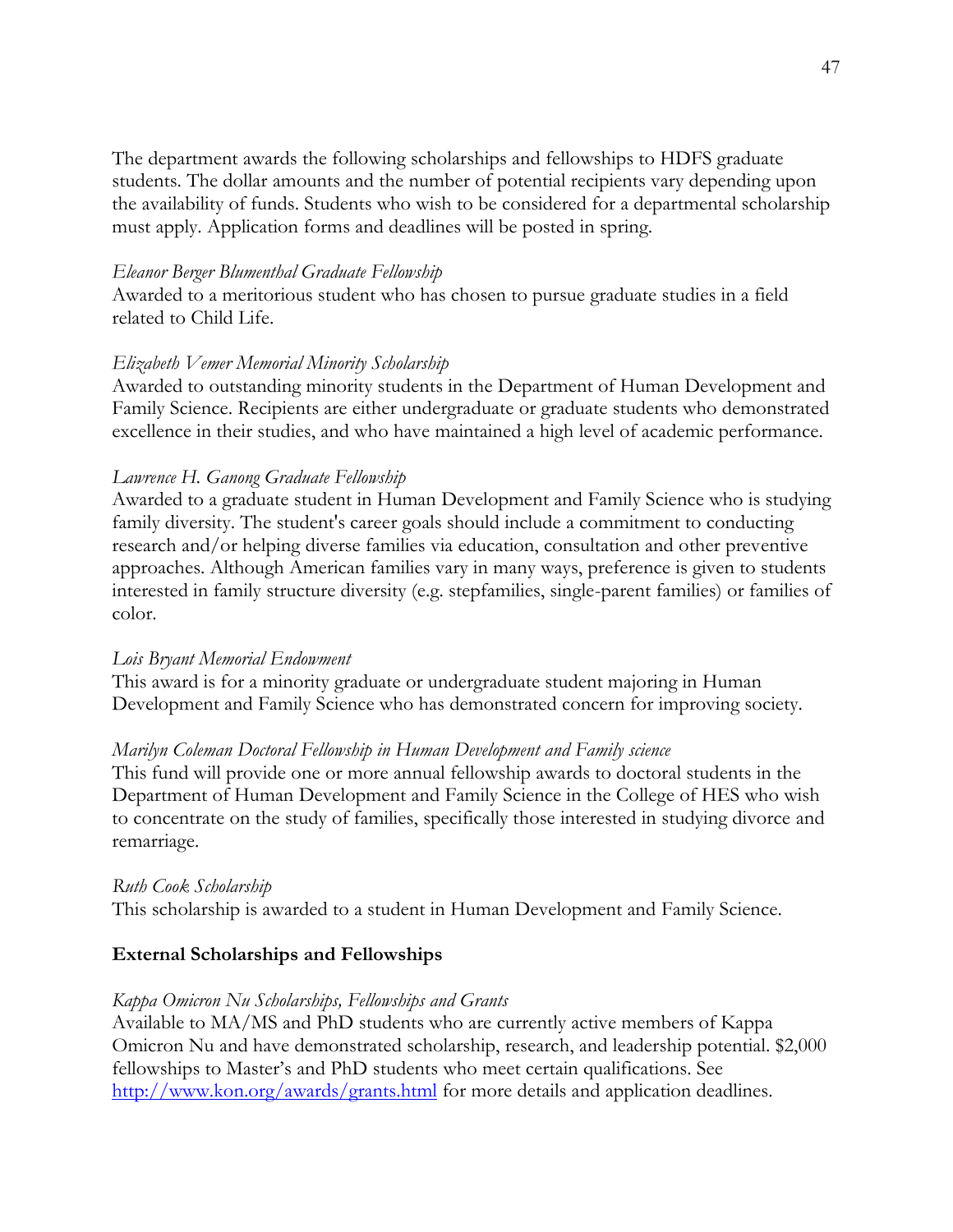#### *National Foundation for Jewish Culture - Doctoral Dissertations Fellowship in Jewish Studies* Open amount to doctoral students in a field related to Jewish community life or institutions. Deadline is December 15. See<http://jewishculture.org/cohen> for more details.

### *AAUW Grants and Fellowships*

The American Association of University Women offers fellowship and grant opportunities for graduate students committed to academic excellence and creating lasting improvements in society. The *International Fellowship* is for women who are not U.S. citizens or permanent residents. Master's fellowship: \$18,000; Doctoral fellowship: \$20,000. Application deadline is December 1. The *American Fellowship* is for female citizens or permanent residents of the U.S. completing dissertations; Doctoral fellowship: \$20,000. See [http://www.aauw.org/learn/fellows\\_directory/index.cfm](http://www.aauw.org/learn/fellows_directory/index.cfm) for more details.

## <span id="page-47-0"></span>**Section 9: Resources**

## <span id="page-47-1"></span>**On-Campus Resources**

### *Information Technology*

Much of your academic experience will involve technology, and the University provides instructional technology (IT) support. You can reach the IT Help Desk by telephone at (573)882-5000 or online at [help.missouri.edu.](http://help.missouri.edu/) You can also get help through their walk-up service, TigerTech, located in the basement of the Mizzou Store at the Student Center.

### *Counseling Center*

Not all support may need to be academic in nature; you may also benefit from support for your emotional health and well-being. The Counseling Center offers crisis and emergency services, as well as traditional therapy appointments. It also offers a group just for graduate students. This service is free to all students. Please see

<http://counseling.missouri.edu/student-services/index.php> for additional information.

### *Sanvello*

Savello is a free application designed to help cope with stress, anxiety, and depression. Sign up with your MU email account and receive access to the premium version: <https://mizzouone.missouri.edu/task/all/stress-and-anxiety-self-help-app-for-ios>

### *International Center*

The International Center provides support for international students, including helping students navigate the federal immigration process, fill out forms, and register for additional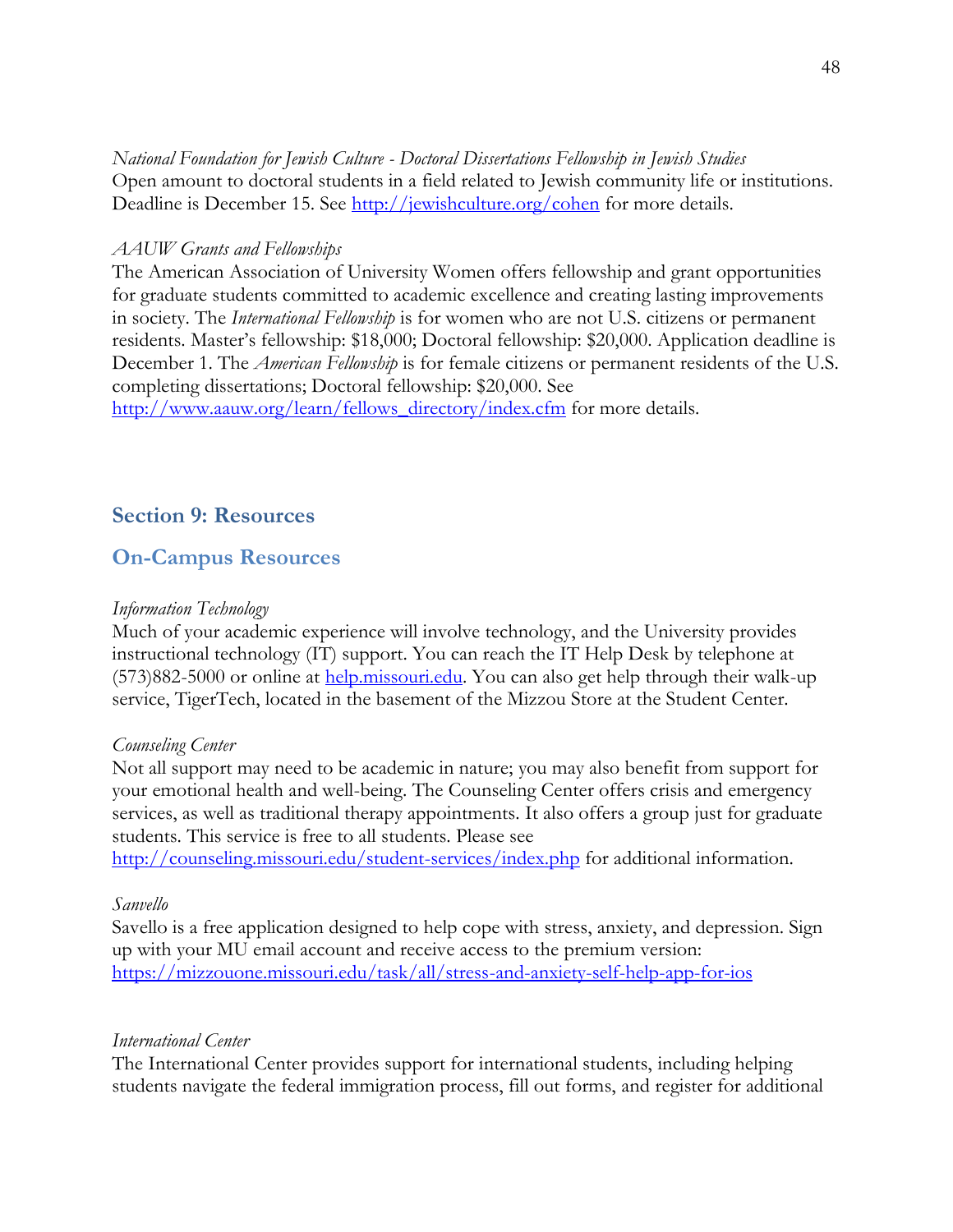English-language courses. Please visit them on-campus at N52 Memorial Union, or online at [http://international.missouri.edu.](http://international.missouri.edu/)

#### *Writing Lab*

The Writing Lab provides one-on-one tutoring and writing support for graduate students. They also provide an Online Writery. You can upload your paper to the Online Writery, and a Writing Lab tutor will read your paper and provide feedback within a set timeframe (often 48 hours). The Writing Lab is located in the Student Success Center on Lowry Mall. You can also access a description of their services at [http://writingcenter.missouri.edu.](http://writingcenter.missouri.edu/)

### *Student Health Services*

Student Health Services provide easy access medical care to students on an outpatient basis. They also emphasize health education through special programs. Gynecology; dermatology; orthopedic; allergy; ear, nose, and throat; immunizations; and other clinics operate on an appointment basis. Psychiatric referrals, internal medicine consultations, and ancillary services are also provided. Arrangements are in effect to provide hospitalization, when necessary, at the University Hospital and Clinics at the student's expense. A voluntary medical insurance policy is available to students for hospitalization and specific emergency care. Student Health Services offer a voluntary outpatient health plan for a variety of services. Additional information is available through Student Health Services at (573) 882- 7481 or at [http://studenthealth.missouri.edu.](http://studenthealth.missouri.edu/)

## <span id="page-48-0"></span>**Student Organizations**

You are strongly encouraged to get involved in student and professional organizations. Such involvement can help you develop social supports and provide opportunities for professional networking.

## <span id="page-48-1"></span>**Human Development and Family Science Graduate Student Association**

The HDFS Graduate Student Association (GSA) was established for the purpose of promoting professionalism and cooperation among students and between faculty and students. The GSA seeks to provide support for students in academic and social settings, with the ultimate goal of enhancing the graduate school experience. This studentcoordinated organization offers numerous benefits to graduate students including leadership, scholarship, and social opportunities. All graduate students, both masters and doctoral, are automatic members upon acceptance to the HDFS graduate program.

*Monthly GSA meetings:* To discuss ongoing events, opportunities, and activities of the HDFS Department, the College of Human Environmental Sciences, the UMC campus, as well as the other three UM campuses.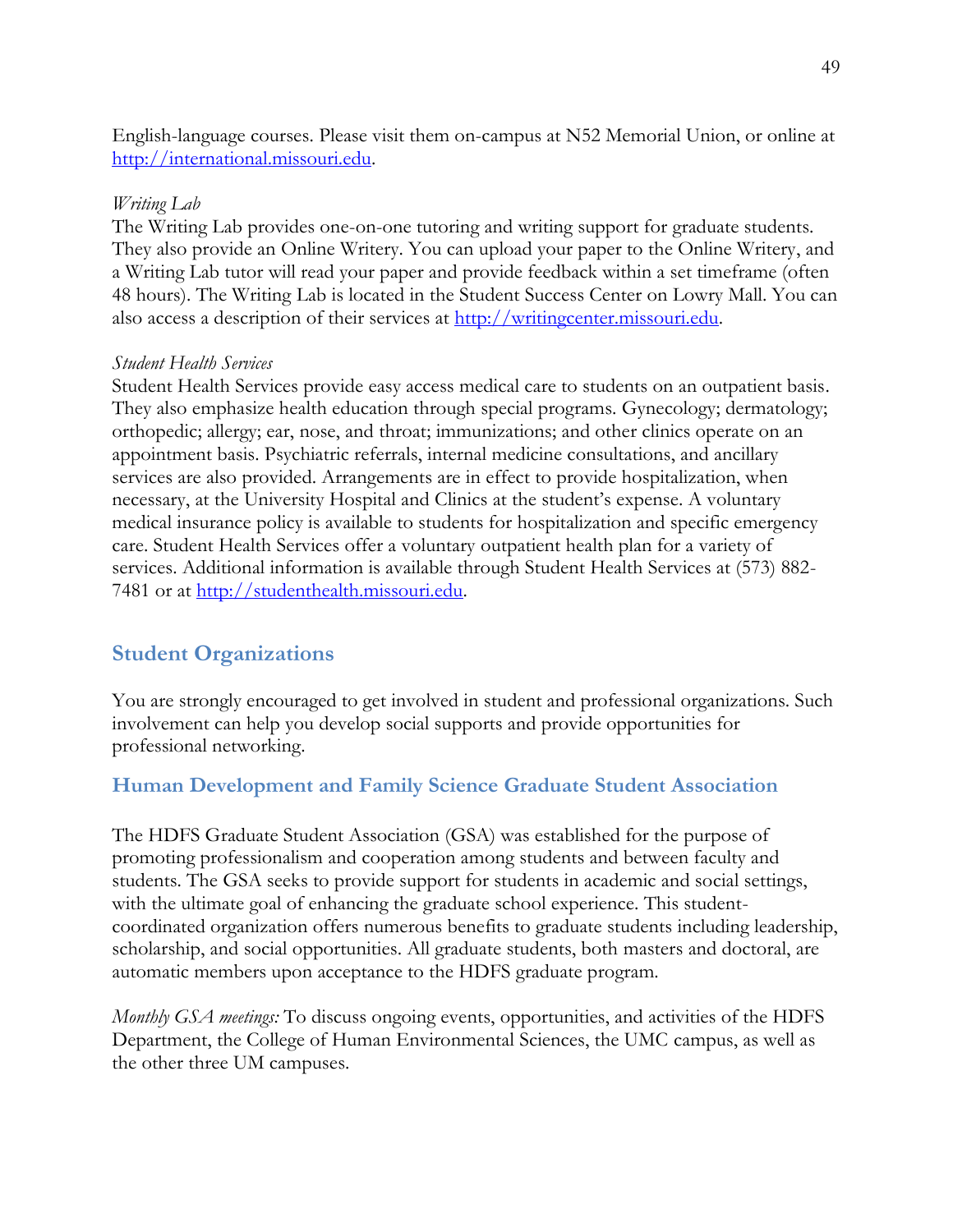*Faculty liaison:* A GSA member who attends all faculty meetings represents the views of the GSA and relays relevant information from the faculty to GSA members. It is preferable that the liaison is a doctoral student.

*GPC representative:* A GSA member who attends the Graduate Professional Council (the campus-wide graduate student association) meetings to both gain information and relay the GSA's views about various campus issues and opportunities.

*Secretary:* A GSA member prepares a synopsis of our current and upcoming activities, distributes copies to GSA members, and posts a copy on the department listserv. This listserv serves numerous functions including minutes of the last meeting, news of upcoming events, activities, guest speakers, conferences, and other issues and events relevant to HDFS graduate students, and faculty announcements.

*Guest speakers:* Throughout the year our faculty sponsor or co-sponsor a lecture series in the form of a symposium. This provides a great opportunity to hear renowned scholars from across the United States. Speakers are sometimes able to allot time for a roundtable discussion with the graduate students. The GSA also can have guest speakers at the monthly meetings. Topics vary but we are always open to program suggestions (e.g., thesis and dissertation writing, grant writing, internship opportunities).

*Social events:* Social events are planned throughout the school year.

Student-led elections for President and one Social Chair occur during the Spring semester, prior to the year of their terms. The other officers are elected at the beginning of the academic year, and all officers serve a one-year term.

### <span id="page-49-0"></span>**MUCFR**

MUCFR is the University of Missouri's chapter of the National Council on Family Relations. They are tasked with serving the community's families, developing budding professionals, and mentoring undergraduates. MUCFR strives to provide a forum for MU students to share in the development and dissemination of knowledge about families and family relationships and to encourage professional development among members. MUCFR membership is open to graduate and undergraduate students interested in family science; annual membership dues (August-May) are \$5/member.

*Monthly MUCFR meetings:* Regular or general meetings shall take place according to the schedule agreed upon by the affiliate officers. They shall be announced to the membership a minimum of five days in advance. During meetings, members will meet to discuss ongoing events, opportunities, and activities of MUCFR, other chapter affiliates, and the larger NCFR network.

*President:* A student member who serves as the director of MUCFR activities (e.g., planning meetings, scheduling guest speakers). Per NCFR guidelines, the president must: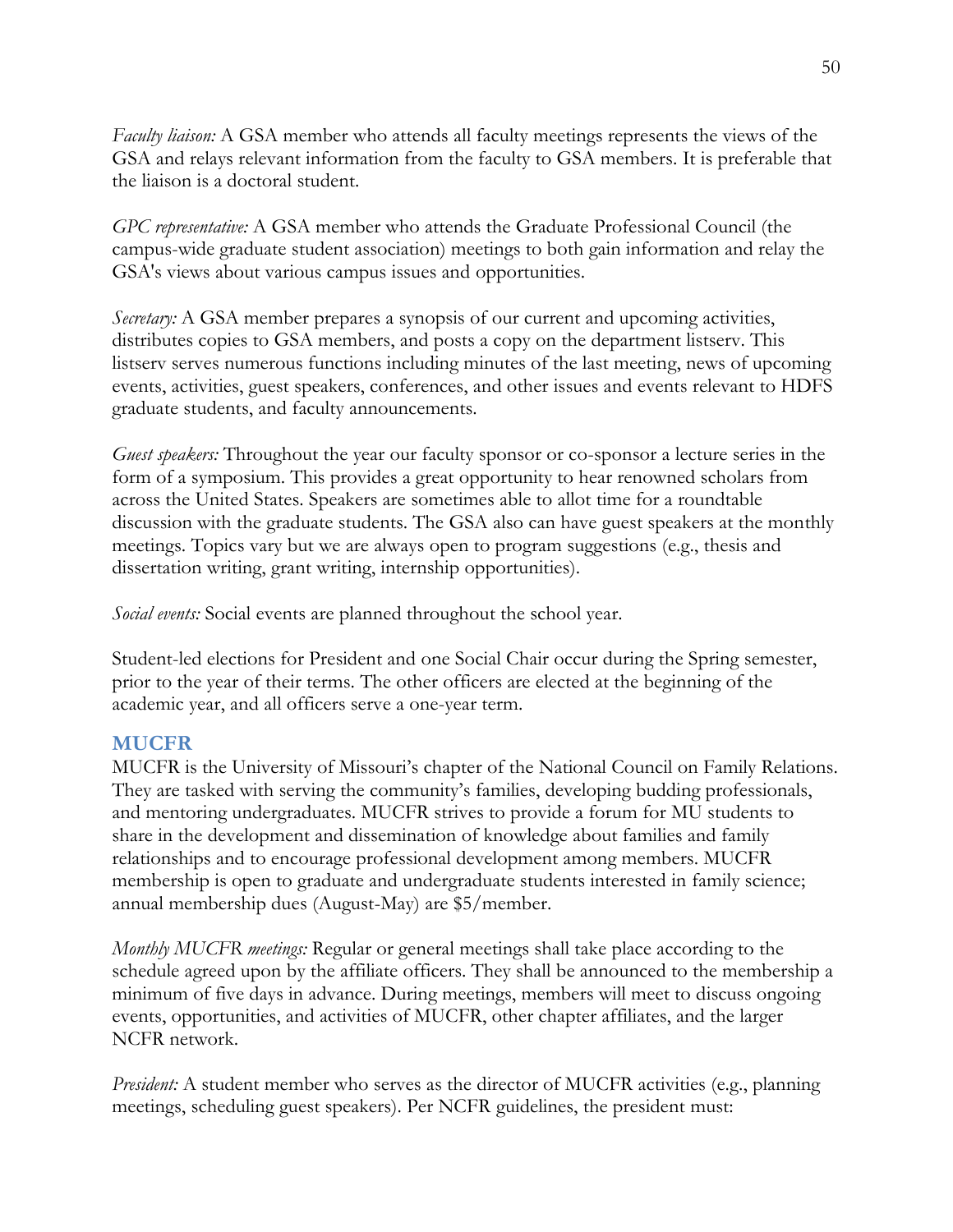a. be an active NCFR member.

- b. be an active student affiliate dues paying member.
- c. serve in an officer position within MUCFR for a minimum of one semester.
- d. be in good standing with the University/College.
- e. maintain a grade point average of 2.5 or above.

Duties for the president shall be to:

- a. lead the student affiliate
- b. act as a liaison between the HDFS students and faculty
- c. preside over affiliate meetings
- d. have the authority to call affiliate meetings
- e. work with the treasurer in maintaining the organization's finances. The dollar limit of discretionary spending authority shall be determined by each year's affiliate officers.
- f. have the authority to make purchases.
- g. appoint chair persons for special committees as need arises, subject to a vote of approval by affiliate members.
- h. work with the secretary in preparing each meeting's agenda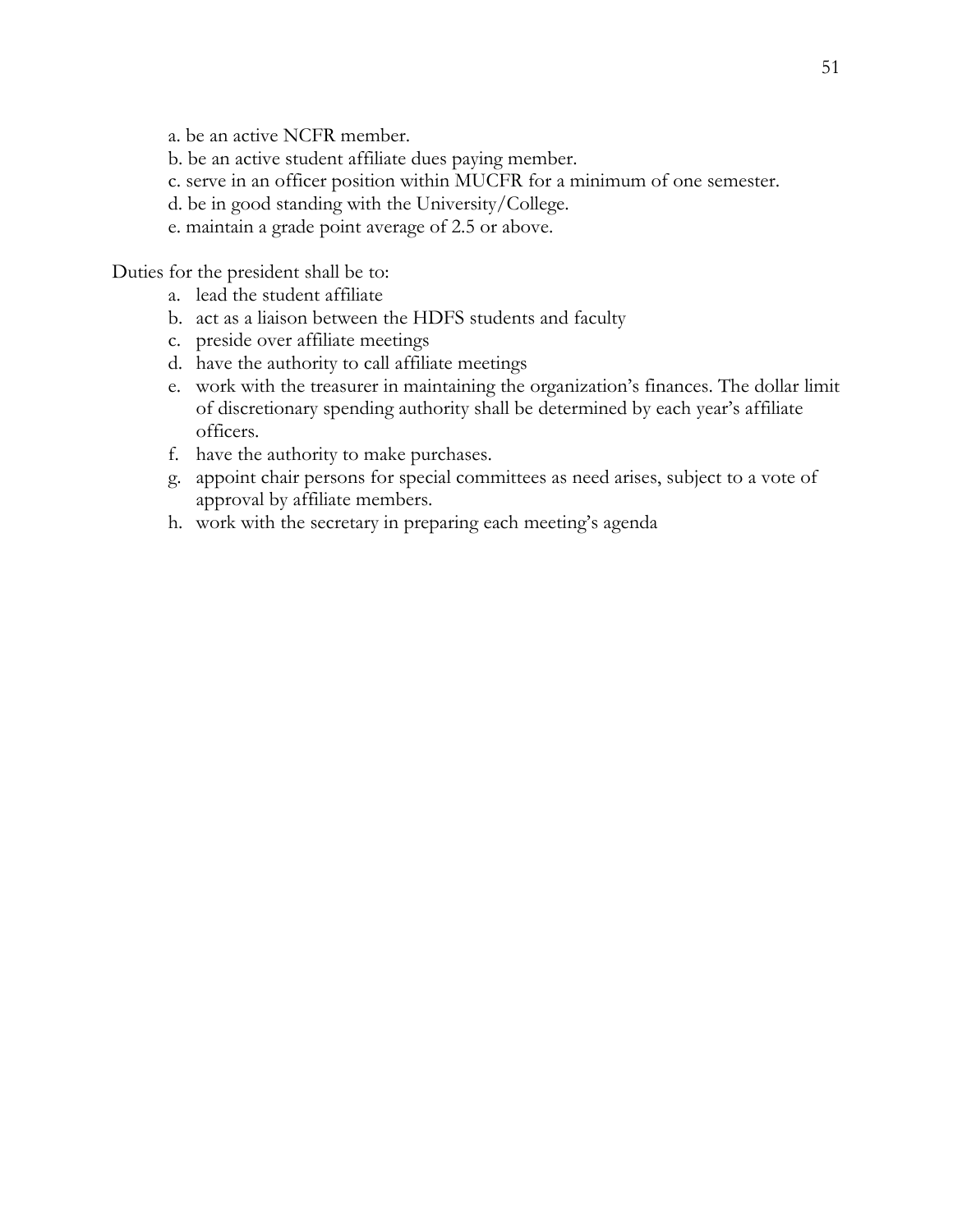*Vice President*: A student member who supports the president in fulfilling all necessary duties. Per NCFR guidelines, the vice president must:

- a. be an active NCFR member.
- b. be an active student affiliate dues paying member.
- c. be in good standing with the University/College.

Duties of the vice-president are to:

- a. assist in all duties of the president
- b. assume the office and duties of the president in his/her absence or in the event the office becomes vacant
- c. plan and coordinate any service projects (minimum of one a semester); unless the position of event planner is assumed than the duties are distributed amongst each position

*Treasurer*: A student member who is responsible for the affiliate's finances (e.g., managing student dues, requesting reimbursement travel awards). Per NCFR guidelines, the treasurer must:

a. be an active NCFR member.

- b. be an active student affiliate dues paying member.
- c. be in good standing with the University/College.

Duties of the treasurer are to:

- a. keep proper records of all funds received by and dispersed from the organization and shall report these transactions at affiliate meetings
- b. assume responsibility for the organization's finances
- c. have the power to make purchases on behalf of the organization with the approval of a majority of affiliate officers
- d. collect dues from affiliate membership and present the secretary with a list of all members delinquent in payment
- e. coordinate any fundraisers; unless the position of event planner is assumed than the duties are distributed amongst each position

*Secretary:* A student member who prepares a synopsis of MUCFR's current and upcoming activities and distributes copies to MUCFR members. Per NCFR guidelines, the secretary must:

a. be an active NCFR member.

- b. be an active student affiliate dues paying member.
- c. be in good standing with the University/College.

Duties of the secretary are to:

a. record minutes and attendance at all affiliate meetings and make them available to officers and members in one (1) week's time following all meetings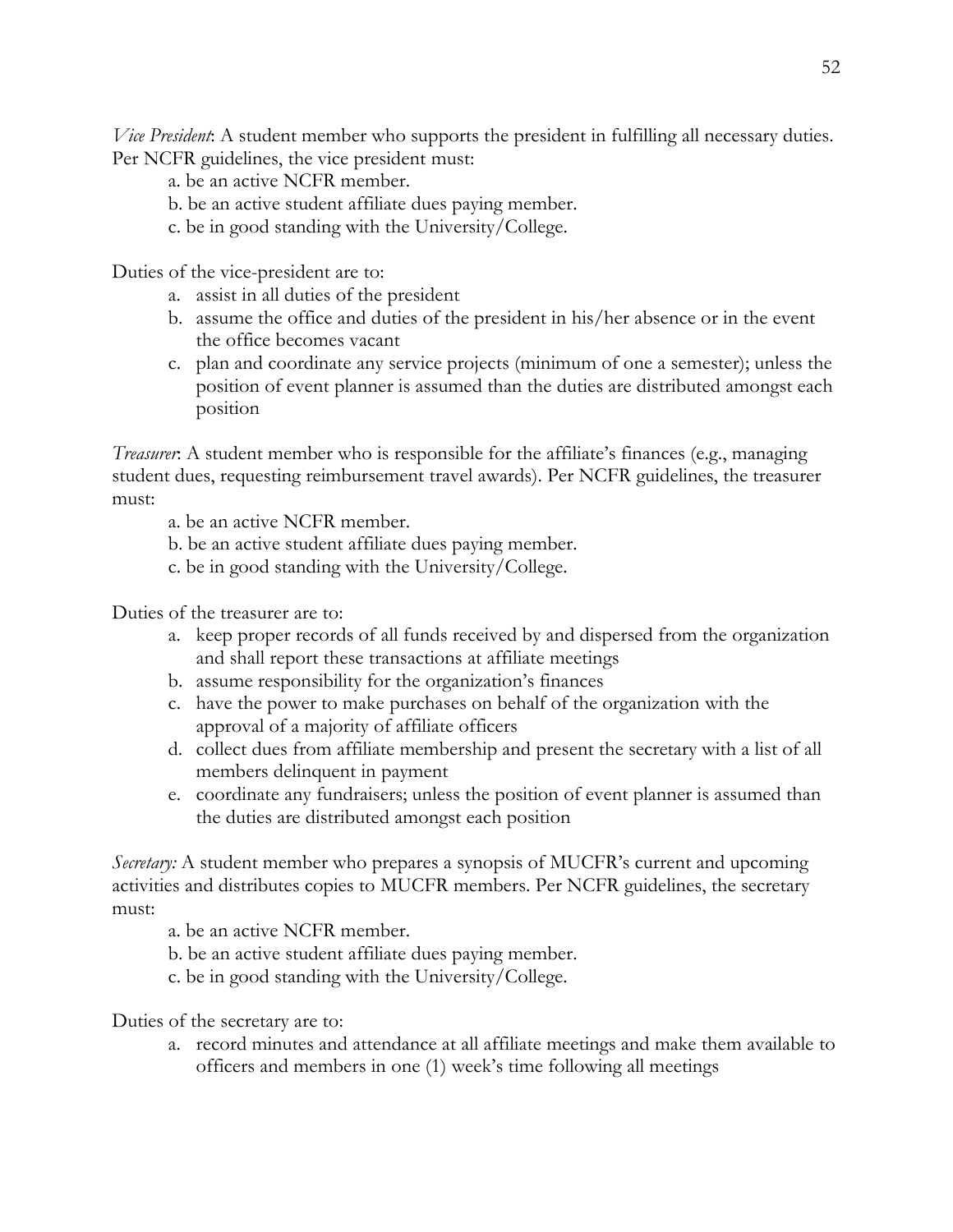- b. work with the president in drawing up each meeting's agenda and shall make the agenda available to officers and members prior to each meeting
- c. solicit items for each meeting's agenda from officers and members
- d. keep accurate and current records of all membership classification and contact information.
- e. work with the treasurer in maintaining an accurate list of affiliate dues paying members

*Other officers (as needed):* As needed, MUCFR may elect officers to handle domain-specific affairs related to the affiliate's larger goals (e.g., social chair, fundraising chair). Duties for these officer positions are determined by members as needed, and may vary within each academic year.

*Advisor*: NCFR requires that each student affiliate have at least one faculty advisor. The advisor must be an active member of NCFR.

*Guest speakers:* Throughout the year, MUCFR sponsors a professional development lecture series. Faculty from the department of HDFS (or other related fields) are invited to speak on a member-selected topic. Speakers engage with students in small-group settings and discussions are intended to be informative and interactive.

*Social events:* Occasionally social events are planned throughout the school year.

### *Elections*

The following rules and procedures shall govern elections:

- 1. Elections will be held in May every year.
- 2. Nominations for officers can be held prior or during the election meeting.
- 3. Members of the affiliate may make nominations.
- 4. Officers shall be elected by a majority of voting members.
- 5. Elected officers will hold office for a one year term. Student-led elections for all officer positions occur during the Spring semester, prior to the year of their term. All officers serve a one-year term.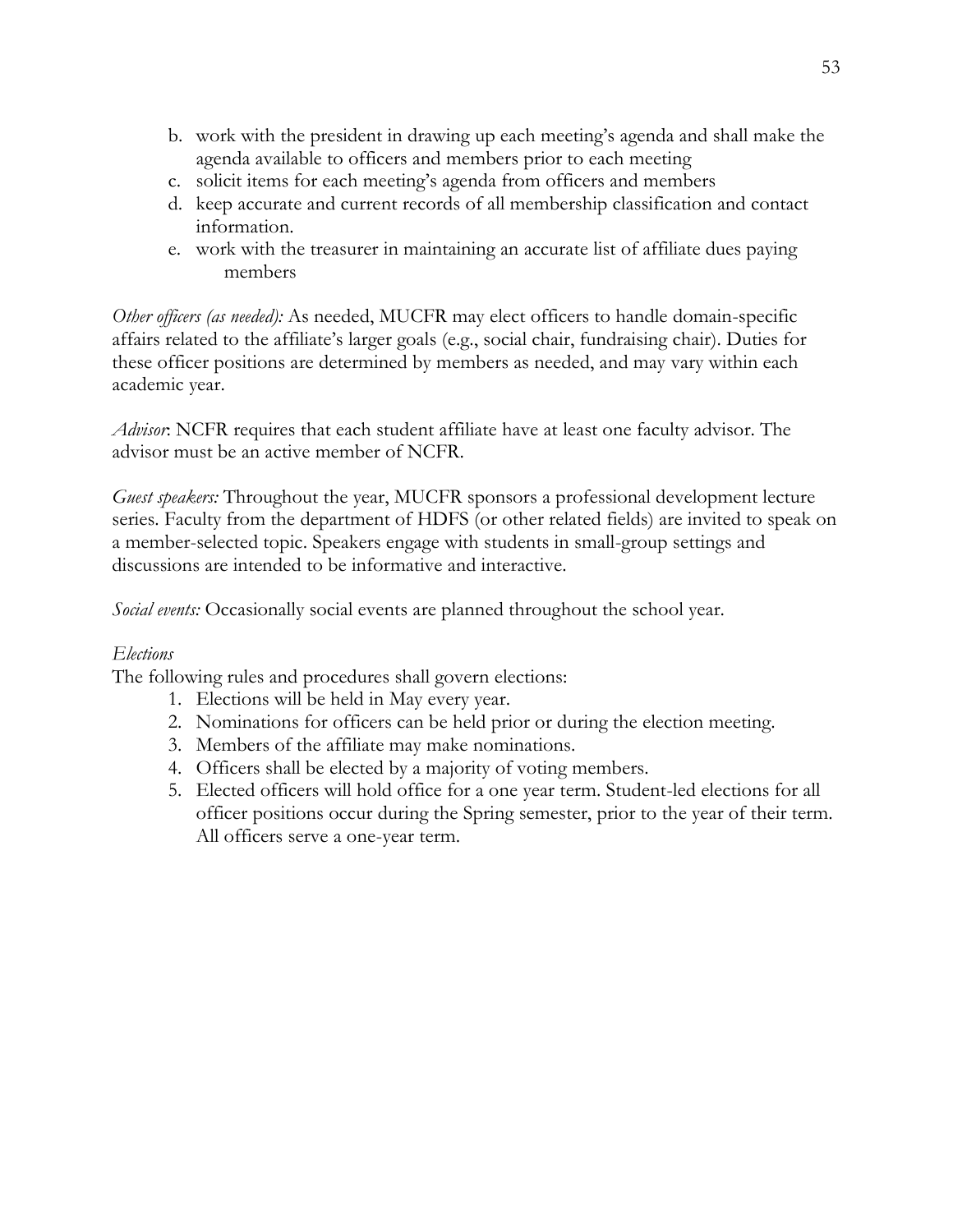## <span id="page-53-0"></span>**Appendix A: MA Degree Requirements**

## <span id="page-53-1"></span>**Child Life**

### **Child Life MA (Internship) Option**

- A. Statistics, research methods, and professional development (7 hours) HDFS 8200: Research Methods HDFS 8087: Professional Development Seminar I (1 credit hour) Any advisor-approved statistics course 7000 level or above
- B. Core content (21 hours)
	- 1. Child development and childhood illness (15 hours) HDFS 7100: Children in Health Care Settings HDFS 7110: Child Life Theory and Practice HDFS 7400: Childhood Death and Bereavement HDFS 8010: Developmental Perspectives on Illness and Health HDFS 8440: Social and Emotional Development
	- 2. Family dynamics and theory (6 hours) HDFS 8012: Family Dynamics and Intervention HDFS 8210: Theories of Human Development OR HDFS 8220: Family Theories
- C. Clinical Internship (9 hours) HDFS 8972: Internship

### **Child Life "Fast Track" Option**

Students who have undergraduate coursework in child life and have completed an approved child life clinical internship prior to application to our program may enroll in the "Fast-Track" (30 credit-hour) option to obtain either an MA by completing a project, or an MS (requires completion of a thesis). Enrollment in the "Fast Track" program must be approved by the student's advisor.

- A. Statistics, research methods, and professional development (7 hours) HDFS 8200: Research Methods HDFS 8087: Professional Development I (1 credit hour) Any advisor-approved statistics course 7000 level or above
- B. Core content (18 hours)
	- 1. HDFS 8087: Professional Development Seminar I (1 credit hour)
	- 2. Child development and childhood illness (12 hours) HDFS 8010: Developmental Perspectives on Illness and Health HDFS 8440: Social and Emotional Development **And two of the following:**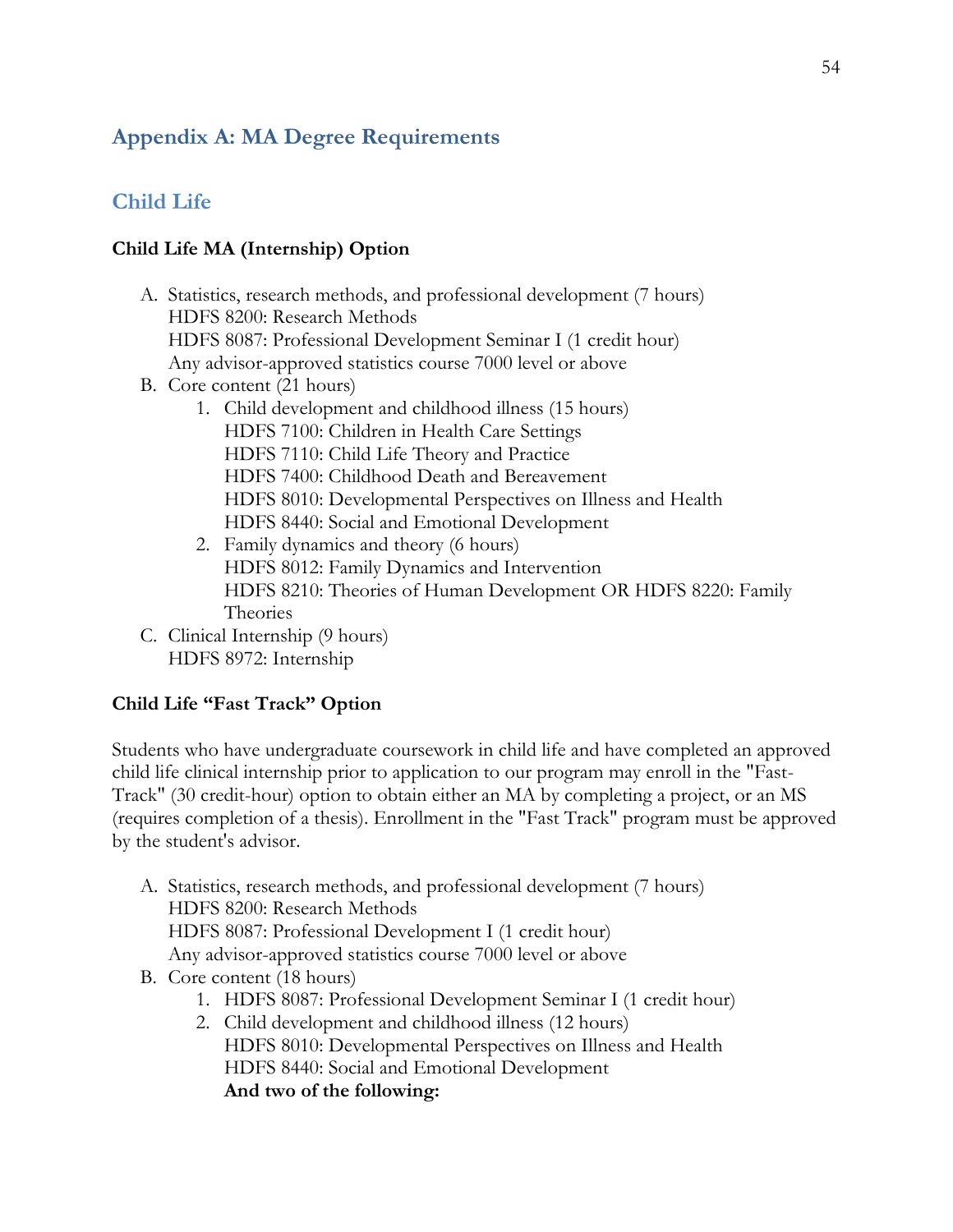HDFS 7100: Children in Health Care Settings HDFS 7110: Child Life Theory and Practice HDFS 7400: Childhood Death and Bereavement

- 3. Family dynamics and theory (6 hours) HDFS 8012: Family Dynamics and Intervention HDFS 8210: Theories of Human Development HDFS 8220: Family Theories
- C. Thesis or other independent effort (6 hours) HDFS 8090: Project HDFS 8999: Exam\* HDFS 9090: Thesis

\*No course credit is assigned to the exam option

## <span id="page-54-0"></span>**Dual Degree in Law and Family Science**

Students completing the following course of study will be eligible to receive the JD degree from the School of Law and an MS or MA degree in Human Development and Family Science. This course of study may be completed in four years. Normally, students require three years to complete the requirements for the JD degree and two years to complete the requirements for the Master's degree.

A joint degree program administered through Human Development and Family Science and the School of Law is available for those students who wish to earn simultaneously a Master of Arts (MA) or a Master of Sciences (MS) degree and Juris Doctor (JD).

For detailed program requirements, please see [http://hdfs.missouri.edu/grad\\_dual.html.](http://hdfs.missouri.edu/grad_dual.html)

## <span id="page-54-1"></span>**Human Development and Family Science**

This degree option is available for students interested in the advanced study of families. Both thesis (MS) and non-thesis (MA) options are offered, but students must petition to write a thesis. The non-thesis option involves a project, internship, or exam.

#### **Courses are selected from:**

- A. Statistics, research methods, and professional development (7 hours) HDFS 8200: Research Methods HDFS 8087: Professional Development I (1 credit hour) Any advisor-approved statistics course 7000 level or above
- B. Theory (6 hours) HDFS 8210: Theories of Human Development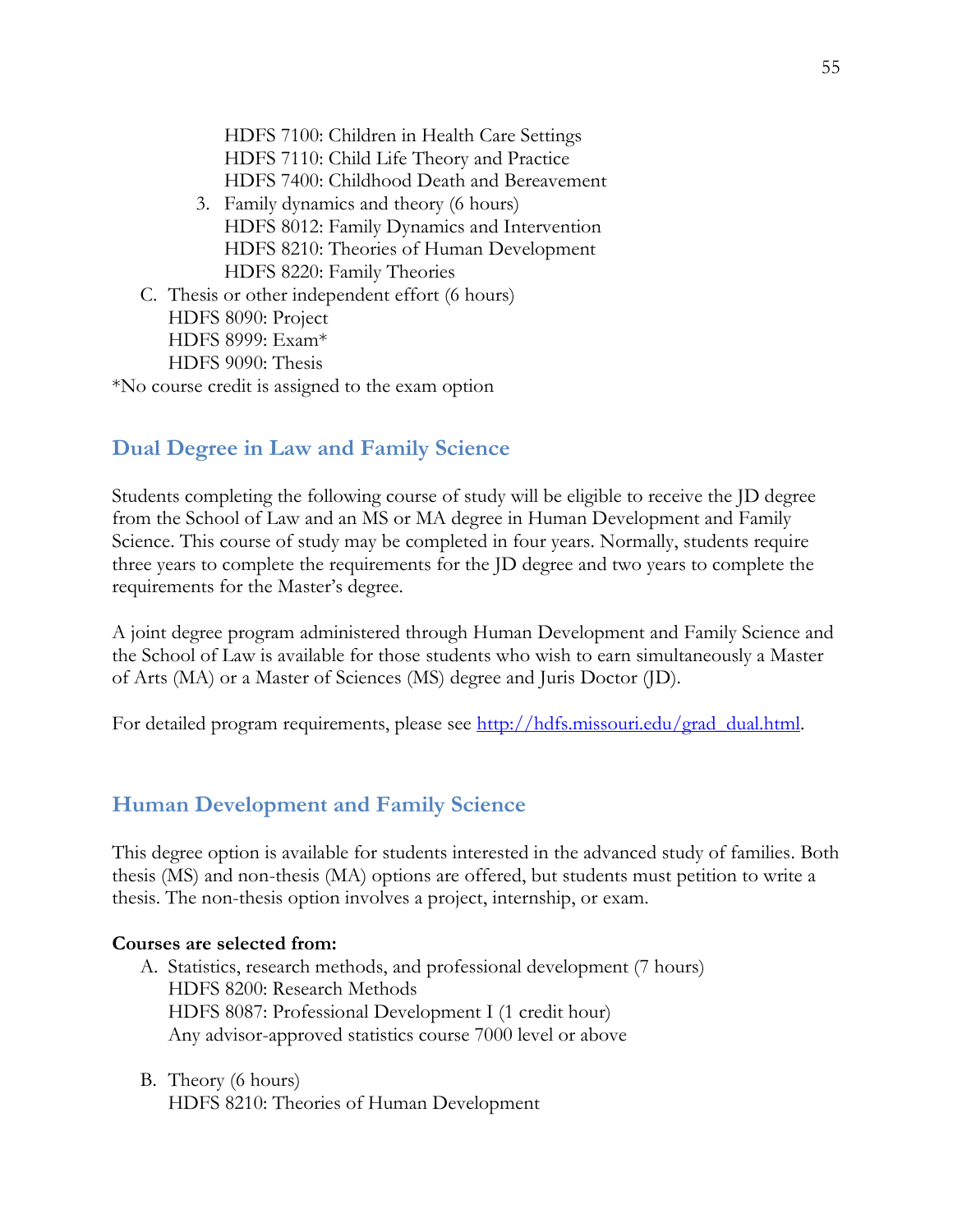HDFS 8220: Family Theories

- C. Diversity (6 hours; additional courses may be taken to fulfill electives requirements) HDFS 7200: Latino Families and Youth HDFS 7300: The Black Family HDFS HDFS 7610: Stress in Families HDFS HDFS 8087: Poverty HDFS HDFS 8300: Advanced Seminar on Multicultural Families HDFS 8610: Remarriage and Stepfamilies HDFS 8630: Gendered Relations in Families
- D. Electives (12-15 hours)

HDFS 7257: Aging and the Family HDFS 7510: Administration of Programs for Children and Families HDFS 7630: The Process of Divorce HDFS 7640: Interpersonal Relationships HDFS 7720: Child and Family Advocacy HDFS 8012: Family Dynamics and Intervention HDFS 8420: Cognitive Development HDFS HDFS 8440: Social-Emotional Development HDFS 8450: Adolescence and Emerging Adulthood HDFS 8640: Family Interaction HDFS 8710: Children, Families and Public Policy Or any advisor approved graduate level course

- E. Independent effort (choose one experience)
	- HDFS 8090: Project (3-6 hours)
	- HDFS 8972: Internship (3-6 hours)
	- HDFS 8999: Exam (no course credit is assigned) OR
	- HDFS 9090: Thesis (3-6 hours; for MS students only)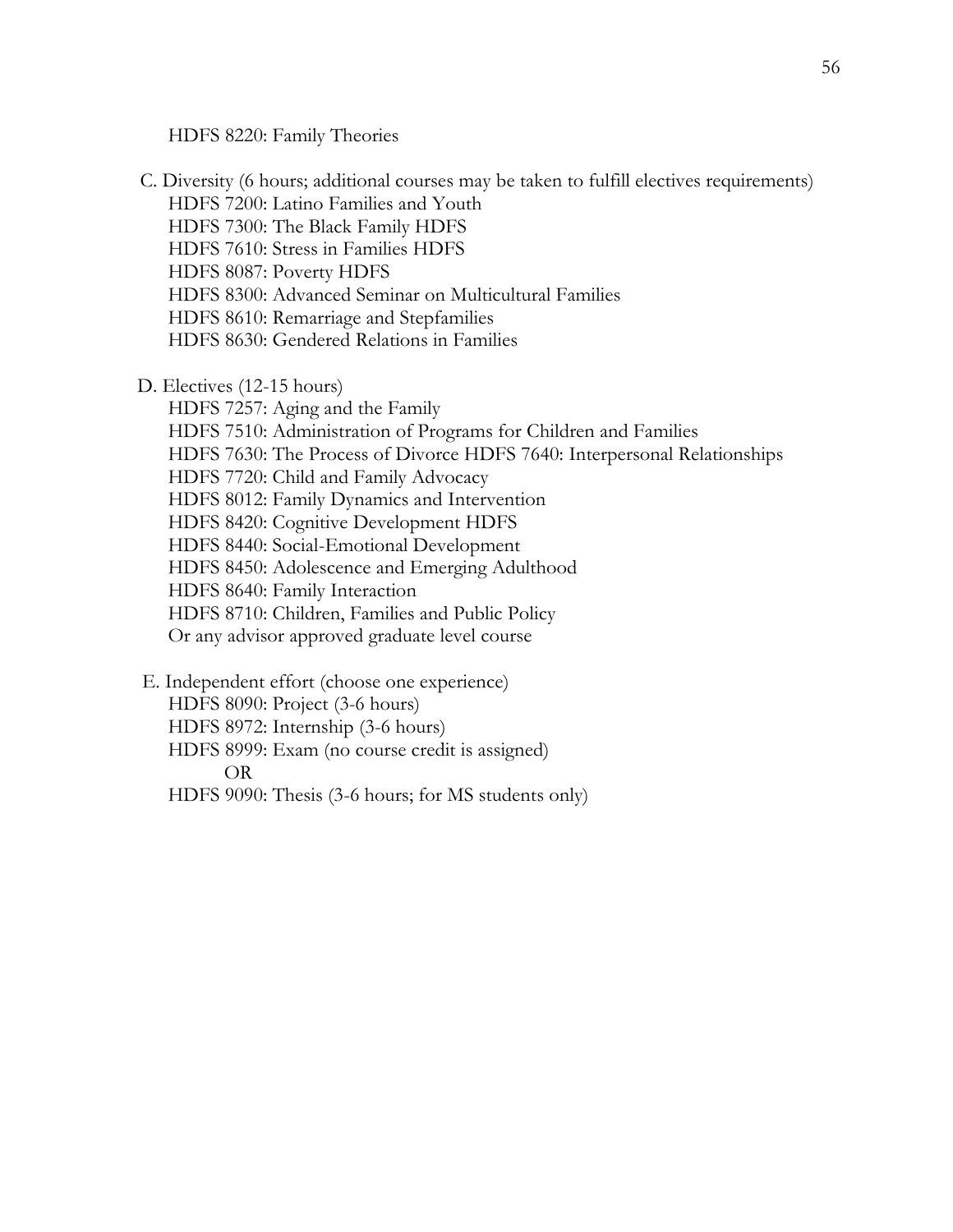# <span id="page-56-0"></span>**Appendix B: Rubrics for the Master of Arts Exam, Internship, and Project**

Please keep in mind that the committee will assign a pass or fail decision based on the written exam, oral defense, and any required revisions.

### **MA EXAM RUBRIC**

| Criteria                                                                                                                           | Weight |
|------------------------------------------------------------------------------------------------------------------------------------|--------|
| <b>Introduction: Topic</b>                                                                                                         | 15     |
| Topic is appropriate for student's field of study and clearly<br>stated; thesis or purpose statement clearly specified             |        |
| Significance of the topic is documented using current<br>literature and theory                                                     |        |
| Specifies the purpose of the exam and describes how the<br>paper is organized thematically                                         |        |
| <b>Literature Review: Research and Theory</b>                                                                                      | 30     |
| Presentation of relevant literature is logical and integrative<br>across sources                                                   |        |
| Current literature, scholarly research, and primary sources are<br>used                                                            |        |
| Theory or theories (or other relevant frameworks) used are                                                                         |        |
| appropriate to the topic, thoroughly described, and accurately<br>applied. Theory is integrated throughout the paper               |        |
| Patterns and/or gaps in the literature are clearly identified and<br>discussed                                                     |        |
| <b>Practice Review and Suggestions</b>                                                                                             | 30     |
| Current practices are described and critically evaluated (i.e.,<br>strengths, limitations, and evidence of effectiveness included) |        |
| Suggestions of practices are clearly identified and justified by<br>the presented research/theory                                  |        |
| Relationships between the topic, research, theory, and<br>current/suggested practices are clear and explicit                       |        |
| <b>Summary and Conclusions</b>                                                                                                     | 10     |
| Concise conclusions flow logically from a summary of the                                                                           |        |
| topic and current literature                                                                                                       |        |
| Future research and/or practice needs are identified                                                                               |        |
| Style, Format, Grammar, Cohesion                                                                                                   | 15     |
| APA style and formatting is used throughout;                                                                                       |        |
| Writing is clear, coherent, logical, and professional in style;<br>references are current, scholarly, and relevant                 |        |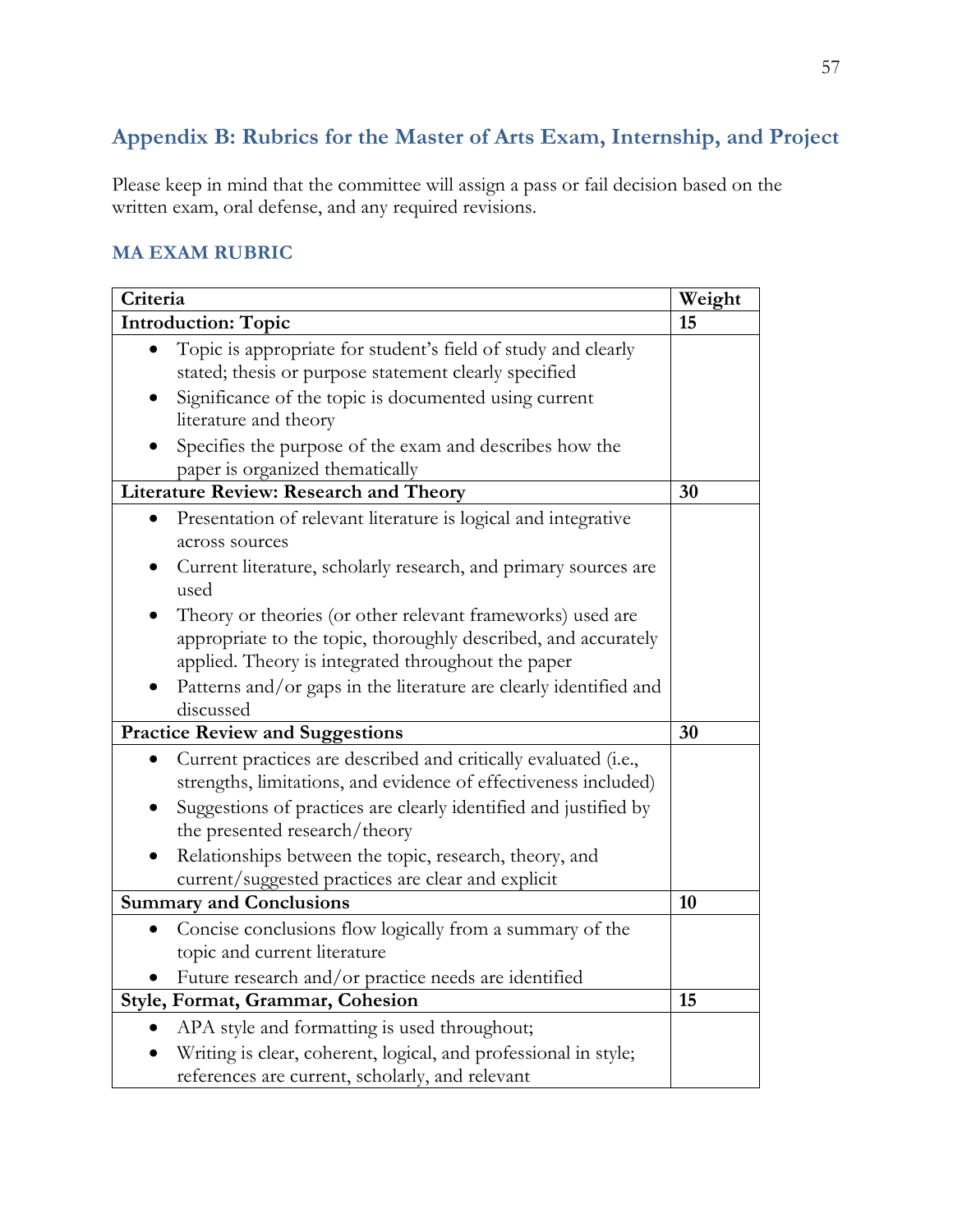# **MA INTERNSHIP PROJECT PROPOSAL RUBRIC**

| Criteria                                                                | Weight |
|-------------------------------------------------------------------------|--------|
| Introduction                                                            | 30     |
| Purpose of the paper is clearly identified                              |        |
| Paper purpose is justified using                                        |        |
| current literature, theory, and/or experiences from the                 |        |
| internship site                                                         |        |
| <b>Literature Review: Research and Theory</b>                           | 30     |
| Presentation of relevant literature is logical and integrative          |        |
| across sources                                                          |        |
| Literature is presented in thematically-relevant ways                   |        |
| Current literature, scholarly research, and primary sources are         |        |
| used                                                                    |        |
| Theory or theories (or other relevant frameworks) used are<br>$\bullet$ |        |
| appropriate to the topic, thoroughly described, and accurately          |        |
| applied. Theory is integrated throughout the paper.                     |        |
| Research and theory are appropriately used to explain the               |        |
| project components                                                      |        |
| Links between research, theory, and the project are explicit            |        |
| <b>Project Implementation and Evaluation</b>                            | 30     |
| Describe how the project will be implemented                            |        |
| Describe how the project will be evaluated                              |        |
| <b>Style, Format, Grammar, Cohesion</b>                                 | 10     |
| APA style and formatting is used throughout;                            |        |
| Writing is clear, coherent, logical, and professional in style;         |        |
| references are current, scholarly, and relevant                         |        |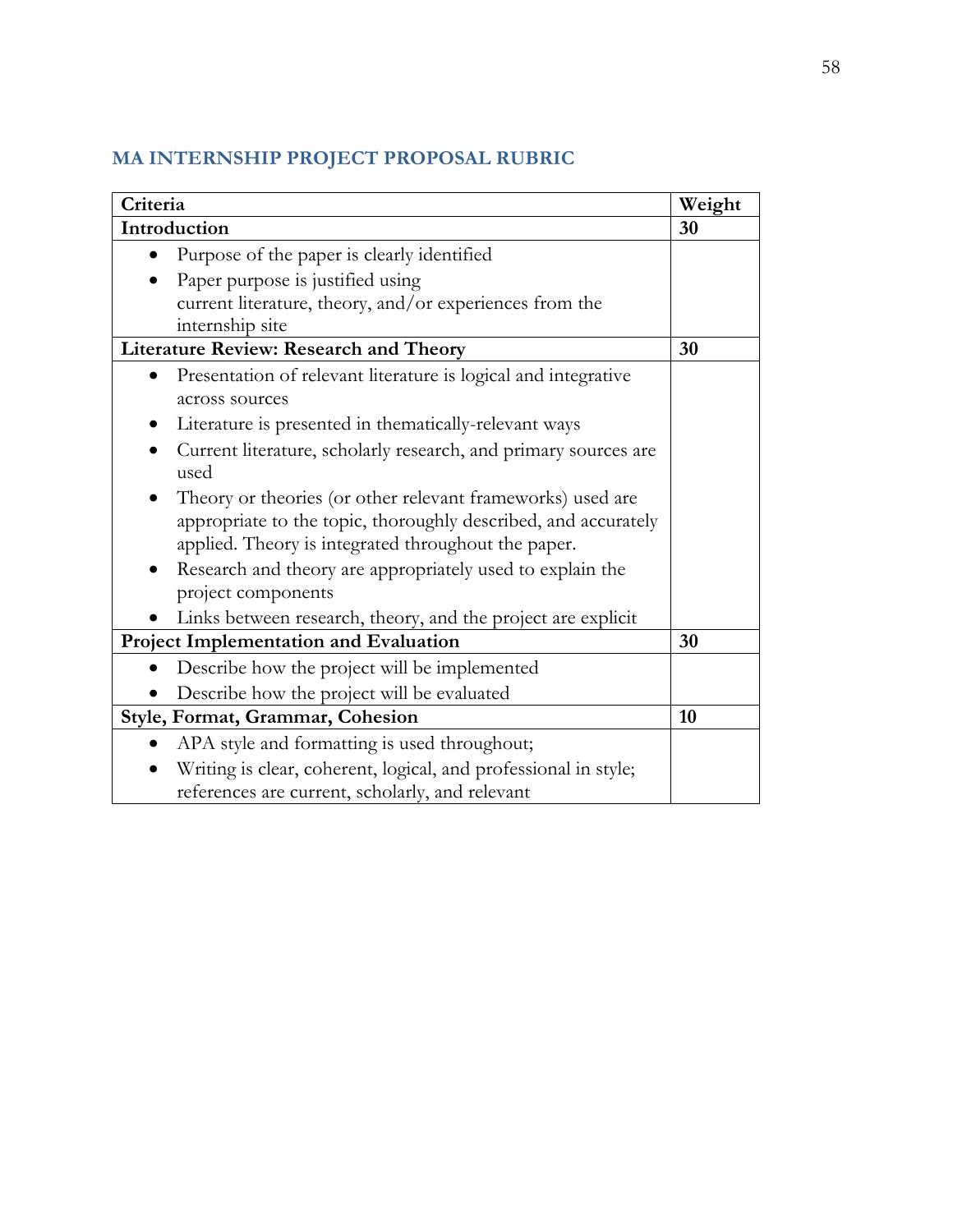## **MA INTERNSHIP FINAL PAPER RUBRIC**

| Criteria                                                                                                                                                                            | Weight |
|-------------------------------------------------------------------------------------------------------------------------------------------------------------------------------------|--------|
| Introduction                                                                                                                                                                        | 30     |
| Purpose of the paper is clearly identified                                                                                                                                          |        |
| Paper purpose is justified using                                                                                                                                                    |        |
| current literature, theory, and/or experiences from the                                                                                                                             |        |
| internship site                                                                                                                                                                     |        |
| <b>Literature Review: Research and Theory</b>                                                                                                                                       | 30     |
| Presentation of internship experiences and relevant literature                                                                                                                      |        |
| is logical and integrative across sources                                                                                                                                           |        |
| Literature is presented in thematically-relevant ways                                                                                                                               |        |
| Current literature, scholarly research, and primary sources are<br>used                                                                                                             |        |
| Theory or theories (or other relevant frameworks) used are<br>appropriate to the topic, thoroughly described, and accurately<br>applied. Theory is integrated throughout the paper. |        |
| Research and theory are appropriately used to explain key                                                                                                                           |        |
| internship experiences and the project components                                                                                                                                   |        |
| Links between research, theory, and the project are explicit                                                                                                                        |        |
| Feedback from the proposal is thoughtfully addressed                                                                                                                                |        |
| <b>Project Implementation and Evaluation</b>                                                                                                                                        | 30     |
| Describe how the project was implemented, and explain any<br>changes from the initial implementation plan                                                                           |        |
| Describe how the project was evaluated, and explain any<br>changes from the initial evaluation plan                                                                                 |        |
| Summarize the main points of the evaluations; use feedback<br>to make suggestions to improve the project                                                                            |        |
| Supporting documents are provided as appropriate (e.g.,                                                                                                                             |        |
| forms, learning objectives, evaluations, time sheets, and                                                                                                                           |        |
| journals from the internship)                                                                                                                                                       |        |
| Style, Format, Grammar, Cohesion                                                                                                                                                    | 10     |
| APA style and formatting is used throughout;                                                                                                                                        |        |
| Writing is clear, coherent, logical, and professional in style;                                                                                                                     |        |
| references are current, scholarly, and relevant                                                                                                                                     |        |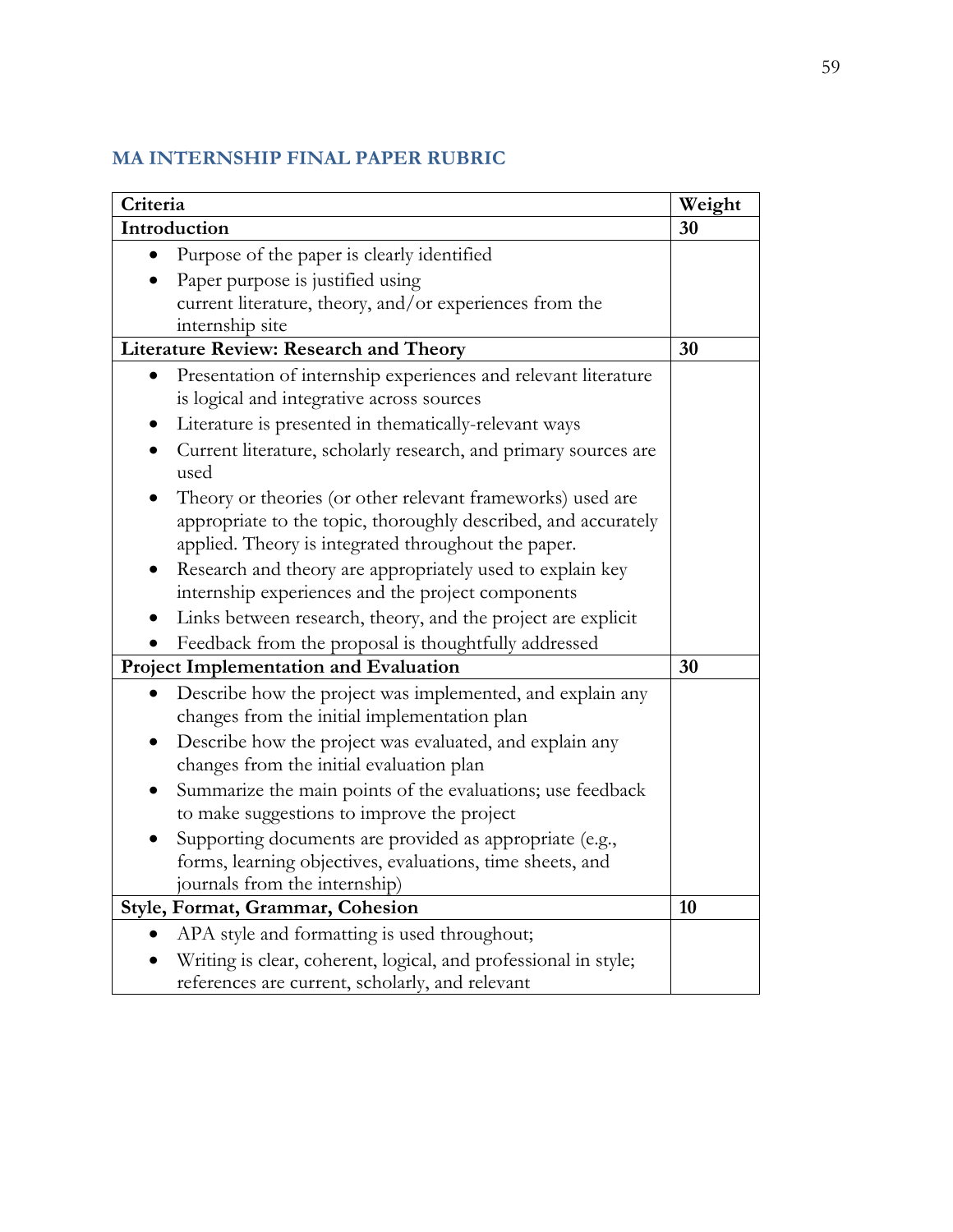## **MA PROJECT RUBRIC**

| Criteria                                                                                                                                                                           | Weight |
|------------------------------------------------------------------------------------------------------------------------------------------------------------------------------------|--------|
| Project Idea                                                                                                                                                                       | 30     |
| Project is appropriate, feasible, and sustainable                                                                                                                                  |        |
| Project is justification using current literature and theory                                                                                                                       |        |
| Project and its components are described in detail                                                                                                                                 |        |
| Supporting documents are provided as appropriate                                                                                                                                   |        |
| <b>Literature Review: Research and Theory</b>                                                                                                                                      | 30     |
| Presentation of relevant literature is logical and integrative<br>across sources                                                                                                   |        |
| Literature is presented in thematically-relevant ways                                                                                                                              |        |
| Current literature, scholarly research, and primary sources are<br>used                                                                                                            |        |
| Theory or theories (or other relevant frameworks) used are<br>appropriate to the topic, thoroughly described, and accurately<br>applied. Theory is integrated throughout the paper |        |
| Research and theory are appropriately used to create the<br>project components                                                                                                     |        |
| Links between research, theory, and the project are explicit                                                                                                                       |        |
| Project Implementation and Evaluation                                                                                                                                              | 30     |
| Describe how the project was implemented                                                                                                                                           |        |
| Describe how the project was evaluated                                                                                                                                             |        |
| Summarize the main points of the evaluations; use feedback                                                                                                                         |        |
| to make suggestions to improve the project                                                                                                                                         |        |
| Style, Format, Grammar, Cohesion                                                                                                                                                   | 10     |
| APA style and formatting is used throughout;                                                                                                                                       |        |
| Writing is clear, coherent, logical, and professional in style;<br>references are current, scholarly, and relevant                                                                 |        |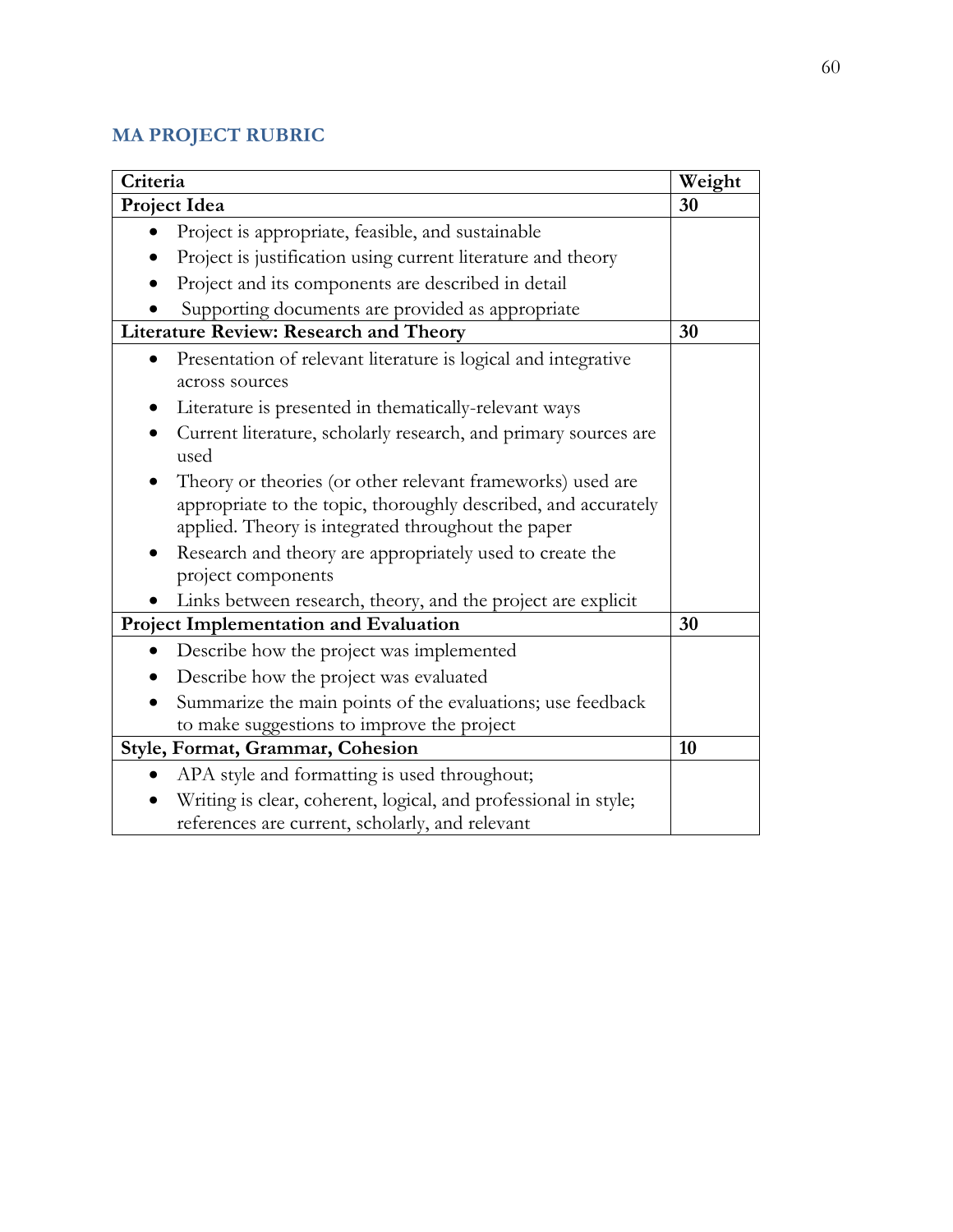## <span id="page-60-0"></span>**Appendix C: Sample Doctoral Plan of Study**

Please note that this is an example plan of study. The courses you will list will vary depending on your area of expertise and career plans. Plans of study should list:

- Courses students have taken.
- The semesters in which each course was taken, or when they will be taken.
- The grade received.
- Courses currently enrolled in (i.e., "In Progress").
- Future courses planned to complete the degree.
- For courses taken at another institution, the name of the school is indicated in parentheses under the course title: e.g., PSYCH 9620 (Michigan State University).
- A tentative schedule as to when coursework will be completed, the comprehensive exam will be scheduled, and the planned graduation date. See below for a sample Plan of Study.

| I. Failmy Science (30 credits).                  |              |        | III PIOgiess. U |       | Remaining. 0     |
|--------------------------------------------------|--------------|--------|-----------------|-------|------------------|
| Course Title                                     | Dept.        | Number | Semester        | Hours | Grade            |
| <b>Interpersonal Relationships</b>               | <b>HDFS</b>  | 7640   | Fall 05         | 3     | A                |
| Children and Families in Poverty                 | <b>HDFS</b>  | 8087   | Fall 05         | 3     | A                |
| Social/Emotional Development                     | <b>PSYCH</b> | 8440   | Spring 06       | 3     | A                |
| <b>Family Theories</b>                           | <b>HDFS</b>  | 8220   | Spring 06       | 3     | $\boldsymbol{A}$ |
| Immigrant Families and the                       | <b>SW</b>    | 7455   | Fall 06         | 3     | A                |
| Receiving Community                              |              |        |                 |       |                  |
| Stepfamilies and Remarriage                      | <b>HDFS</b>  | 8610   | Fall 06         | 3     | $\boldsymbol{A}$ |
| Adolescence and Young                            | <b>HDFS</b>  | 8450   | Fall 06         | 3     | $\mathbf{A}$     |
| Adulthood                                        |              |        |                 |       |                  |
| Gender and the Family                            | <b>HDFS</b>  | 8087   | Spring 07       | 3     | A                |
| Family Communication                             | <b>COMM</b>  | 7520   | Fall 07         | 3     | A                |
| Family Interaction                               | <b>HDFS</b>  | 7620   | Spring 08       | 3     | $\mathbf{A}$     |
|                                                  |              |        |                 |       |                  |
| II. Research Methods and Statistics (21 credits) |              |        | In Progress: 12 |       | Remaining:       |
| Course Title                                     | Dept.        | Number | Semester        | Hours | Grade            |

Research Methods HDFS 8200 Fall 05 3 B

I. Family Science (30 credits): In Progress: 0 Remaining: 0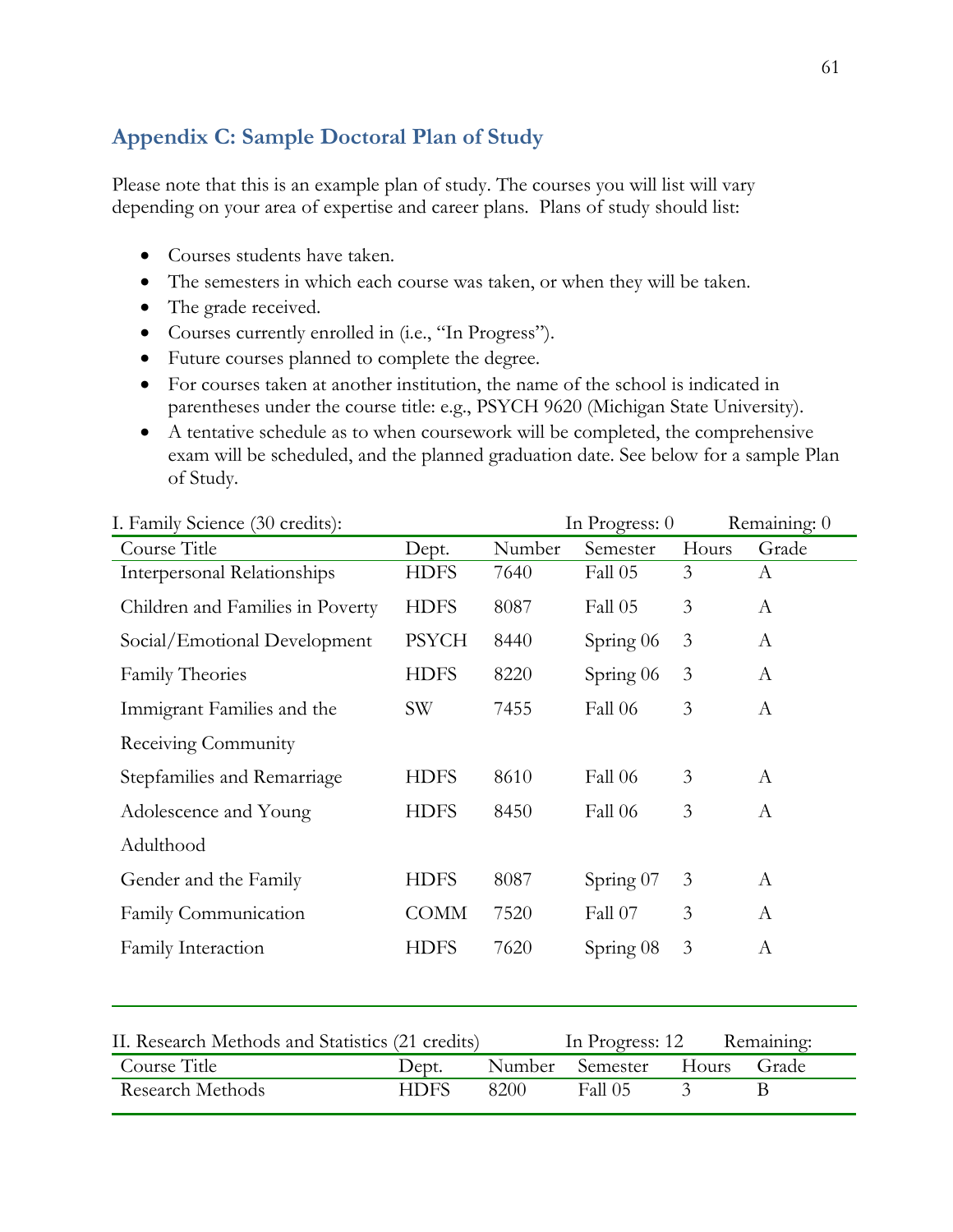| Regression & Correlation         | ESC_PS       | 8610 | Spring 06 | 3 | A |
|----------------------------------|--------------|------|-----------|---|---|
| Analysis                         |              |      |           |   |   |
| Qualitative Research Methods     | <b>NURSE</b> | 9420 | Spring 07 | 3 | А |
| Analysis of Variance             | ESC_PS       | 8620 | Fall 07   | 3 | A |
| Multivariate Analysis            | ESC_PS       | 9650 | Sum 08    | 3 | A |
| Seminar in ESC_PS: HLM           | ESC_PS       | 8087 | Fall 08   | 3 | A |
| <b>Advanced Research Methods</b> | HDFS         | 9200 | Spring 09 | 3 | В |
|                                  |              |      |           |   |   |

| III. Collateral Area: Public Policy (12 credits) | In Progress: 0 |        | Remaining: 0 |       |       |
|--------------------------------------------------|----------------|--------|--------------|-------|-------|
| Course Title                                     | Dept.          | Number | Semester     | Hours | Grade |
| Organizational Dynamics                          | Pub_Af         | 8160   | Spring $08$  | 3     |       |
| <b>Public Policy Processes</b>                   | Pub Af         | -8170  | Fall 08      | 3     | A     |
| Ethics, Democracy & Service                      | Pub_Af         | 8210   | Spring $09$  | 3     | A     |
| Public Policy Analysis                           | Pub Af         | 8430   | Spring $07$  | 3     |       |

| IV. Research, Practica, Dissertation (23 credits) |              | In Progress: $0$ | Remaining: 0 |                |              |
|---------------------------------------------------|--------------|------------------|--------------|----------------|--------------|
| Course Title                                      | Dept.        | Number           | Semester     | Hours          | Grade        |
| Professional Development I                        | <b>HDFS</b>  | 8087             | Fall 05      |                | Satisfactory |
| Professional Development II                       | <b>HDFS</b>  | 8087             | Spring 08    | $\overline{1}$ | Satisfactory |
| <b>Teaching Practicum</b>                         | <b>HDFS</b>  | 9100             | Spring 08    | 3              | Satisfactory |
| Research Practicum - 1                            | <b>NURSE</b> | 8085             | Fall 08      | 3              | Satisfactory |
| Research Practicum - 2                            | <b>HDFS</b>  | 9210             | Spring 09    | 3              | Satisfactory |
| Dissertation                                      | <b>HDFS</b>  | 9090             | TBD          | 12             | In Progress  |

## **TOTAL HOURS: 92**

Spring 2009: Finish Coursework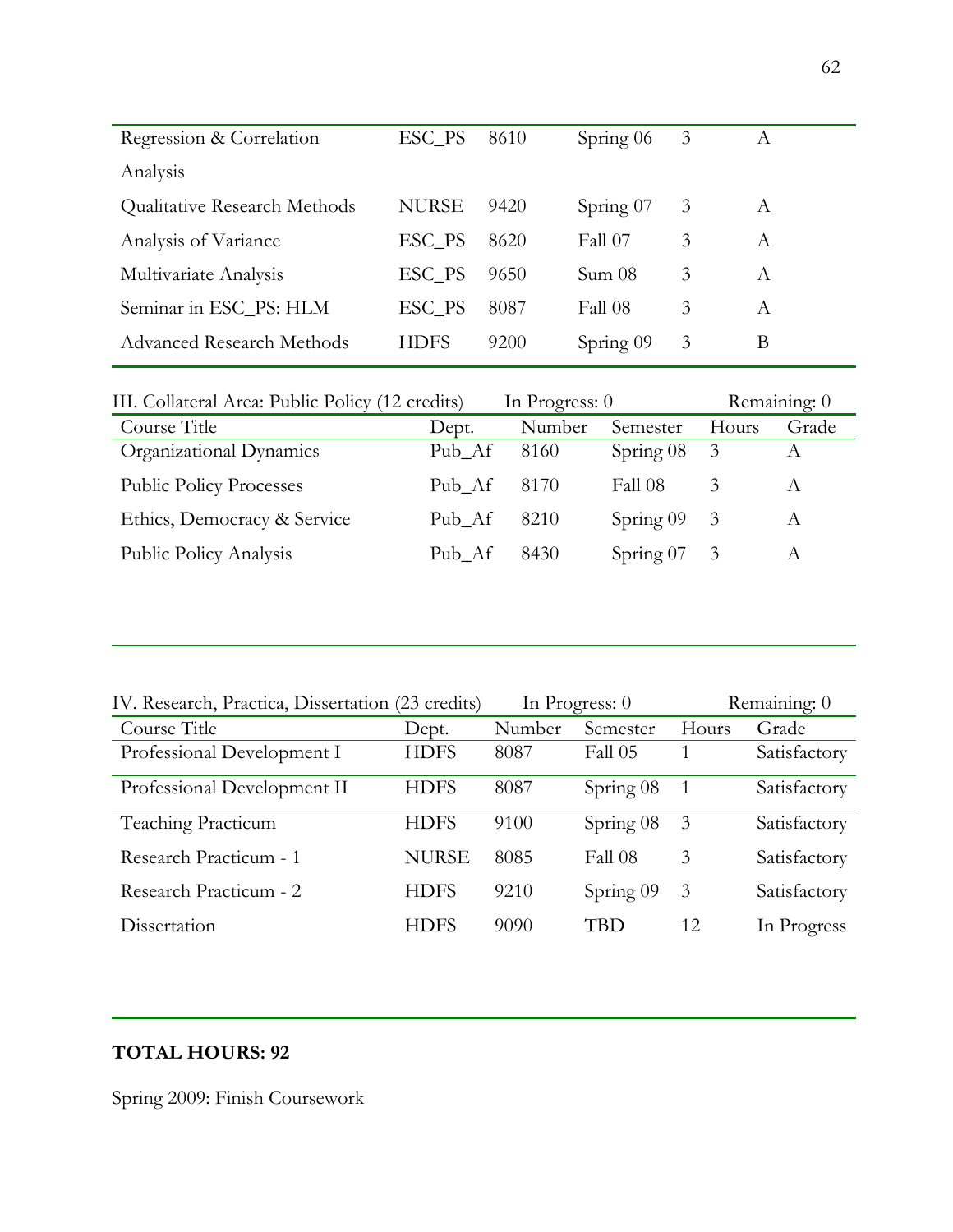Fall 2009: Comprehensive Exams Spring 2010: Dissertation Proposal Fall 2010: Begin Dissertation – Start Data Collection Fall 2011: Defend Dissertation\* December 2011: Graduation

\*Dissertation completion varies considerably from student-to-student.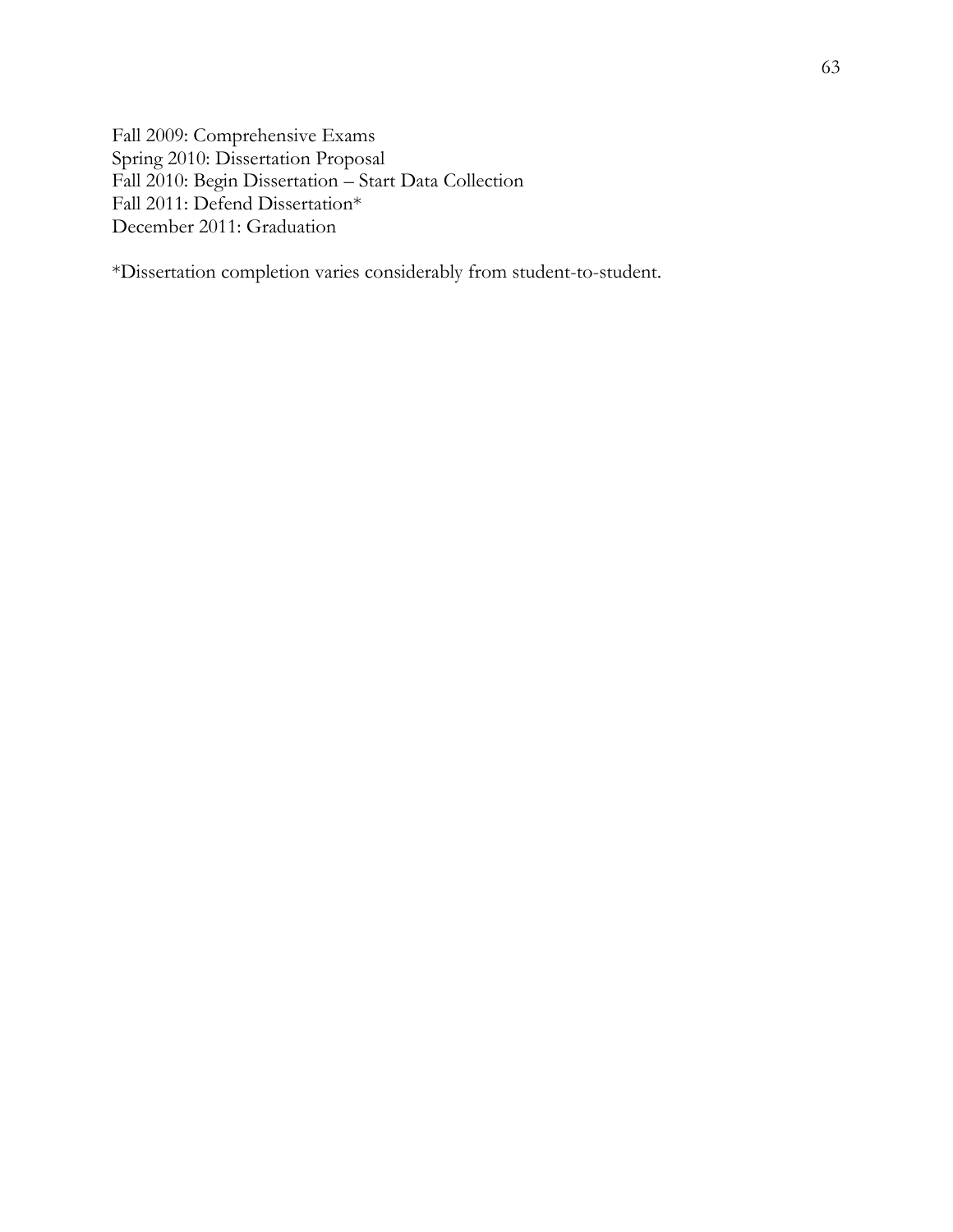## <span id="page-63-0"></span>**Appendix D: Assistantship Evaluation Forms**

### <span id="page-63-1"></span>**Research Assistantship Evaluation Form**

| RA's Name:<br>Faculty Supervisor: | Semester:<br>.25 FTE .50 FTE                                                                   |                    |
|-----------------------------------|------------------------------------------------------------------------------------------------|--------------------|
|                                   | Which of the following tasks was this RA responsible for (please check only those that apply): |                    |
| Participant recruitment           | Supervising undergraduate assistants                                                           | Data collection    |
| <b>Training other RAs</b>         | Data entry                                                                                     | Library research   |
| Data coding                       | Reading/abstracting articles                                                                   | Developing reports |
|                                   | Data analysis/interpretation ___ Conference submission prep                                    | Manuscript prep    |
| Managing project files/records    | Other (please list):                                                                           |                    |

STUDENT: How does this assistantship connect to your individualized development plan? Think about skills developed, information learned, connections made, etc.

FACULTY AND STUDENT: Please evaluate the graduate student's performance on all listed criteria that are appropriate.

|                                           | Faculty                   |                           |                        |                                  | Student                   |                           |                           |                                  |
|-------------------------------------------|---------------------------|---------------------------|------------------------|----------------------------------|---------------------------|---------------------------|---------------------------|----------------------------------|
|                                           | Almost<br>all the<br>time | Most<br>of<br>the<br>time | Some<br>of the<br>time | Almost<br>none<br>of the<br>time | Almost<br>all the<br>time | Most<br>of<br>the<br>time | Some<br>of<br>the<br>time | Almost<br>none<br>of the<br>time |
| Performed tasks as assigned               |                           |                           |                        |                                  |                           |                           |                           |                                  |
| Willing to learn more advanced skills     |                           |                           |                        |                                  |                           |                           |                           |                                  |
| Reliable                                  |                           |                           |                        |                                  |                           |                           |                           |                                  |
| Communicated promptly                     |                           |                           |                        |                                  |                           |                           |                           |                                  |
| Completed tasks promptly                  |                           |                           |                        |                                  |                           |                           |                           |                                  |
| Completed tasks independently             |                           |                           |                        |                                  |                           |                           |                           |                                  |
| Showed initiative                         |                           |                           |                        |                                  |                           |                           |                           |                                  |
| Responsive to feedback                    |                           |                           |                        |                                  |                           |                           |                           |                                  |
| Other tasks or criteria (please specify): |                           |                           |                        |                                  |                           |                           |                           |                                  |

FACULTY: How would you rate this RA's overall performance? Exceeds expectations\_\_\_\_ Meets expectations\_\_\_\_ Does not meet expectations\_\_\_\_ Additional comments: Faculty signature \_\_\_\_\_\_\_\_\_\_\_\_\_\_\_\_\_\_\_\_\_\_\_\_\_\_\_\_\_\_\_\_\_\_\_ Date: \_\_\_\_\_\_\_\_\_\_\_\_\_\_\_\_\_\_\_\_ RA signature: \_\_\_\_\_\_\_\_\_\_\_\_\_\_\_\_\_\_\_\_\_\_\_\_\_\_\_\_\_\_\_\_\_\_\_\_\_\_ Date: \_\_\_\_\_\_\_\_\_\_\_\_\_\_\_\_\_\_\_\_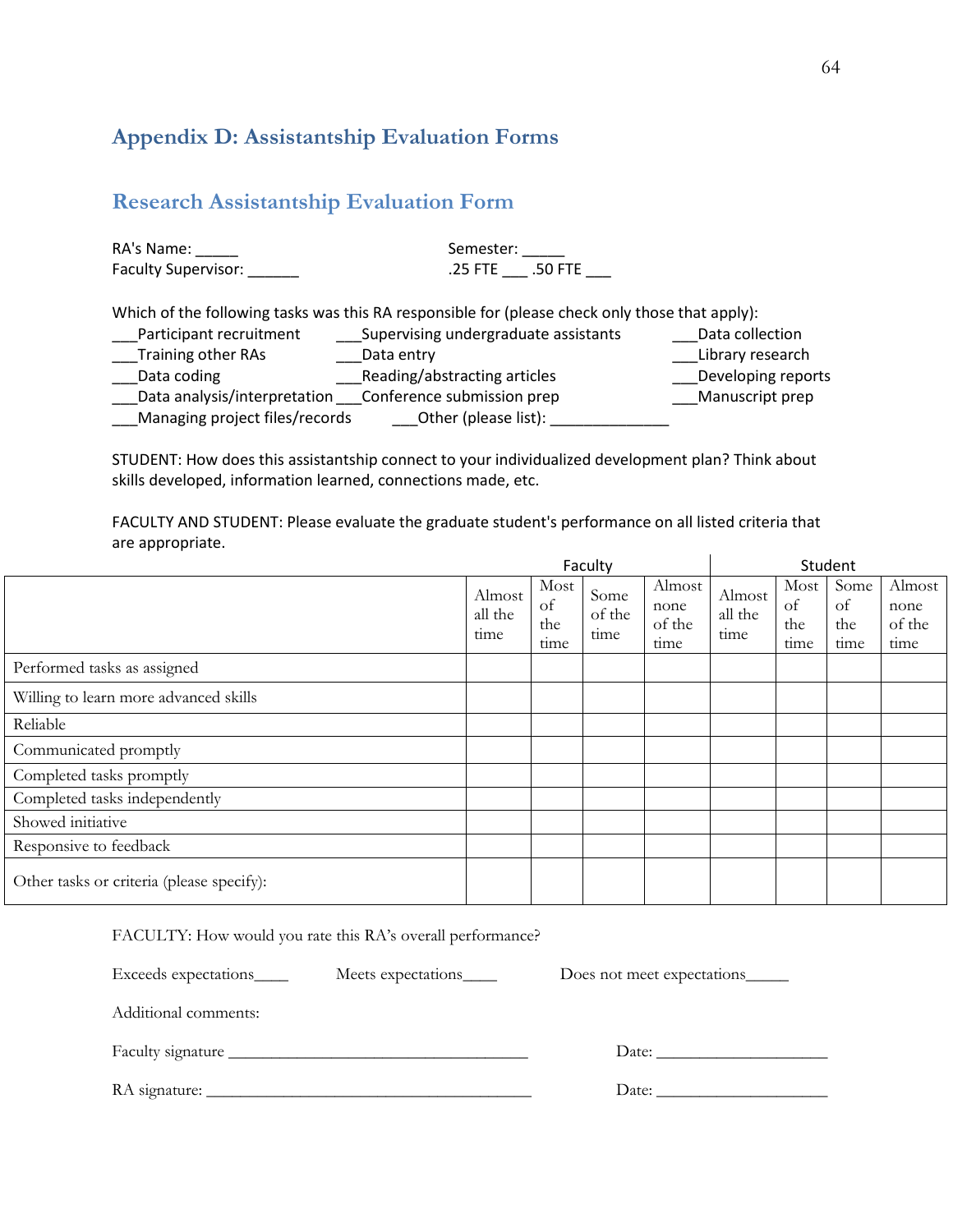C O N F I D E N T I A L: For use only in assigning future RAs:

Would you prefer this RA to be assigned to you in future semesters?

Yes, without reservation Yes, with reservation \_\_\_\_\_ No, unacceptable \_\_\_\_\_

Comments/Please explain: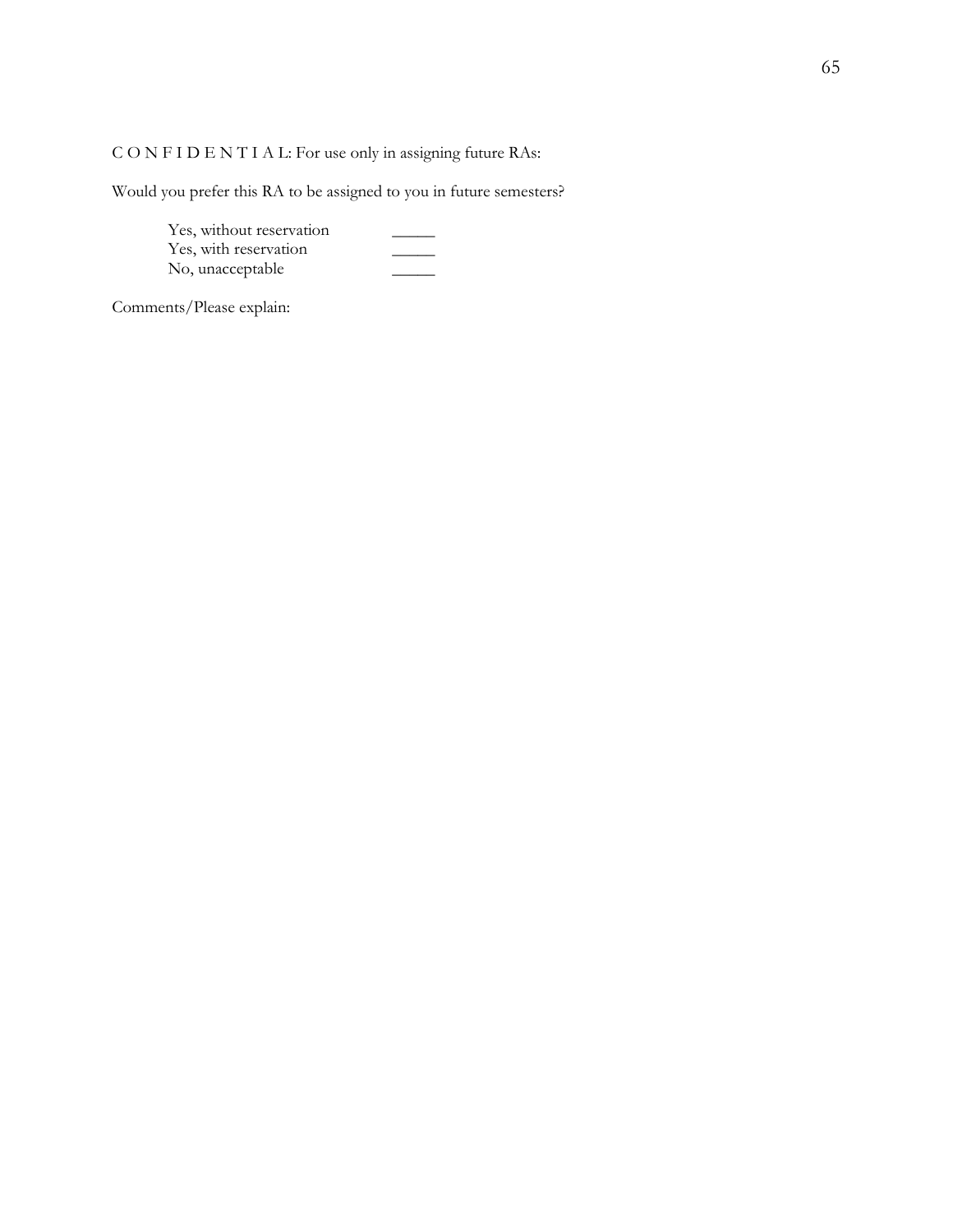## <span id="page-65-0"></span>**Teaching Assistantship Evaluation Form**

| TA's Name:<br><b>Faculty Supervisor:</b> | Semester: Course:<br>Observed: .25 FTE .50 FTE                                                                               |                               |
|------------------------------------------|------------------------------------------------------------------------------------------------------------------------------|-------------------------------|
| Syllabus creation                        | Which of the following tasks was this TA responsible for (please check only those that apply):<br><b>Assignment creation</b> | Communicating with students   |
| Norming grades                           | Lecturing                                                                                                                    | Facilitating discussions      |
| Grading/giving feedback                  | Entering grades                                                                                                              | Communicating with instructor |
| __Preparing Canvas site                  | Upholding course policies                                                                                                    | Managing files/records        |
| Classroom management                     | Understanding course material                                                                                                |                               |
| Presenting course material               | Other (please list):                                                                                                         |                               |

STUDENT: How does this assistantship connect to your individualized development plan? Think about skills developed, information learned, connections made, etc.

FACULTY AND STUDENT: Please evaluate the graduate student's performance on all listed criteria that are appropriate.

|                                           | Faculty                   |                           |                        | Student                          |                           |                           |                           |                                  |
|-------------------------------------------|---------------------------|---------------------------|------------------------|----------------------------------|---------------------------|---------------------------|---------------------------|----------------------------------|
|                                           | Almost<br>all the<br>time | Most<br>of<br>the<br>time | Some<br>of the<br>time | Almost<br>none<br>of the<br>time | Almost<br>all the<br>time | Most<br>of<br>the<br>time | Some<br>of<br>the<br>time | Almost<br>none<br>of the<br>time |
| Performed tasks as assigned               |                           |                           |                        |                                  |                           |                           |                           |                                  |
| Willing to learn more advanced skills     |                           |                           |                        |                                  |                           |                           |                           |                                  |
| Reliable                                  |                           |                           |                        |                                  |                           |                           |                           |                                  |
| Communicated promptly                     |                           |                           |                        |                                  |                           |                           |                           |                                  |
| Completed tasks promptly                  |                           |                           |                        |                                  |                           |                           |                           |                                  |
| Completed tasks independently             |                           |                           |                        |                                  |                           |                           |                           |                                  |
| Showed initiative                         |                           |                           |                        |                                  |                           |                           |                           |                                  |
| Responsive to feedback                    |                           |                           |                        |                                  |                           |                           |                           |                                  |
| Other tasks or criteria (please specify): |                           |                           |                        |                                  |                           |                           |                           |                                  |

FACULTY: How would you rate this TA's overall performance?

| Exceeds expectations | Meets expectations | Does not meet expectations______ |
|----------------------|--------------------|----------------------------------|
| Additional comments: |                    |                                  |
|                      |                    | Date:                            |
|                      |                    |                                  |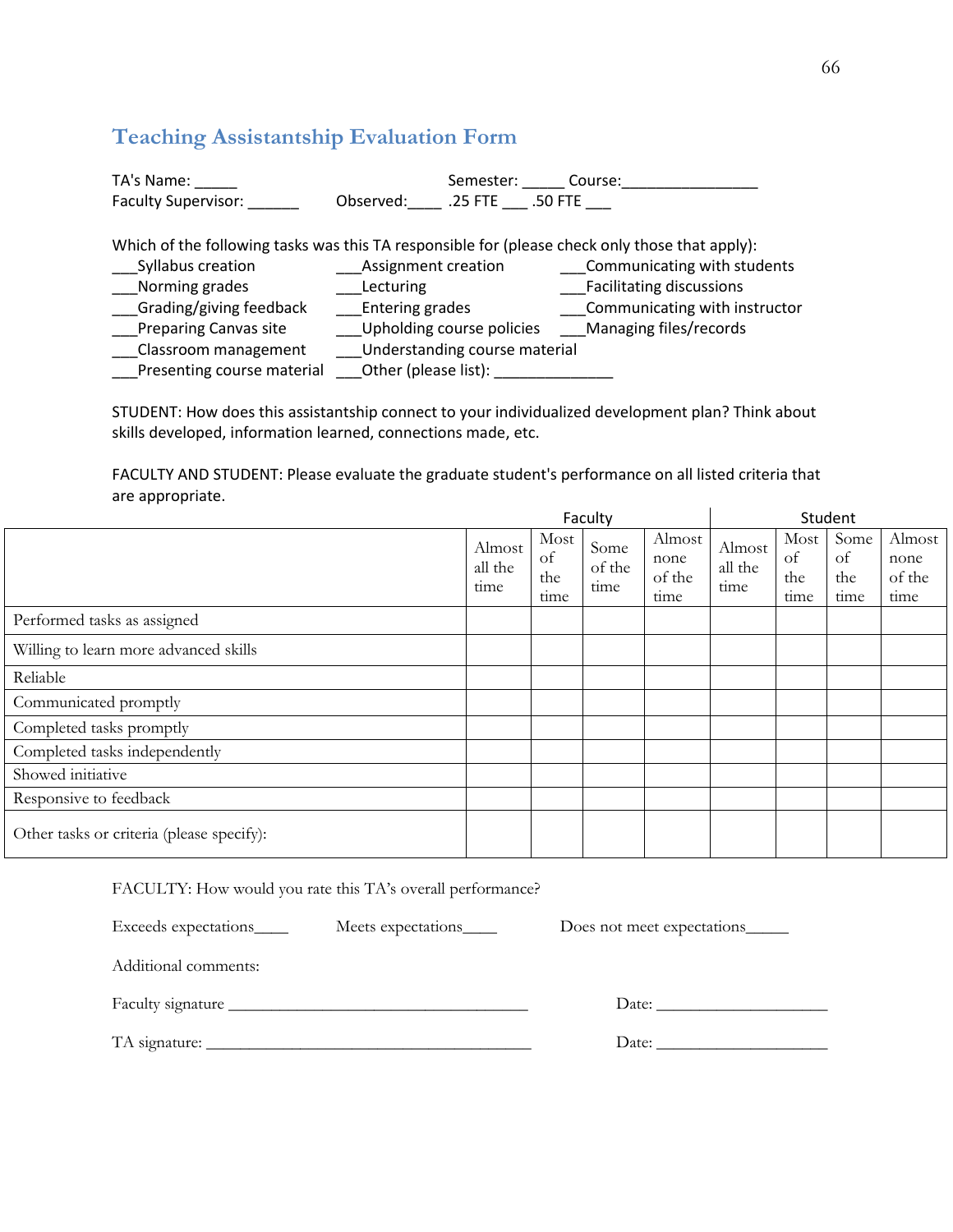### C O N F I D E N T I A L

Would you prefer this TA to be assigned to you in future semesters?

Yes, without reservation \_\_\_\_\_\_\_\_ Yes, with reservation \_\_\_\_\_ No, unacceptable \_\_\_\_\_

Please explain: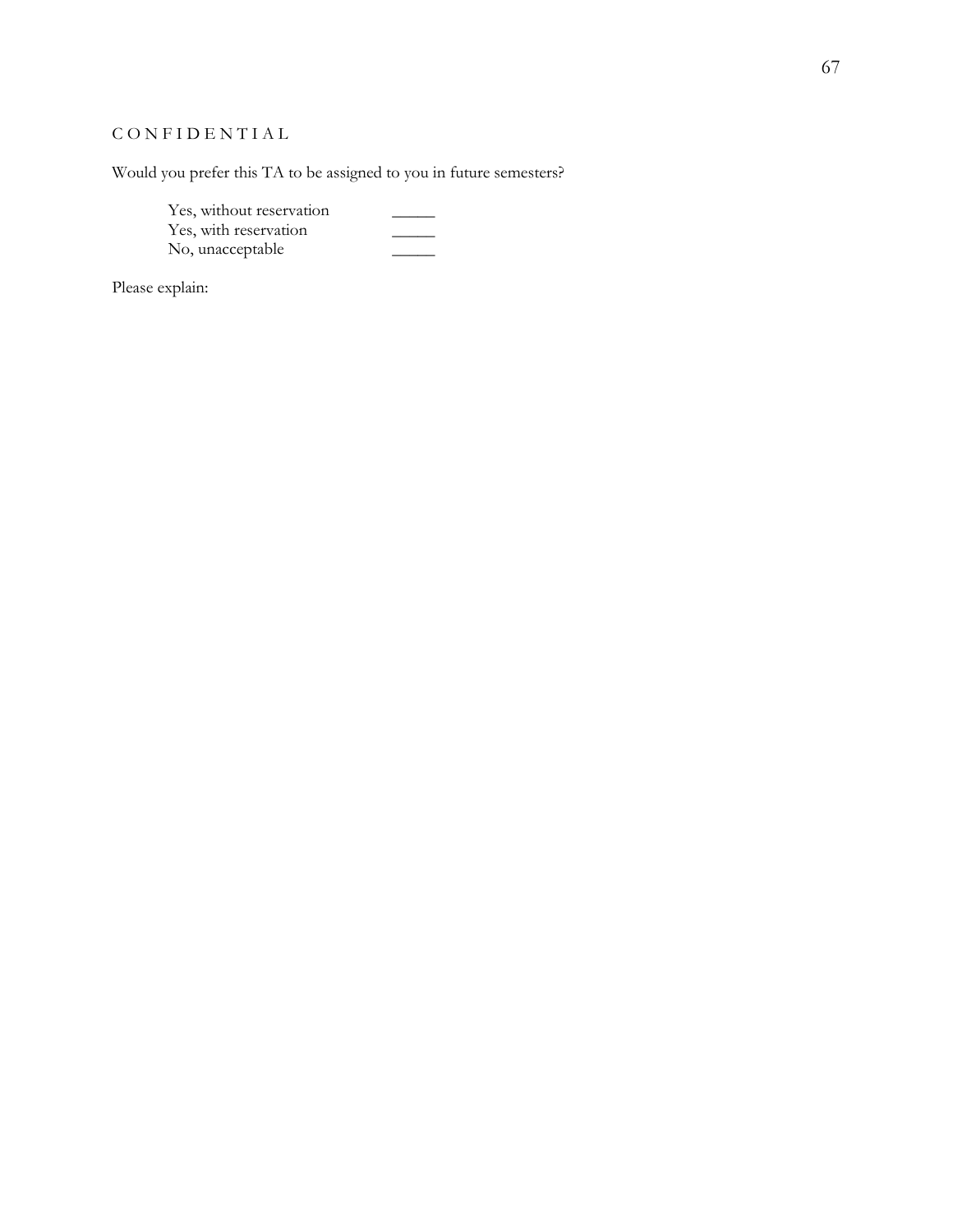# <span id="page-67-0"></span>**Child Development Laboratory Graduate Assistant Evaluation Form**

Student's Name: Semester: Semester:

Faculty Supervisor:

### **1. ASSIGNED PROJECTS**

|                                                              | <b>Needs</b> | <b>Meets</b>        | <b>Exceeds</b>      | N/A |
|--------------------------------------------------------------|--------------|---------------------|---------------------|-----|
|                                                              | Work         | <b>Expectations</b> | <b>Expectations</b> |     |
| Communicates effectively with graduate team members, CDL     |              |                     |                     |     |
| staff, and/or faculty, as needed.                            |              |                     |                     |     |
| Maintains a positive attitude.                               |              |                     |                     |     |
| Makes effective use of time in between projects.             |              |                     |                     |     |
| Follows through with assignments, commitments, tasks.        |              |                     |                     |     |
| Works effectively, independently, to complete assigned       |              |                     |                     |     |
| projects.                                                    |              |                     |                     |     |
| Completes projects in a timely manner; adheres to timelines. |              |                     |                     |     |
| Other (specify):                                             |              |                     |                     |     |
| Comments:                                                    |              |                     |                     |     |

## **2. CLASSROOM ASSISTANCE**

|                                                                 | <b>Needs</b> | <b>Meets</b> | <b>Exceeds</b> | N/A |
|-----------------------------------------------------------------|--------------|--------------|----------------|-----|
|                                                                 | Work         | Expectations | Expectations   |     |
| Implements program philosophy and goals.                        |              |              |                |     |
| Shares responsibility for health, safety, and welfare of the    |              |              |                |     |
| children.                                                       |              |              |                |     |
| Maintains relationships with parents of children that allow for |              |              |                |     |
| informal exchange of information.                               |              |              |                |     |
| Shares information with other staff members about children's    |              |              |                |     |
| daily needs or parental concerns and in an appropriate          |              |              |                |     |
| manner/venue.                                                   |              |              |                |     |
| Shows enthusiasm for the program, children, and parents.        |              |              |                |     |
| Maintains friendly, warm relationships with the children,       |              |              |                |     |
| parents and other teachers.                                     |              |              |                |     |
| Intervenes quickly in situations where the health or safety of  |              |              |                |     |
| the children might be in danger.                                |              |              |                |     |
| Assumes responsibility for classroom.                           |              |              |                |     |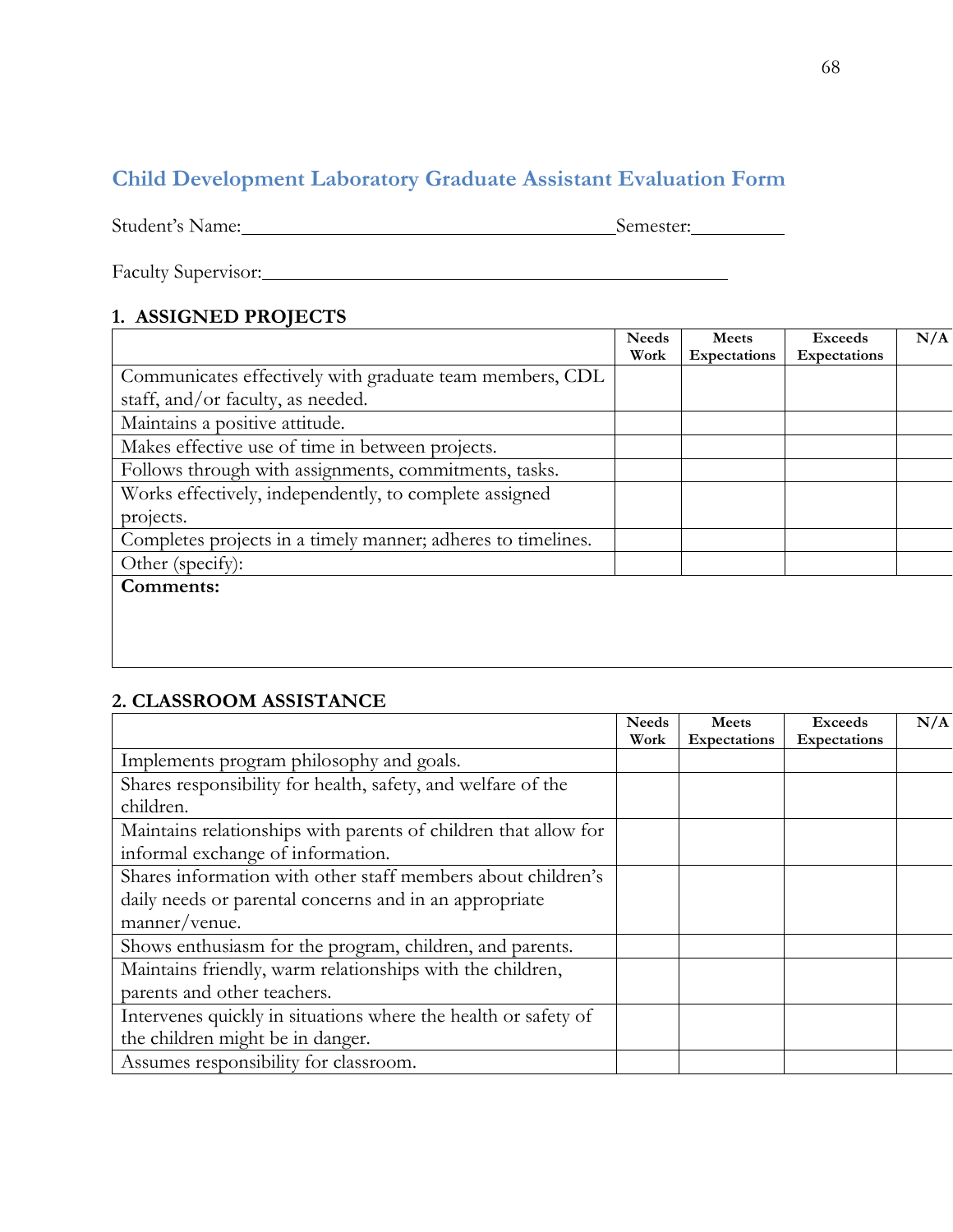| Serves as a teaching model for assistant teachers and lab    |  |  |
|--------------------------------------------------------------|--|--|
| students.                                                    |  |  |
| Takes initiative within the classroom.                       |  |  |
| Participates/conducts observation, screening, and assessment |  |  |
| of children.                                                 |  |  |
| Informs supervising instructor of equipment or materials in  |  |  |
| need of repair/replacement.                                  |  |  |
| Other (specify):                                             |  |  |
| Comments:                                                    |  |  |

## **3. PARTICIPATION ON THE CDL GRADUATE STUDENT TEAM**

|                                                           | <b>Not</b><br>often | Just<br>Right | Too<br>often | N/A |
|-----------------------------------------------------------|---------------------|---------------|--------------|-----|
|                                                           | enough              |               |              |     |
| Makes well-informed suggestions for new projects.         |                     |               |              |     |
| Contributes to weekly graduate team meetings with         |                     |               |              |     |
| ideas, feedback, etc.                                     |                     |               |              |     |
| Takes initiative on CDL projects/tasks.                   |                     |               |              |     |
| Works independently between group meetings.               |                     |               |              |     |
| Takes a researcher perspective of the educational         |                     |               |              |     |
| environment and problem-solving approach.                 |                     |               |              |     |
| Demonstrates child development and theory knowledge       |                     |               |              |     |
| to approach laboratory ideas, challenges, etc.            |                     |               |              |     |
| Takes an active part in program development and           |                     |               |              |     |
| improvement.                                              |                     |               |              |     |
| Shows interest in increasing knowledge of early           |                     |               |              |     |
| childhood teaching and/or program planning and            |                     |               |              |     |
| evaluation.                                               |                     |               |              |     |
| Presents a professional image to parents, other teachers, |                     |               |              |     |
| and visitors (dress, hygiene, conduct, etc.)              |                     |               |              |     |
| Is professional, respectful, and courteous in both spoken |                     |               |              |     |
| and written communication.                                |                     |               |              |     |
| Works to improve based on feedback received.              |                     |               |              |     |
| Reflects upon attitudes and skills and demonstrates       |                     |               |              |     |
| willingness to learn.                                     |                     |               |              |     |
| Is open to exploring new ideas.                           |                     |               |              |     |
| Is respectful of differing views, practices, and          |                     |               |              |     |
| personalities.                                            |                     |               |              |     |